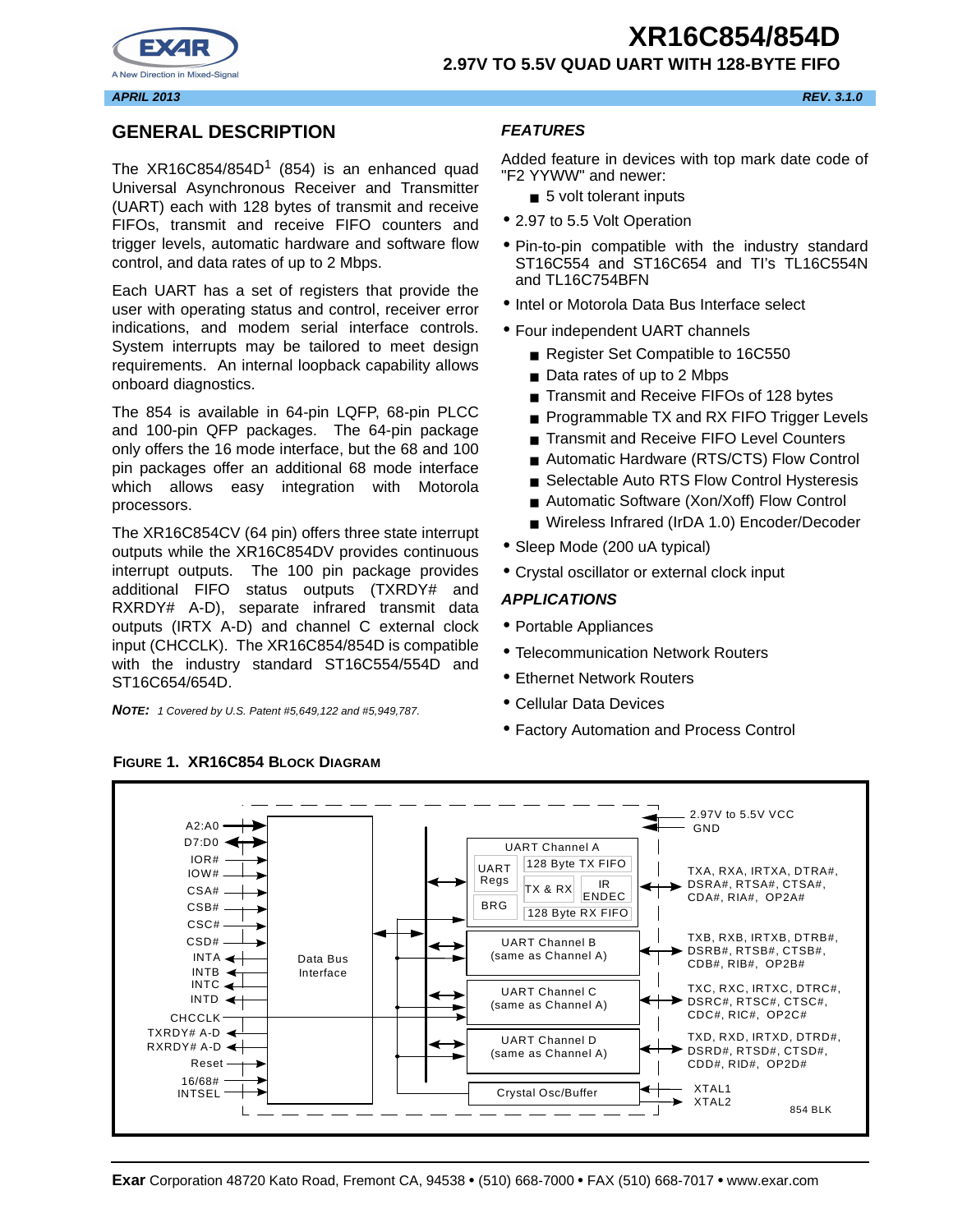



#### **FIGURE 2. PIN OUT ASSIGNMENT FOR 100-PIN QFP PACKAGES IN 16 AND 68 MODE**

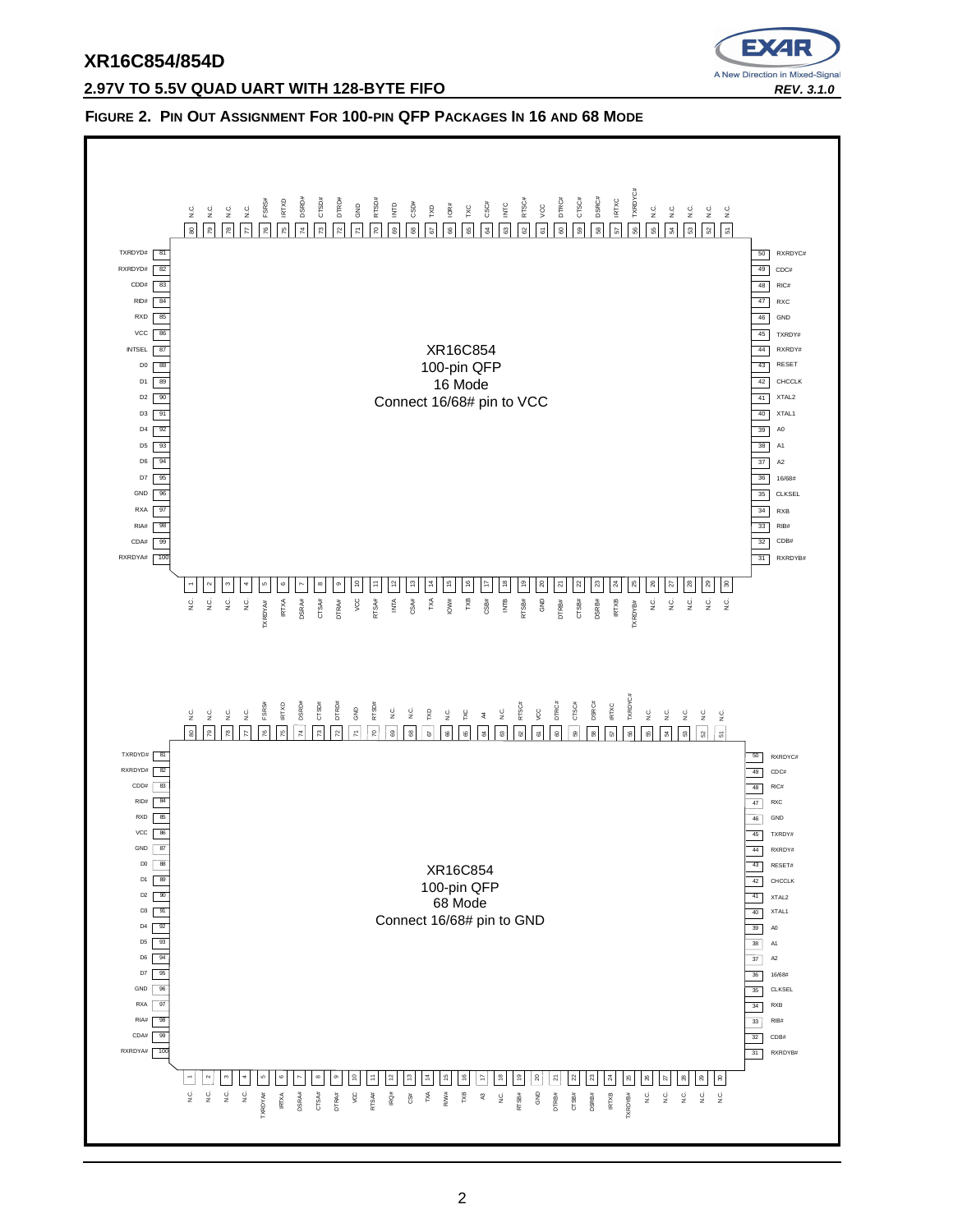

**REV. 3.1.0 2.97V TO 5.5V QUAD UART WITH 128-BYTE FIFO**

FIGURE 3. PIN OUT ASSIGNMENT FOR PLCC PACKAGES IN 16 AND 68 MODE AND LQFP PACKAGES

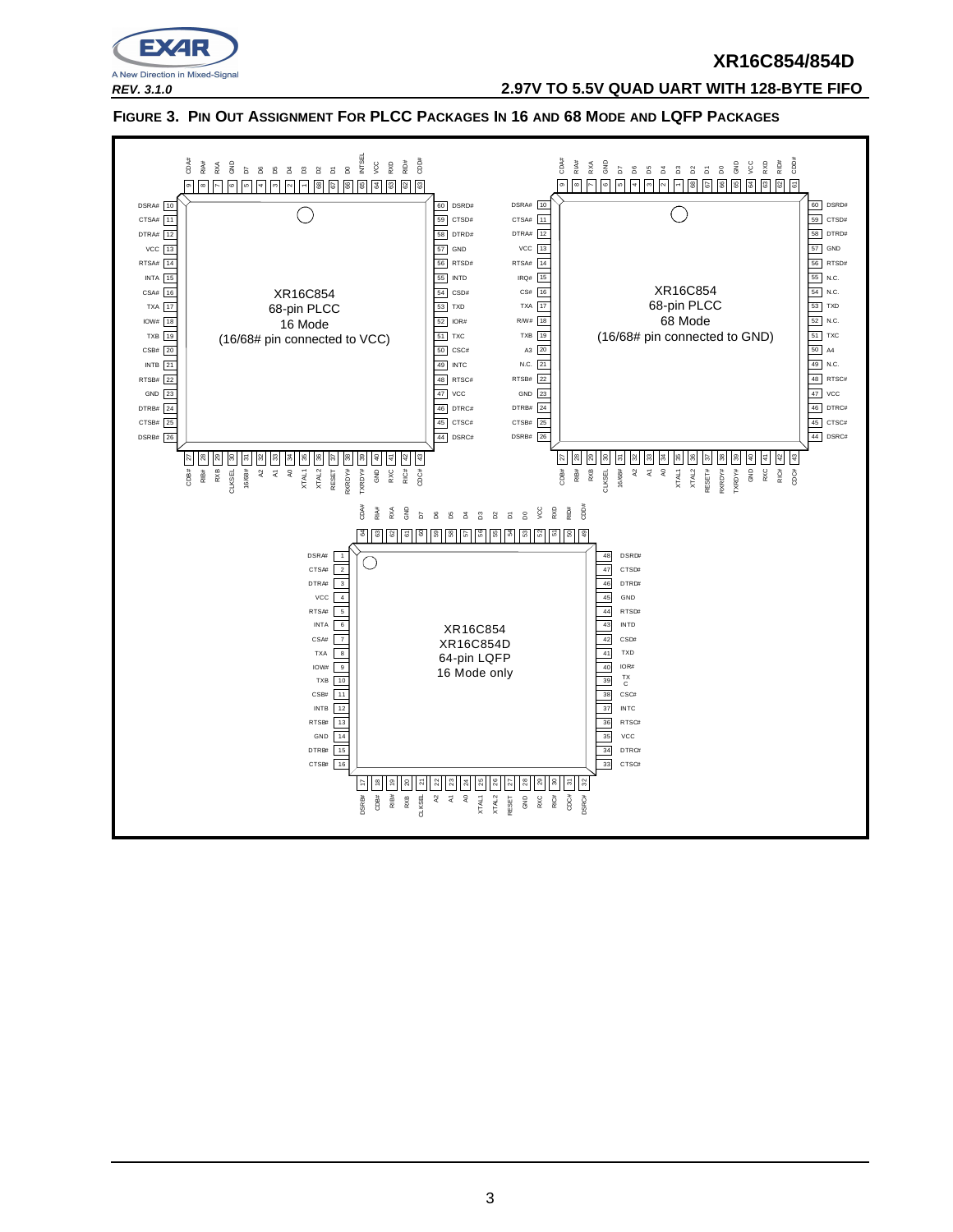### **XR16C854/854D 2.97V TO 5.5V QUAD UART WITH 128-BYTE FIFO REV. 3.1.0 REV. 3.1.0**



### **ORDERING INFORMATION**

| <b>PART NUMBER</b> | <b>PACKAGE</b> | <b>OPERATING TEMPERATURE RANGE</b>       | <b>DEVICE STATUS</b> |
|--------------------|----------------|------------------------------------------|----------------------|
| XR16C854CJ-F       | 68-Lead PLCC   | $OC$ to +70 $C$                          | Active               |
| XR16C854CJTR-F     | 68-Lead PLCC   | $0^\circ\text{C}$ to +70 $\circ\text{C}$ | Active               |
| XR16C854IJ-F       | 68-Lead PLCC   | $-40C$ to $+85C$                         | Active               |
| XR16C854IJTR-F     | 68-Lead PLCC   | $-40C$ to $+85C$                         | Active               |
| XR16C854CV-F       | 64-Lead LOFP   | $0^\circ \text{C}$ to +70 $\circ$        | Active               |
| XR16C854CVTR-F     | 64-Lead LOFP   | $OC$ to +70 $C$                          | Active               |
| XR16C854IV-F       | 64-Lead LQFP   | -40 $C$ to +85 $C$                       | Active               |
| XR16C854IVTR-F     | 64-Lead LOFP   | $-40C$ to $+85C$                         | Active               |
| XR16C854DCV-F      | 64-Lead LOFP   | $0^\circ \text{C}$ to +70 $\circ$        | Active               |
| XR16C854DCVTR-F    | 64-Lead LOFP   | $0^\circ$ to +70 $^\circ$                | Active               |
| XR16C854DIV-F      | 64-Lead LOFP   | $-40C$ to $+85C$                         | Active               |
| XR16C854DIVTR-F    | 64-Lead LOFP   | $-40C$ to $+85C$                         | Active               |
| XR16C854CQ-F       | 100-Lead OFP   | $0^\circ\text{C}$ to +70 $\circ\text{C}$ | Active               |
| XR16C854CQTR-F     | 100-Lead QFP   | $OC$ to +70 $C$                          | Active               |
| XR16C854IQ-F       | 100-Lead OFP   | $-40C$ to $+85C$                         | Active               |
| XR16C854IQTR-F     | 100-Lead QFP   | $-40C$ to $+85C$                         | Active               |

**NOTE: TR = Tape and Reel, -F = Green / RoHS**

## **PIN DESCRIPTIONS**

| <b>NAME</b>    | 64-LQFP<br>PIN#           | 68-PLCC<br>PINH | 100-QFP<br>PIN# | <b>TYPE</b> | <b>DESCRIPTION</b>                                                |  |  |
|----------------|---------------------------|-----------------|-----------------|-------------|-------------------------------------------------------------------|--|--|
|                | <b>DATA BUS INTERFACE</b> |                 |                 |             |                                                                   |  |  |
| A2             | 22                        | 32              | 37              | Ι.          | Address data lines [2:0]. These 3 address lines select one of the |  |  |
| A <sub>1</sub> | 23                        | 33              | 38              |             | internal registers in UART channel A-D during a data bus transac- |  |  |
| A0             | 24                        | 34              | 39              |             | tion.                                                             |  |  |
| D7             | 60                        | 5               | 95              | I/O         | Data bus lines [7:0] (bidirectional).                             |  |  |
| D <sub>6</sub> | 59                        | 4               | 94              |             |                                                                   |  |  |
| D <sub>5</sub> | 58                        | 3               | 93              |             |                                                                   |  |  |
| D <sub>4</sub> | 57                        | 2               | 92              |             |                                                                   |  |  |
| D <sub>3</sub> | 56                        | 1               | 91              |             |                                                                   |  |  |
| D <sub>2</sub> | 55                        | 68              | 90              |             |                                                                   |  |  |
| D <sub>1</sub> | 54                        | 67              | 89              |             |                                                                   |  |  |
| D <sub>0</sub> | 53                        | 66              | 88              |             |                                                                   |  |  |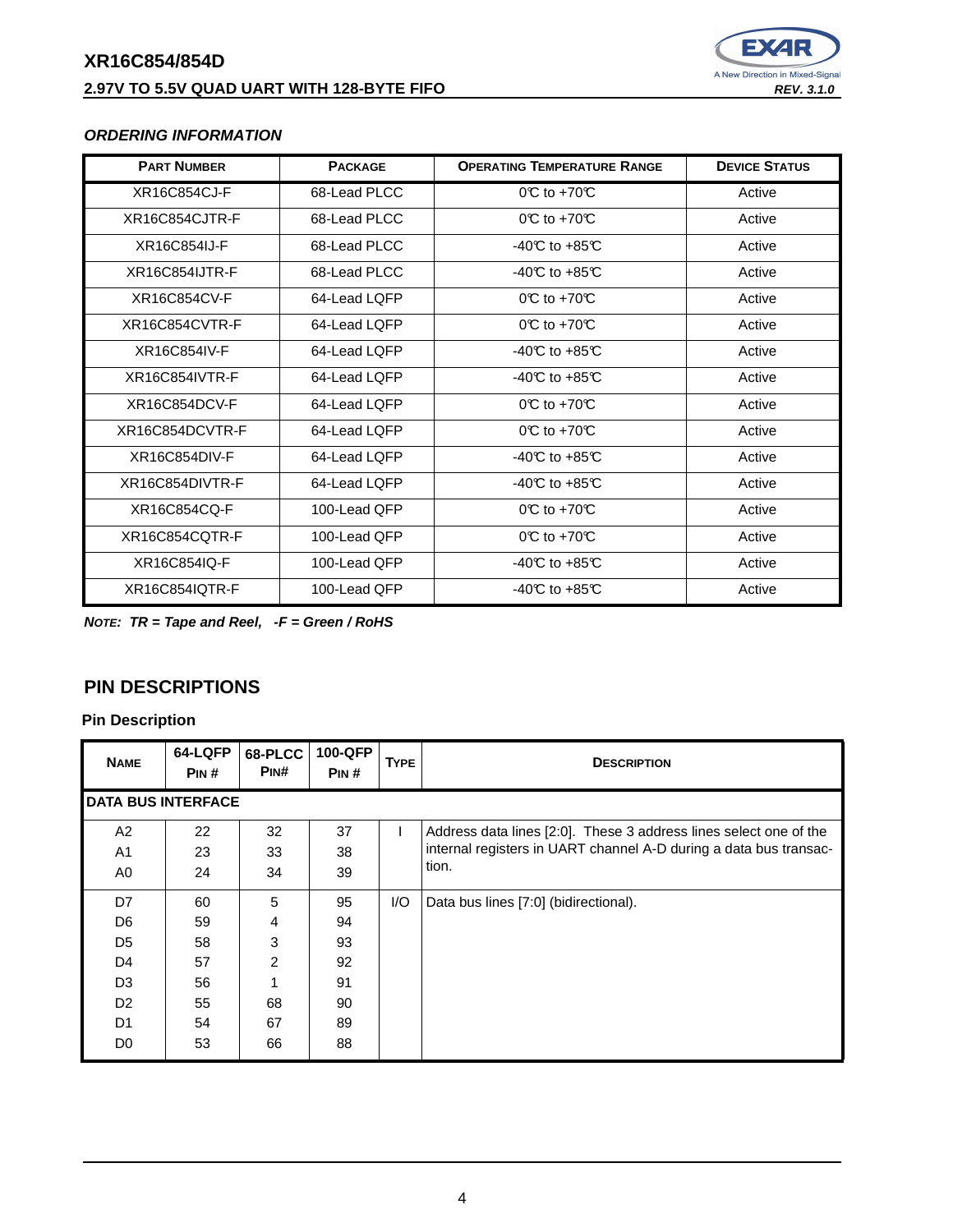

### **REV. 3.1.0 2.97V TO 5.5V QUAD UART WITH 128-BYTE FIFO**

| <b>NAME</b>           | 64-LQFP<br>PIN# | 68-PLCC<br>PINH | 100-QFP<br>PIN# | <b>TYPE</b>     | <b>DESCRIPTION</b>                                                                                                                                                                                                                                                                                                                                                                                                                                                                                                                                                                                                                              |
|-----------------------|-----------------|-----------------|-----------------|-----------------|-------------------------------------------------------------------------------------------------------------------------------------------------------------------------------------------------------------------------------------------------------------------------------------------------------------------------------------------------------------------------------------------------------------------------------------------------------------------------------------------------------------------------------------------------------------------------------------------------------------------------------------------------|
| IOR#<br>(N.C.)        | 40              | 52              | 66              | $\mathsf{I}$    | When 16/68# pin is at logic 1, the Intel bus interface is selected<br>and this input becomes read strobe (active low). The falling edge<br>instigates an internal read cycle and retrieves the data byte from<br>an internal register pointed by the address lines [A2:A0], puts the<br>data byte on the data bus to allow the host processor to read it on<br>the rising edge.<br>When 16/68# pin is at logic 0, the Motorola bus interface is<br>selected and this input is not used.                                                                                                                                                         |
| IOW#<br>(R/W#)        | 9               | 18              | 15              | $\mathsf{I}$    | When 16/68# pin is at logic 1, it selects Intel bus interface and this<br>input becomes write strobe (active low). The falling edge instigates<br>the internal write cycle and the rising edge transfers the data byte<br>on the data bus to an internal register pointed by the address lines.<br>When 16/68# pin is at logic 0, the Motorola bus interface is<br>selected and this input becomes read (logic 1) and write (logic 0)<br>signal. Motorola bus interface is not available on the 64 pin pack-<br>age.                                                                                                                            |
| CSA#<br>(CS#)         | $\overline{7}$  | 16              | 13              | $\mathsf{I}$    | When 16/68# pin is at logic 1, this input is chip select A (active low)<br>to enable channel A in the device.<br>When 16/68# pin is at logic 0, this input becomes the chip select<br>(active low) for the Motorola bus interface.<br>Motorola bus interface is not available on the 64 pin package.                                                                                                                                                                                                                                                                                                                                            |
| CSB#<br>(A3)          | 11              | 20              | 17              | $\mathbf{I}$    | When 16/68# pin is at logic 1, this input is chip select B (active low)<br>to enable channel B in the device.<br>When 16/68# pin is at logic 0, this input becomes address line A3<br>which is used for channel selection in the Motorola bus interface.<br>Motorola bus interface is not available on the 64 pin package.                                                                                                                                                                                                                                                                                                                      |
| CSC#<br>(A4)          | 38              | 50              | 64              | $\mathbf{I}$    | When 16/68# pin is at logic 1, this input is chip select C (active low)<br>to enable channel C in the device.<br>When 16/68# pin is at logic 0, this input becomes address line A4<br>which is used for channel selection in the Motorola bus interface.<br>Motorola bus interface is not available on the 64 pin package.                                                                                                                                                                                                                                                                                                                      |
| CSD#<br>(N.C.)        | 42              | 54              | 68              | $\mathsf{I}$    | When 16/68# pin is at logic 1, this input is chip select D (active low)<br>to enable channel D in the device.<br>When 16/68# pin is at logic 0, this input is not used.<br>Motorola bus interface is not available on the 64 pin package.                                                                                                                                                                                                                                                                                                                                                                                                       |
| <b>INTA</b><br>(IRQ#) | 6               | 15              | 12              | $\circ$<br>(OD) | When 16/68# pin is at logic 1 for Intel bus interface, this ouput<br>becomes channel A interrupt output. The output state is defined by<br>the user and through the software setting of MCR[3]. INTA is set to<br>the active mode when MCR[3] is set to a logic 1. INTA is set to the<br>three state mode when MCR[3] is set to a logic 0 (default). See<br>MCR[3].<br>When 16/68# pin is at logic 0 for Motorola bus interface, this output<br>becomes device interrupt output (active low, open drain). An exter-<br>nal pull-up resistor is required for proper operation.<br>Motorola bus interface is not available on the 64 pin package. |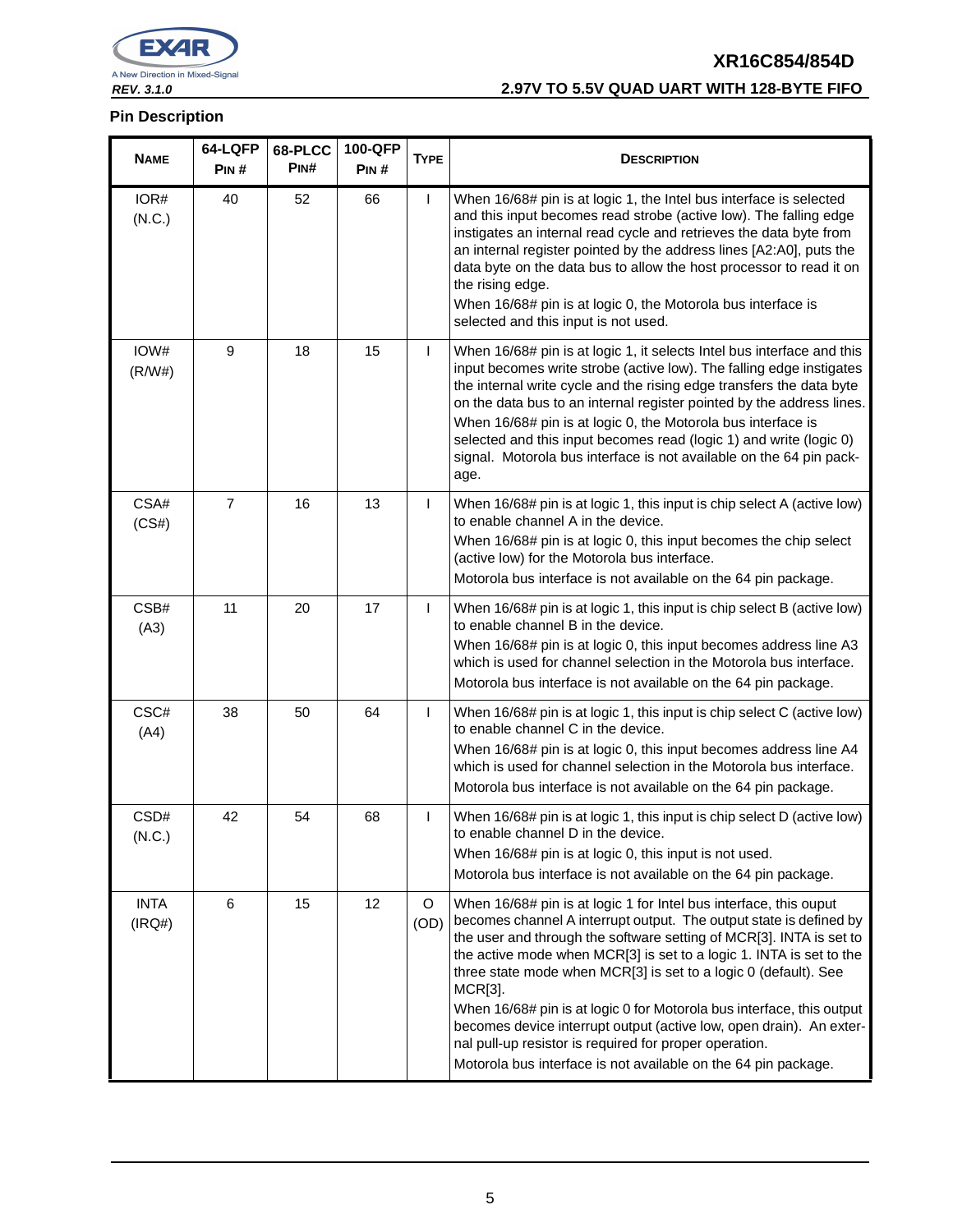### **2.97V TO 5.5V QUAD UART WITH 128-BYTE FIFO REV. 3.1.0 REV. 3.1.0**



| <b>NAME</b>                                         | 64-LQFP<br>PIN# | 68-PLCC<br>PIN# | <b>100-QFP</b><br>PIN# | <b>TYPE</b>  | <b>DESCRIPTION</b>                                                                                                                                                                                                                                                                                                                                                                                                                                                                                                                                                                                                                                                                                                                                                                                                                                                                                                                     |
|-----------------------------------------------------|-----------------|-----------------|------------------------|--------------|----------------------------------------------------------------------------------------------------------------------------------------------------------------------------------------------------------------------------------------------------------------------------------------------------------------------------------------------------------------------------------------------------------------------------------------------------------------------------------------------------------------------------------------------------------------------------------------------------------------------------------------------------------------------------------------------------------------------------------------------------------------------------------------------------------------------------------------------------------------------------------------------------------------------------------------|
| <b>INTB</b><br><b>INTC</b><br><b>INTD</b><br>(N.C.) | 12<br>37<br>43  | 21<br>49<br>55  | 18<br>63<br>69         | O            | When 16/68# pin is at logic 1 for Intel bus interface, these ouputs<br>become the interrupt outputs for channels B, C, and D. The output<br>state is defined by the user through the software setting of MCR[3].<br>The interrupt outputs are set to the active mode when MCR[3] is<br>set to a logic 1 and are set to the three state mode when MCR[3] is<br>set to a logic 0 (default). See MCR[3].<br>When 16/68# pin is at logic 0 for Motorola bus interface, these out-<br>puts are unused and will stay at logic zero level. Leave these out-<br>puts unconnected.<br>Motorola bus interface is not available on the 64 pin package.                                                                                                                                                                                                                                                                                            |
| <b>INTSEL</b>                                       |                 | 65              | 87                     | $\mathsf{I}$ | Interrupt Select (active high, input with internal pull-down).<br>When 16/68# pin is at logic 1 for Intel bus interface, this pin can be<br>used in conjunction with MCR bit-3 to enable or disable the INT A-<br>D pins or override MCR bit-3 and enable the interrupt outputs.<br>Interrupt outputs are enabled continuously by making this pin a<br>logic 1. Making this pin a logic 0 allows MCR bit-3 to enable and<br>disable the interrupt output pins. In this mode, MCR bit-3 is set to<br>a logic 1 to enable the continuous output. See MCR bit-3 descrip-<br>tion for full detail. This pin must be at logic 0 in the Motorola bus<br>interface mode. Due to pin limitations on 64 pin packages, this pin<br>is not available. To cover this limitation, two 64 pin LQFP pack-<br>ages versions are offered. The XR16C854D operates in the con-<br>tinuous interrupt enable mode by bonding this pin to VCC<br>internally. |
| TXRDYA#<br>TXRDYB#<br>TXRDYC#<br>TXRDYD#            |                 |                 | 5<br>25<br>56<br>81    | $\Omega$     | UART channels A-D Transmitter Ready (active low). The outputs<br>provide the TX FIFO/THR status for transmit channels A-D. See<br>Table 5. If these outputs are unused, leave them unconnected.                                                                                                                                                                                                                                                                                                                                                                                                                                                                                                                                                                                                                                                                                                                                        |
| RXRDYA#<br>RXRDYB#<br>RXRDYC#<br>RXRDYD#            |                 |                 | 100<br>31<br>50<br>82  | O            | UART channels A-D Receiver Ready (active low). This output pro-<br>vides the RX FIFO/RHR status for receive channels A-D. See<br>Table 5. If these outputs are unused, leave them unconnected.                                                                                                                                                                                                                                                                                                                                                                                                                                                                                                                                                                                                                                                                                                                                         |
| TXRDY#                                              |                 | 39              | 45                     | O            | Transmitter Ready (active low). This output is a logically wire-<br>ORed status of TXRDY# A-D. See Table 5. If this output is<br>unused, leave it unconnected.                                                                                                                                                                                                                                                                                                                                                                                                                                                                                                                                                                                                                                                                                                                                                                         |
| RXRDY#                                              |                 | 38              | 44                     | $\circ$      | Receiver Ready (active low). This output is a logically wire-ORed<br>status of RXRDY# A-D. See Table 5 If this output is unused,<br>leave it unconnected.                                                                                                                                                                                                                                                                                                                                                                                                                                                                                                                                                                                                                                                                                                                                                                              |
| FSRS#                                               |                 |                 | 76                     | $\mathsf{I}$ | FIFO Status Register Select (active low input with internal pull-up).<br>The content of the FSTAT register is placed on the data bus when<br>this pin becomes active. However it should be noted, D0-D3 con-<br>tain the inverted logic states of TXRDY# A-D pins, and D4-D7 the<br>logic states (un-inverted) of RXRDY# A-D pins. Address line is not<br>required when reading this status register.                                                                                                                                                                                                                                                                                                                                                                                                                                                                                                                                  |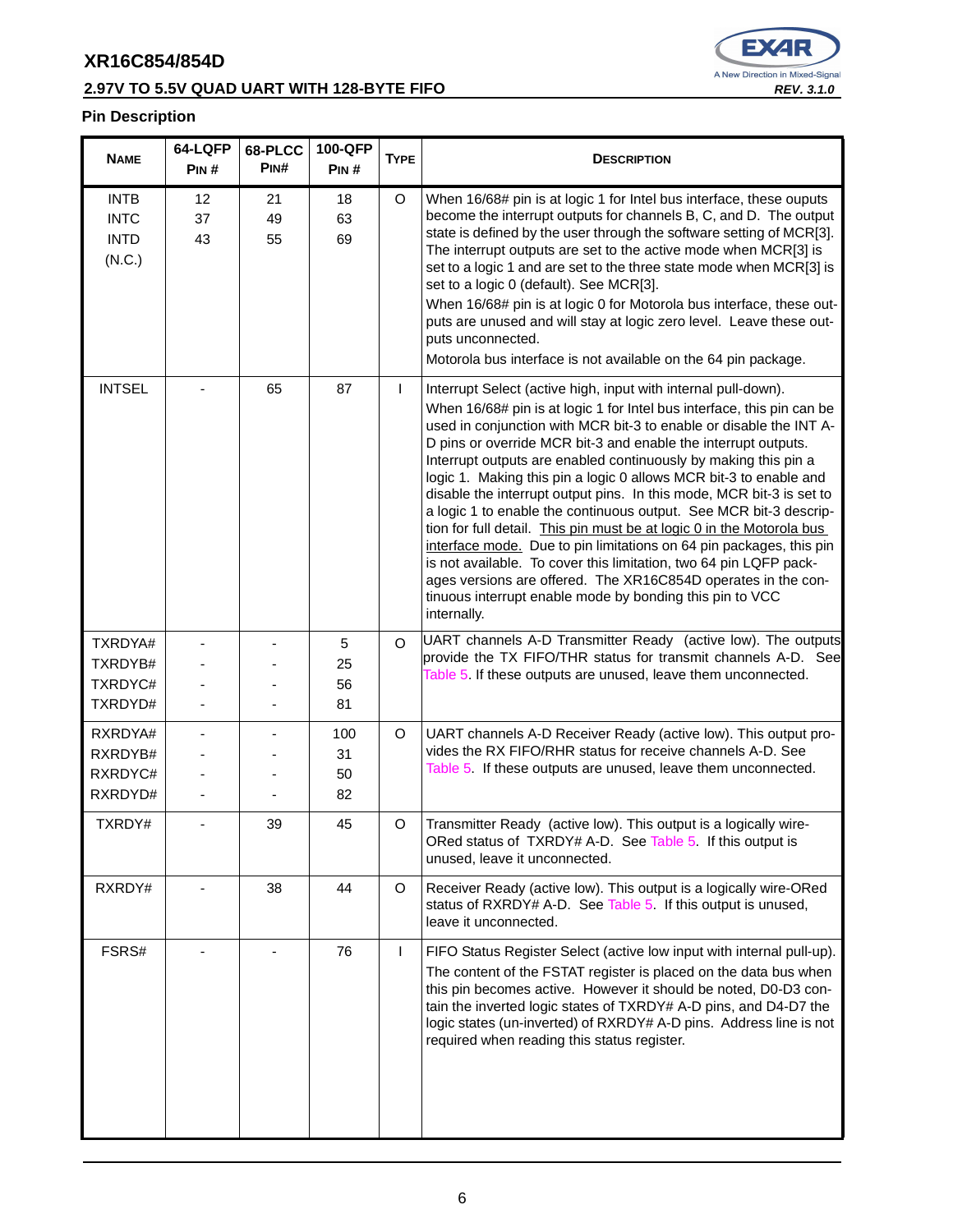

### **REV. 3.1.0 2.97V TO 5.5V QUAD UART WITH 128-BYTE FIFO**

| <b>NAME</b>                          | 64-LQFP        | 68-PLCC          | <b>100-QFP</b> | <b>TYPE</b>  |                                                                                                                                    |  |
|--------------------------------------|----------------|------------------|----------------|--------------|------------------------------------------------------------------------------------------------------------------------------------|--|
|                                      | PIN#           | PIN#             | PIN#           |              | <b>DESCRIPTION</b>                                                                                                                 |  |
| <b>MODEM OR SERIAL I/O INTERFACE</b> |                |                  |                |              |                                                                                                                                    |  |
| <b>TXA</b>                           | 8              | 17               | 14             | O            | UART channels A-D Transmit Data and infrared transmit data.                                                                        |  |
| <b>TXB</b>                           | 10             | 19               | 16             |              | Standard transmit and receive interface is enabled when MCR[6] =                                                                   |  |
| <b>TXC</b>                           | 39             | 51               | 65             |              | 0. In this mode, the TX signal will be a logic 1 during reset, or idle                                                             |  |
| <b>TXD</b>                           | 41             | 53               | 67             |              | (no data). Infrared IrDA transmit and receive interface is enabled                                                                 |  |
|                                      |                |                  |                |              | when $MCR[6] = 1$ . In the Infrared mode, the inactive state (no<br>data) for the Infrared encoder/decoder interface is a logic 0. |  |
| <b>IRTXA</b>                         |                |                  | 6              | $\circ$      | UART channel A-D Infrared Transmit Data. The inactive state (no                                                                    |  |
| <b>IRTXB</b>                         |                |                  | 24             |              | data) for the Infrared encoder/decoder interface is a logic 0.                                                                     |  |
| <b>IRTXC</b>                         |                |                  | 57             |              | Regardless of the logic state of MCR bit-6, this pin will be operating                                                             |  |
| <b>IRTXD</b>                         |                |                  | 75             |              | in the Infrared mode.                                                                                                              |  |
| <b>RXA</b>                           | 62             | $\overline{7}$   | 97             | $\mathbf{I}$ | UART channel A-D Receive Data or infrared receive data. Normal                                                                     |  |
| <b>RXB</b>                           | 20             | 29               | 34             |              | receive data input must idle at logic 1 condition. The infrared                                                                    |  |
| <b>RXC</b>                           | 29             | 41               | 47             |              | receiver pulses typically idles at logic 0 but can be inverted by soft-                                                            |  |
| <b>RXD</b>                           | 51             | 63               | 85             |              | ware control prior going in to the decoder, see FCTR[2].                                                                           |  |
| RTSA#                                | 5              | 14               | 11             | O            | UART channels A-D Request-to-Send (active low) or general pur-                                                                     |  |
| RTSB#                                | 13             | 22               | 19             |              | pose output. This output must be asserted prior to using auto RTS                                                                  |  |
| RTSC#                                | 36             | 48               | 62             |              | flow control, see EFR[6], MCR[1], FCTR[1:0], EMSR[5:4] and                                                                         |  |
| RTSD#                                | 44             | 56               | 70             |              | IER[6]. Also see Figure 11. If these outputs are not used, leave<br>them unconnected.                                              |  |
| CTSA#                                | $\overline{2}$ | 11               | 8              | $\mathsf{I}$ | UART channels A-D Clear-to-Send (active low) or general purpose                                                                    |  |
| CTSB#                                | 16             | 25               | 22             |              | input. It can be used for auto CTS flow control, see EFR[7], and                                                                   |  |
| CTSC#                                | 33             | 45               | 59             |              | IER[7]. Also see Figure 11. These inputs should be connected                                                                       |  |
| CTSD#                                | 47             | 59               | 73             |              | to VCC when not used.                                                                                                              |  |
| DTRA#                                | 3              | 12               | 9              | $\circ$      | UART channels A-D Data-Terminal-Ready (active low) or general                                                                      |  |
| DTRB#                                | 15             | 24               | 21             |              | purpose output. If these outputs are not used, leave them uncon-                                                                   |  |
| DTRC#                                | 34             | 46               | 60             |              | nected.                                                                                                                            |  |
| DTRD#                                | 46             | 58               | 72             |              |                                                                                                                                    |  |
| DSRA#                                | $\mathbf{1}$   | 10               | $\overline{7}$ | $\mathsf{I}$ | UART channels A-D Data-Set-Ready (active low) or general pur-                                                                      |  |
| DSRB#                                | 17             | 26               | 23             |              | pose input. This input should be connected to VCC when not used.                                                                   |  |
| DSRC#                                | 32             | 44               | 58             |              |                                                                                                                                    |  |
| DSRD#                                | 48             | 60               | 74             |              |                                                                                                                                    |  |
| CDA#                                 | 64             | $\boldsymbol{9}$ | 99             | $\mathsf{I}$ | UART channels A-D Carrier-Detect (active low) or general purpose                                                                   |  |
| CDB#                                 | 18             | 27               | 32             |              | input. This input should be connected to VCC when not used.                                                                        |  |
| CDC#                                 | 31             | 43               | 49             |              |                                                                                                                                    |  |
| CDD#                                 | 49             | 61               | 83             |              |                                                                                                                                    |  |
| RIA#                                 | 63             | 8                | 98             | $\mathsf{I}$ | UART channels A-D Ring-Indicator (active low) or general purpose                                                                   |  |
| RIB#                                 | 19             | 28               | 33             |              | input. This input should be connected to VCC when not used.                                                                        |  |
| RIC#                                 | 30             | 42               | 48             |              |                                                                                                                                    |  |
| RID#                                 | 50             | 62               | 84             |              |                                                                                                                                    |  |
| <b>ANCILLARY SIGNALS</b>             |                |                  |                |              |                                                                                                                                    |  |
| XTAL1                                | 25             | 35               | 40             | I            | Crystal or external clock input. This input is not 5V tolerant.                                                                    |  |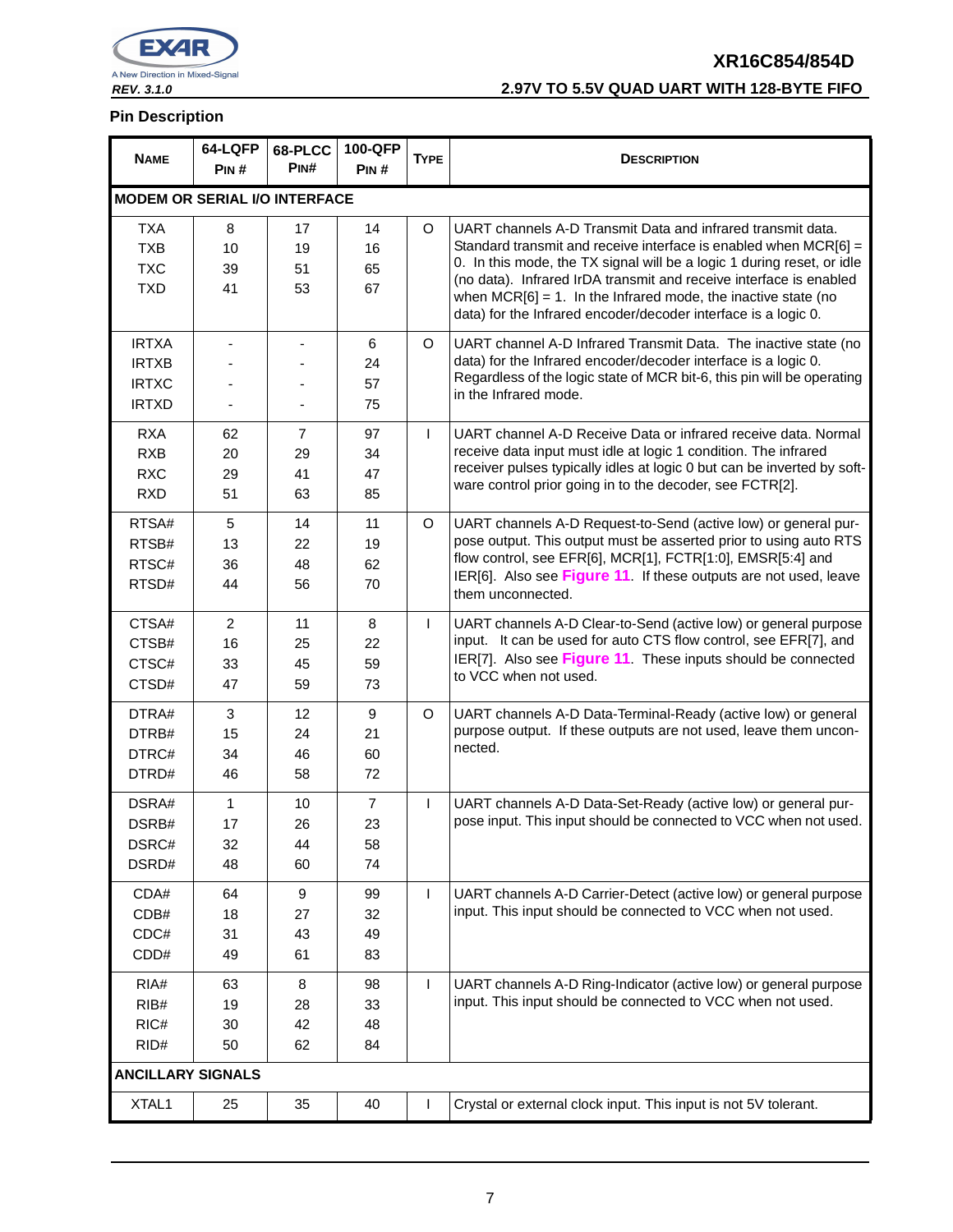#### **2.97V TO 5.5V QUAD UART WITH 128-BYTE FIFO REV. 3.1.0 REV. 3.1.0**



#### **Pin Description**

| <b>NAME</b>              | 64-LQFP<br>PIN#   | 68-PLCC<br>P <sub>IN</sub> # | 100-QFP<br>PIN#                                                                        | <b>TYPE</b>  | <b>DESCRIPTION</b>                                                                                                                                                                                                                                                                                                                                                                                                                                                                                                                                                                                                                                                                                             |
|--------------------------|-------------------|------------------------------|----------------------------------------------------------------------------------------|--------------|----------------------------------------------------------------------------------------------------------------------------------------------------------------------------------------------------------------------------------------------------------------------------------------------------------------------------------------------------------------------------------------------------------------------------------------------------------------------------------------------------------------------------------------------------------------------------------------------------------------------------------------------------------------------------------------------------------------|
| XTAL <sub>2</sub>        | 26                | 36                           | 41                                                                                     | O            | Crystal or buffered clock output.                                                                                                                                                                                                                                                                                                                                                                                                                                                                                                                                                                                                                                                                              |
| 16/68#                   |                   | 31                           | 36                                                                                     |              | Intel or Motorola Bus Select (input with internal pull-up).<br>When 16/68# pin is at logic 1, 16 or Intel Mode, the device will<br>operate in the Intel bus type of interface.<br>When 16/68# pin is at logic 0, 68 or Motorola mode, the device will<br>operate in the Motorola bus type of interface.<br>Motorola bus interface is not available on the 64 pin package.                                                                                                                                                                                                                                                                                                                                      |
| <b>CLKSEL</b>            | 21                | 30                           | 35                                                                                     | $\mathsf{L}$ | Baud-Rate-Generator Input Clock Prescaler Select for channels A-<br>D. This input is only sampled during power up or a reset. Connect<br>to VCC for divide by 1 and GND for divide by 4. MCR[7] can over-<br>ride the state of this pin following a reset or initialization. See MCR<br>bit-7 and Figure 6 in the Baud Rate Generator section.                                                                                                                                                                                                                                                                                                                                                                 |
| <b>CHCCLK</b>            |                   |                              | 42                                                                                     | $\mathsf{L}$ | This input provides the clock for UART channel C. An external<br>16X baud clock or the crystal oscillator's output, XTAL2, must be<br>connected to this pin for normal operation. This input may also be<br>used with MIDI (Musical Instrument Digital Interface) applications<br>when an external MIDI clock is provided.                                                                                                                                                                                                                                                                                                                                                                                     |
| <b>RESET</b><br>(RESET#) | 27                | 37                           | 43                                                                                     | L            | When 16/68# pin is at logic 1 for Intel bus interface, this input<br>becomes the Reset pin (active high). In this case, a 40 ns mini-<br>mum logic 1 pulse on this pin will reset the internal registers and all<br>outputs. The UART transmitter output will be held at logic 1, the<br>receiver input will be ignored and outputs are reset during reset<br>period (Table 19). When 16/68# pin is at a logic 0 for Motorola bus<br>interface, this input becomes Reset# pin (active low). This pin<br>functions similarly, but instead of a logic 1 pulse, a 40 ns minimum<br>logic 0 pulse will reset the internal registers and outputs.<br>Motorola bus interface is not available on the 64 pin package. |
| <b>VCC</b>               | 4, 35, 52         | 13, 47,<br>64                | 10, 61,<br>86                                                                          | Pwr          | 2.97V to 5.5V power supply. All input pins, except XTAL1, are 5V<br>tolerant.                                                                                                                                                                                                                                                                                                                                                                                                                                                                                                                                                                                                                                  |
| <b>GND</b>               | 14, 28,<br>45, 61 | 6, 23, 40,<br>57             | 20, 46,<br>71,96                                                                       | Pwr          | Power supply common, ground.                                                                                                                                                                                                                                                                                                                                                                                                                                                                                                                                                                                                                                                                                   |
| N.C.                     |                   |                              | 1, 2, 3, 4,<br>26, 27,<br>28, 29,<br>30, 51,<br>52, 53,<br>54, 55,<br>77, 78,<br>79,80 |              | No Connection. These pins are not used in either the Intel or<br>Motorola bus modes.                                                                                                                                                                                                                                                                                                                                                                                                                                                                                                                                                                                                                           |

Pin type: I=Input, O=Output, I/O= Input/output, OD=Output Open Drain.

#### **Factory Test Mode**

If the IOR#, IOW# and CS# pins are all asserted (at a logic 0) simultaneously, the 854 will enter a Factory Test Mode. The 854 is not operational in this mode and will exit this mode only upon a power cycle.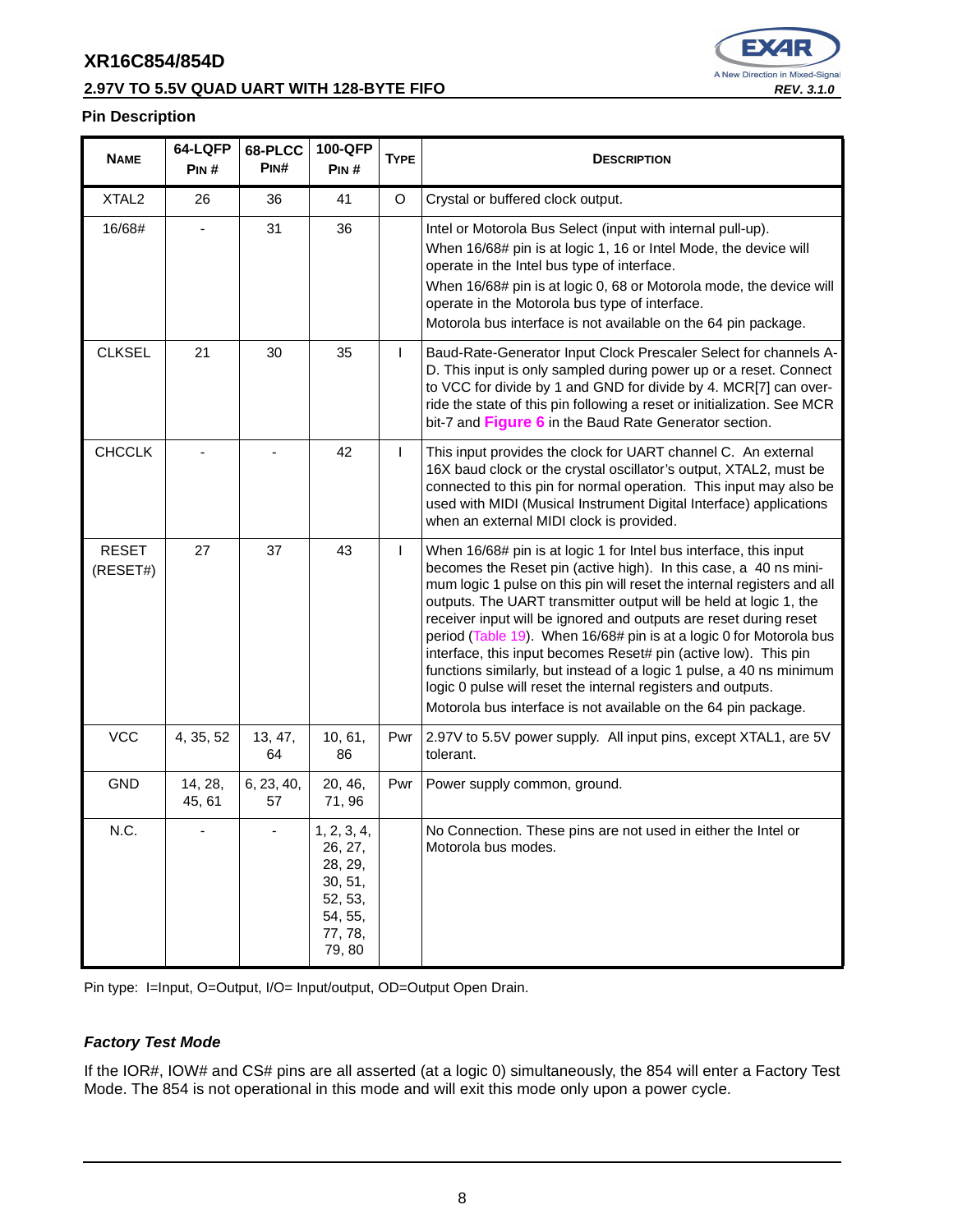

#### **1.0 PRODUCT DESCRIPTION**

The XR16C854 (854) integrates the functions of 4 enhanced 16C550 Universal Asynchronous Receiver and Transmitter (UART). Each UART is independently controlled having its own set of device configuration registers. The configuration registers set is 16550 UART compatible for control, status and data transfer. Additionally, each UART channel has 128-bytes of transmit and receive FIFOs, automatic RTS/CTS hardware flow control with hysteresis control, automatic Xon/Xoff and special character software flow control, programmable transmit and receive FIFO trigger levels, FIFO level counters, infrared encoder and decoder (IrDA ver 1.0), programmable baud rate generator with a prescaler of divide by 1 or 4, and data rate up to 2 Mbps. The XR16C854 can operate at 3.3 or 5 volts. The 854 is fabricated with an advanced CMOS process.

#### **Enhanced FIFO**

The 854 QUART provides a solution that supports 128 bytes of transmit and receive FIFO memory, instead of 64 bytes provided in the ST16C654 and 16 bytes in the ST16C554, or one byte in the ST16C454. The 854 is designed to work with high performance data communication systems, that require fast data processing time. Increased performance is realized in the 854 by the larger transmit and receive FIFOs, FIFO trigger level control, FIFO level counters and automatic flow control mechanism. This allows the external processor to handle more networking tasks within a given time. For example, the ST16C554 with a 16 byte FIFO, unloads 16 bytes of receive data in 1.53 ms (This example uses a character length of 11 bits, including start/stop bits at 115.2Kbps). This means the external CPU will have to service the receive FIFO at 1.53 ms intervals. However with the 128 byte FIFO in the 854, the data buffer will not require unloading/loading for 12.2 ms. This increases the service interval giving the external CPU additional time for other applications and reducing the overall UART interrupt servicing time. In addition, the programmable FIFO level trigger interrupt and automatic hardware/software flow control is uniquely provided for maximum data throughput performance especially when operating in a multi-channel system. The combination of the above greatly reduces the CPU's bandwidth requirement, increases performance, and reduces power consumption.

#### **Data Rate**

The 854 is capable of operation up to 2 Mbps at 5V with 16x internal sampling clock rate. The device can operate with a crystal oscillator of up to 24 MHz crystal on pins XTAL1 and XTAL2, or external clock source of 32 MHz on XTAL1 pin. With a typical crystal of 14.7456 MHz and through a software option, the user can set the prescaler bit for data rates of up to 921.6 kbps.

#### **Enhanced Features**

The rich feature set of the 854 is available through the internal registers. Automatic hardware/software flow control, selectable transmit and receive FIFO trigger levels, selectable baud rates, infrared encoder/decoder interface, modem interface controls, and a sleep mode are all standard features. MCR bit-5 provides a facility for turning off software flow control with any incoming (RX) character. In the 16 mode INTSEL and MCR bit-3 can be configured to provide a software controlled or continuous interrupt capability. Due to pin limitations for the 64 pin package of the 854, this feature is offered in two different LQFP packages. The XR16C854DCV operates in the continuous interrupt enable mode by internally bonding INTSEL to VCC. The XR16C854CV operates in conjunction with MCR bit-3 by internally bonding INTSEL to GND.

The 68 and 100 pin XR16C854 packages offer a clock prescaler select pin to allow system/board designers to preset the default baud rate table on power up. The CLKSEL pin selects the div-by-1 or div-by-4 prescaler for the baud rate generator. It can then be overridden following initializatioin by MCR bit-7.

The 100 pin package offer several other enhanced features. These features include a CHCCLK clock input, FSTAT register and separate IrDA TX outputs. The CHCCLK must be connected to the XTAL2 pin for normal operation or to external MIDI (Music Instrument Digital Interface) oscillator for MIDI applications. A separate register (FSTAT) is provided for monitoring the real time status of the FIFO signals TXRDY# and RXRDY# for each of the four UART channels (A-D). This reduces polling time involved in accessing individual channels. The 100 pin QFP package also offers four separate IrDA (Infrared Data Association Standard) TX outputs for Infrared applications. These outputs are provided in addition to the standard asynchronous modem data outputs.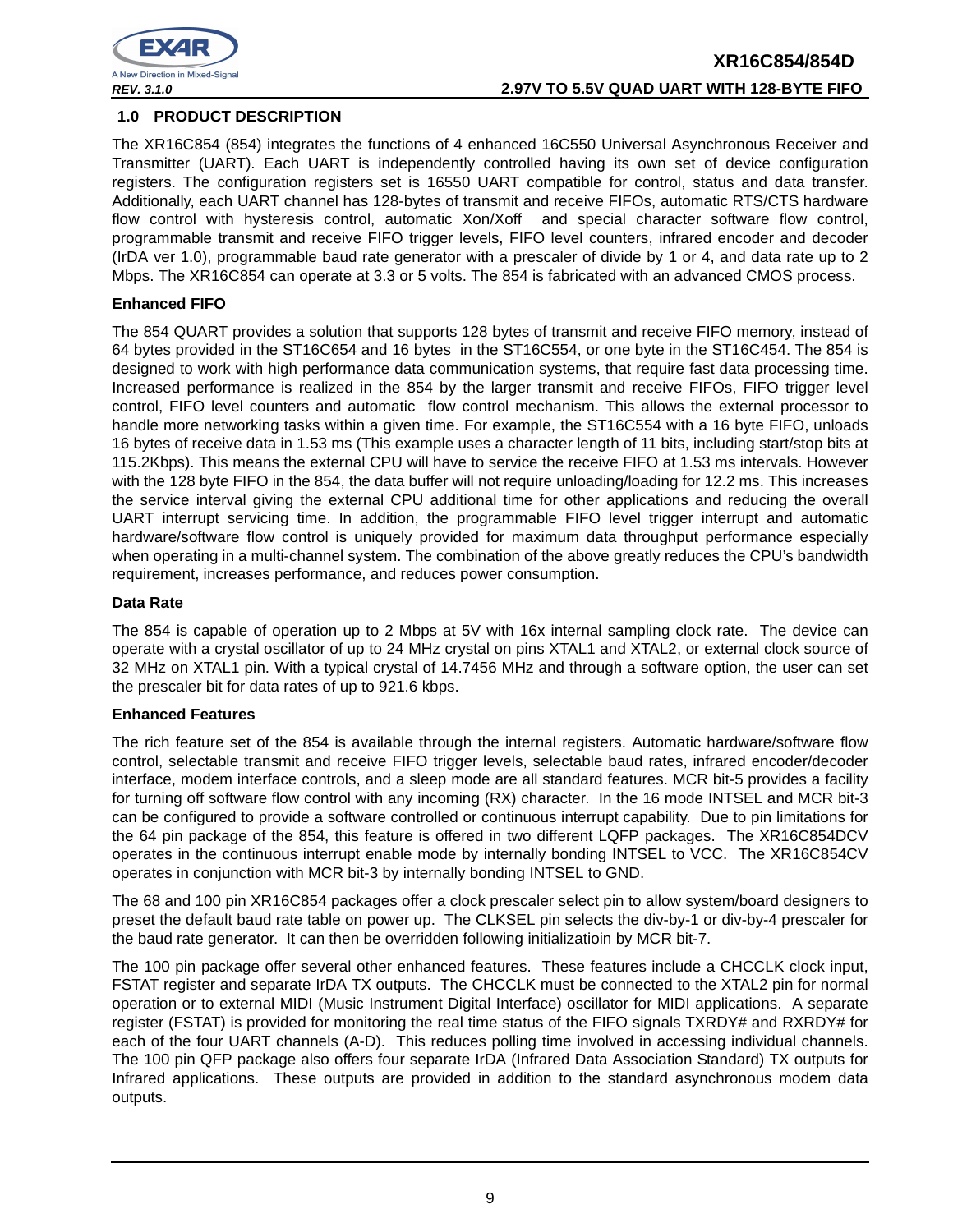#### **2.97V TO 5.5V QUAD UART WITH 128-BYTE FIFO REV. 3.1.0**



#### **2.0 FUNCTIONAL DESCRIPTIONS**

#### **2.1 CPU Interface**

The CPU interface is 8 data bits wide with 3 address lines and control signals to execute data bus read and write transactions. The 854 data interface supports the Intel compatible types of CPUs and it is compatible to the industry standard 16C550 UART. No clock (oscillator nor external clock) is required to operate a data bus transaction. Each bus cycle is asynchronous using CS# A-D, IOR# and IOW# or CS#, R/W#, A4 and A3 inputs. All four UART channels share the same data bus for host operations. A typical data bus interconnection for Intel and Motorola mode is shown in **Figure 4**.



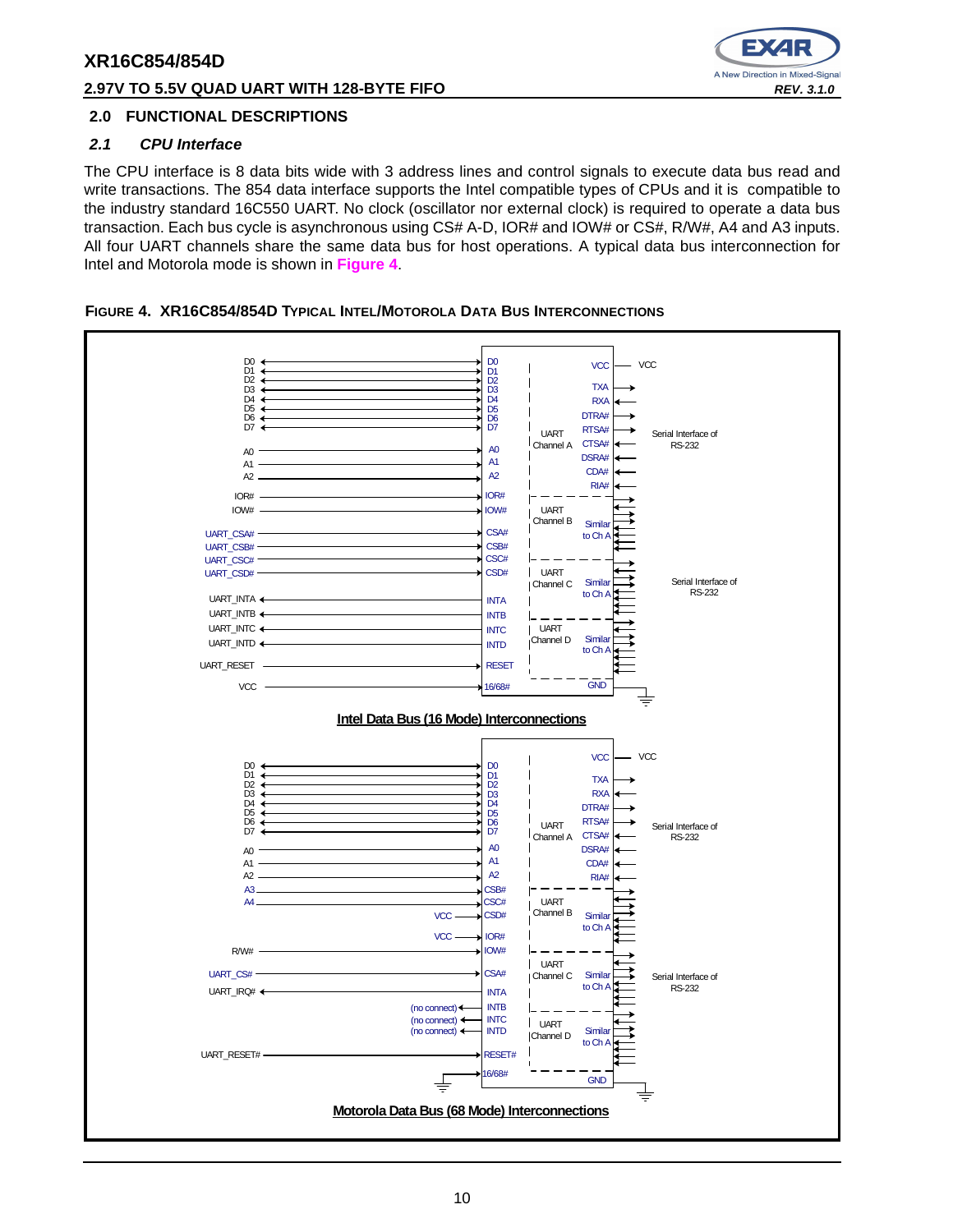

#### **2.2 5-Volt Tolerant Inputs**

For devices that have top mark date code "F2 YYWW" and newer, the 854 can accept a voltage of up to 5.5V on any of its inputs (except XTAL1) when operating from 2.97V to 5.5V. XTAL1 is not 5 volt tolerant. Devices that have top mark date code "DC YYWW" and older do not have 5V tolerant inputs.

#### **2.3 Device Reset**

The RESET input resets the internal registers and the serial interface outputs in all four channels to their default state (see **Table 19**). An active high pulse of longer than 40 ns duration will be required to activate the reset function in the device. Following a power-on reset or an external reset, the 854 is software compatible with previous generation of UARTs, 16C454 and 16C554 and 16C654.

#### **2.4 Device Identification and Revision**

The XR16C854 provides a Device Identification code and a Device Revision code to distinguish the part from other devices and revisions. To read the identification code from the part, it is required to set the baud rate generator registers DLL and DLM both to 0x00. Now reading the content of the DLM will provide 0x14 for the XR16C854 and reading the content of DLL will provide the revision of the part; for example, a reading of 0x01 means revision A.

#### **2.5 Channel Selection**

The UART provides the user with the capability to bi-directionally transfer information between an external CPU and an external serial communication device. During Intel Bus Mode (16/68# pin is connected to VCC), a logic 0 on chip select pins, CSA#, CSB#, CSC# or CSD# allows the user to select UART channel A, B, C or D to configure, send transmit data and/or unload receive data to/from the UART. Selecting all four UARTs can be useful during power up initialization to write to the same internal registers, but do not attempt to read from all four uarts simultaneously. Individual channel select functions are shown in **Table 1** below.

| CSA# | CSB# | CSC# | CSD# | <b>FUNCTION</b>       |
|------|------|------|------|-----------------------|
|      |      |      |      | UART de-selected      |
| O    |      |      |      | Channel A selected    |
|      |      |      |      | Channel B selected    |
|      |      |      |      | Channel C selected    |
|      |      |      |      | Channel D selected    |
|      |      |      |      | Channels A-D selected |

**TABLE 1: CHANNEL A-D SELECT IN 16 MODE**

During Motorola Bus Mode (16/68# pin is connected to GND), the package interface pins are configured for connection with Motorola, and other popular microprocessor bus types. In this mode the 854 decodes two additional addresses, A3 and A4, to select one of the four UART ports. The A3 and A4 address decode function is used only when in the Motorola Bus Mode. **See Table 2** below.

| TABLE 2: CHANNEL A-D SELECT IN 68 MODE |  |  |  |
|----------------------------------------|--|--|--|
|----------------------------------------|--|--|--|

| CS# | Α4  | A3  | <b>FUNCTION</b>    |
|-----|-----|-----|--------------------|
|     | N/A | N/A | UART de-selected   |
|     |     |     | Channel A selected |
|     |     |     | Channel B selected |
|     |     |     | Channel C selected |
|     |     |     | Channel D selected |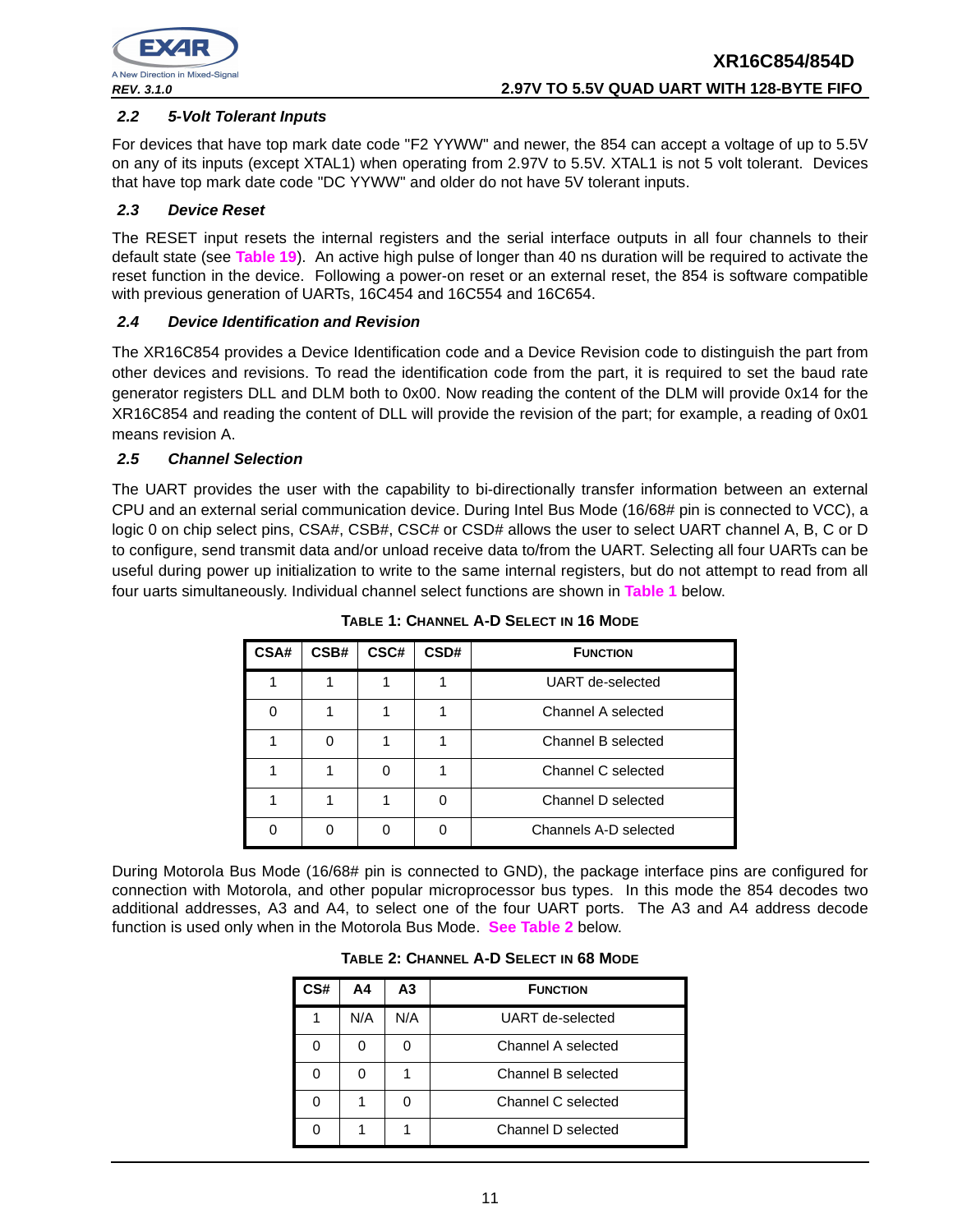#### **2.97V TO 5.5V QUAD UART WITH 128-BYTE FIFO REV. 3.1.0**



#### **2.6 Channels A-D Internal Registers**

Each UART channel in the 854 has a set of enhanced registers for control, monitoring and data loading and unloading. The configuration register set is compatible to those already available in the standard single 16C550. These registers function as data holding registers (THR/RHR), interrupt status and control registers (ISR/IER), a FIFO control register (FCR), receive line status and control registers (LSR/LCR), modem status and control registers (MSR/MCR), programmable data rate (clock) divisor registers (DLL/DLM), and a user accessible scratchpad register (SPR).

Beyond the general 16C550 features and capabilities, the 854 offers enhanced feature registers (EMSR, FLVL, EFR, Xon/Xoff 1, Xon/Xoff 2, FCTR, TRG, FC) that provide automatic RTS and CTS hardware flow control, Xon/Xoff software flow control, automatic RS-485 half-duplex direction output enable/disable, FIFO trigger level control, and FIFO level counters. All the register functions are discussed in full detail later in **"Section 3.0, UART Internal Registers" on page 23**.

#### **2.7 INT Ouputs for Channels A-D**

The interrupt outputs change according to the operating mode and enhanced features setup. **Table 3 and 4** summarize the operating behavior for the transmitter and receiver. Also see **Figure 20** through **24**.

|                | <b>FCTR</b><br>Bit-3 | FCR BIT- $0 = 0$<br>(FIFO DISABLED)          | FCR BIT-0 = 1 (FIFO ENABLED)                                                                    |                                                                                        |  |  |
|----------------|----------------------|----------------------------------------------|-------------------------------------------------------------------------------------------------|----------------------------------------------------------------------------------------|--|--|
|                |                      |                                              | FCR Bit-3 = $0$<br>(DMA Mode Disabled)                                                          | FCR Bit-3 = $1$<br>(DMA Mode Enabled)                                                  |  |  |
| <b>INT Pin</b> | $\Omega$             | $0 = a$ byte in THR<br>$=$ THR empty         | $0 =$ FIFO above trigger level<br>$1 =$ FIFO below trigger level or FIFO<br>empty               | $0 =$ FIFO above trigger level<br>1 = FIFO below trigger level or FIFO<br>empty        |  |  |
| <b>INT Pin</b> |                      | $0 = a$ byte in THR<br>$=$ transmitter empty | $\overline{0}$ = FIFO above trigger level<br>= FIFO below trigger level or<br>transmitter empty | $0 =$ FIFO above trigger level<br>1 = FIFO below trigger level or<br>transmitter empty |  |  |

#### **TABLE 3: INT PINS OPERATION FOR TRANSMITTER FOR CHANNELS A-D**

#### **TABLE 4: INT PIN OPERATION FOR RECEIVER FOR CHANNELS A-D**

|                | FCR BIT- $0 = 0$<br>(FIFO DISABLED) | FCR BIT-0 = 1 (FIFO ENABLED)                                     |                                                                  |
|----------------|-------------------------------------|------------------------------------------------------------------|------------------------------------------------------------------|
|                |                                     | FCR Bit- $3 = 0$<br>(DMA Mode Disabled)                          | FCR Bit-3 $=$ 1<br>(DMA Mode Enabled)                            |
| <b>INT Pin</b> | $0 = no$ data<br>$= 1$ byte         | $0 =$ FIFO below trigger level<br>$1 =$ FIFO above trigger level | $0 =$ FIFO below trigger level<br>$1 =$ FIFO above trigger level |

#### **2.8 DMA Mode**

The device does not support direct memory access. The DMA Mode (a legacy term) in this document doesn't mean "direct memory access" but refers to data block transfer operation. The DMA mode affects the state of the RXRDY# A-D and TXRDY# A-D output pins. The transmit and receive FIFO trigger levels provide additional flexibility to the user for block mode operation. The LSR bits 5-6 provide an indication when the transmitter is empty or has an empty location(s) for more data. The user can optionally operate the transmit and receive FIFO in the DMA mode (FCR bit-3=1). When the transmit and receive FIFO are enabled and the DMA mode is disabled (FCR bit-3 = 0), the 854 is placed in single-character mode for data transmit or receive operation. When DMA mode is enabled (FCR bit-3  $=$  1), the user takes advantage of block mode operation by loading or unloading the FIFO in a block sequence determined by the programmed trigger level. The following table show their behavior. Also see **Figure 20** through **24**.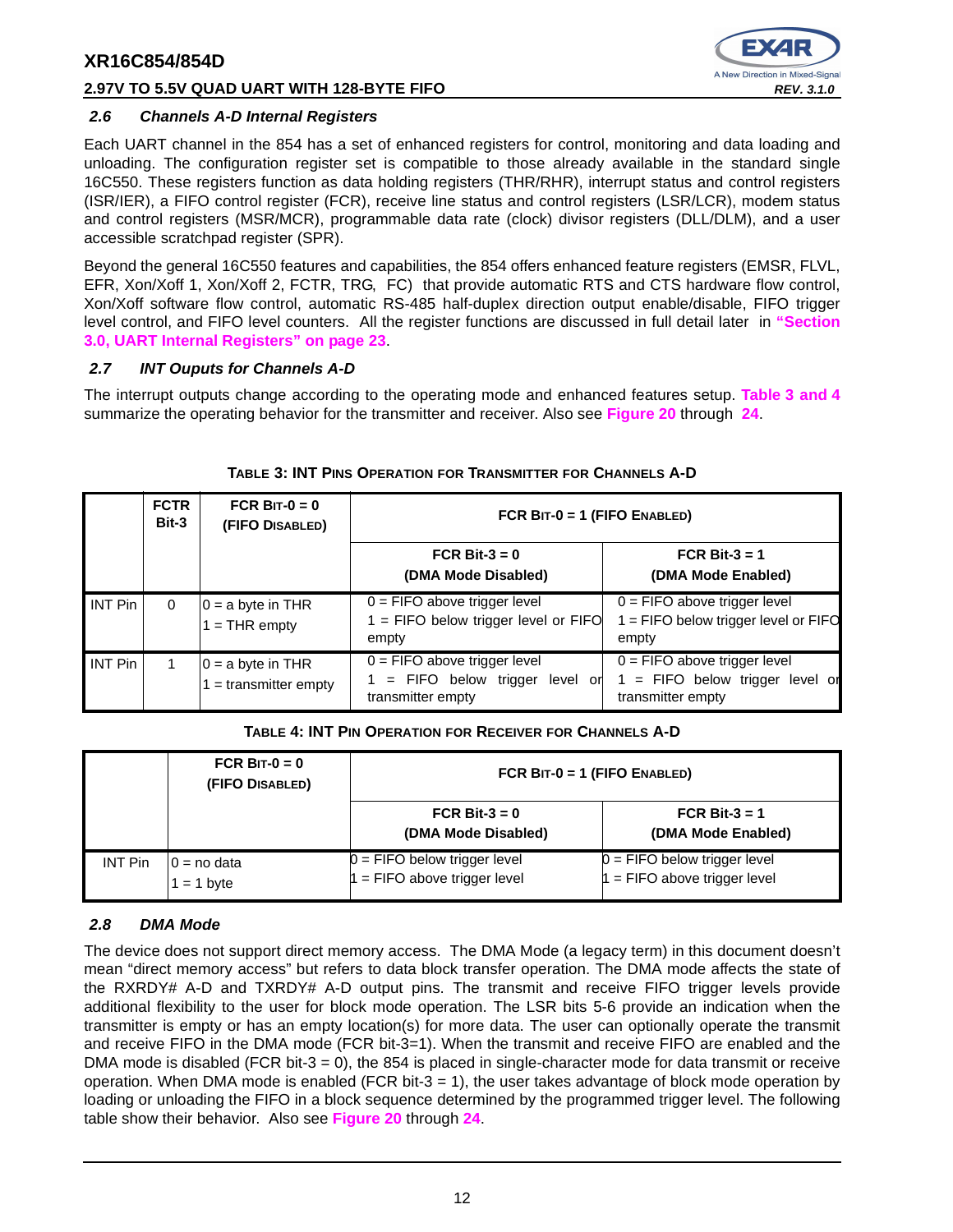

#### **TABLE 5: TXRDY# AND RXRDY# OUTPUTS IN FIFO AND DMA MODE FOR CHANNELS A-D**

| <b>PINS</b> | $FCR$ BIT-0=0<br>(FIFO DISABLED)   | FCR BIT-0=1 (FIFO ENABLED)                        |                                                                                                                      |  |  |  |
|-------------|------------------------------------|---------------------------------------------------|----------------------------------------------------------------------------------------------------------------------|--|--|--|
|             |                                    | FCR Bit- $3 = 0$<br>(DMA Mode Disabled)           | FCR Bit-3 = $1$<br>(DMA Mode Enabled)                                                                                |  |  |  |
| RXRDY#      | $0 = 1$ byte<br>$=$ no data        | $0 = at least 1 byte in FIFO$<br>$1 =$ FIFO empty | 1 to 0 transition when FIFO reaches the trigger<br>level, or timeout occurs.<br>0 to 1 transition when FIFO empties. |  |  |  |
| TXRDY#      | $0 = THR$ empty<br>$=$ byte in THR | $0 =$ FIFO empty<br>$1 = at least 1 byte in FIFO$ | $0 =$ FIFO has at least 1 empty location.<br>$1 =$ FIFO is full.                                                     |  |  |  |

#### **2.9 Crystal Oscillator or External Clock Input**

The 854 includes an on-chip oscillator (XTAL1 and XTAL2) to produce a clock for all four UART sections in the device. The CPU data bus does not require this clock for bus operation. The crystal oscillator provides a system clock to the Baud Rate Generators (BRG) section found in each of the UART. XTAL1 is the input to the oscillator or external clock buffer input with XTAL2 pin being the output. For programming details, see "Programmable Baud Rate Generator."

**FIGURE 5. TYPICAL OSCILATOR CONNECTIONSL**



The on-chip oscillator is designed to use an industry standard microprocessor crystal (parallel resonant, fundamental frequency with 10-22 pF capacitance load, ESR of 20-120 ohms and 100ppm frequency tolerance) connected externally between the XTAL1 and XTAL2 pins (see **Figure 5**). Typical standard crystal frequencies are: 1.8432, 3.6864, 7.3728, 14.7456, 18.432, and 22.1184 MHz. Alternatively, an external clock can be connected to the XTAL1 pin to clock the internal baud rate generator for standard or custom rates. Typical oscillator connections are shown in **Figure 5**. For further reading on oscillator circuit please see application note DAN108 on EXAR's web site.

#### **2.10 Programmable Baud Rate Generator**

Each UART has its own Baud Rate Generator (BRG) with a prescaler. The prescaler is controlled by a software bit in the MCR register. The MCR register bit-7 sets the prescaler to divide the input crystal or external clock by 1 or 4. The clock output of the prescaler goes to the BRG. The BRG further divides this clock by a programmable divisor between 1 and  $(2^{16} - 1)$  to obtain a 16X sampling rate clock of the serial data rate. The sampling rate clock is used by the transmitter for data bit shifting and receiver for data sampling.

**Table 6** shows the standard data rates available with a 14.7456 MHz crystal or external clock at 16X sampling rate. When using a non-standard frequency crystal or external clock, the divisor value can be calculated for DLL/DLM with the following equation.

divisor (decimal) = (XTAL1 clock frequency / prescaler) / (serial data rate x 16)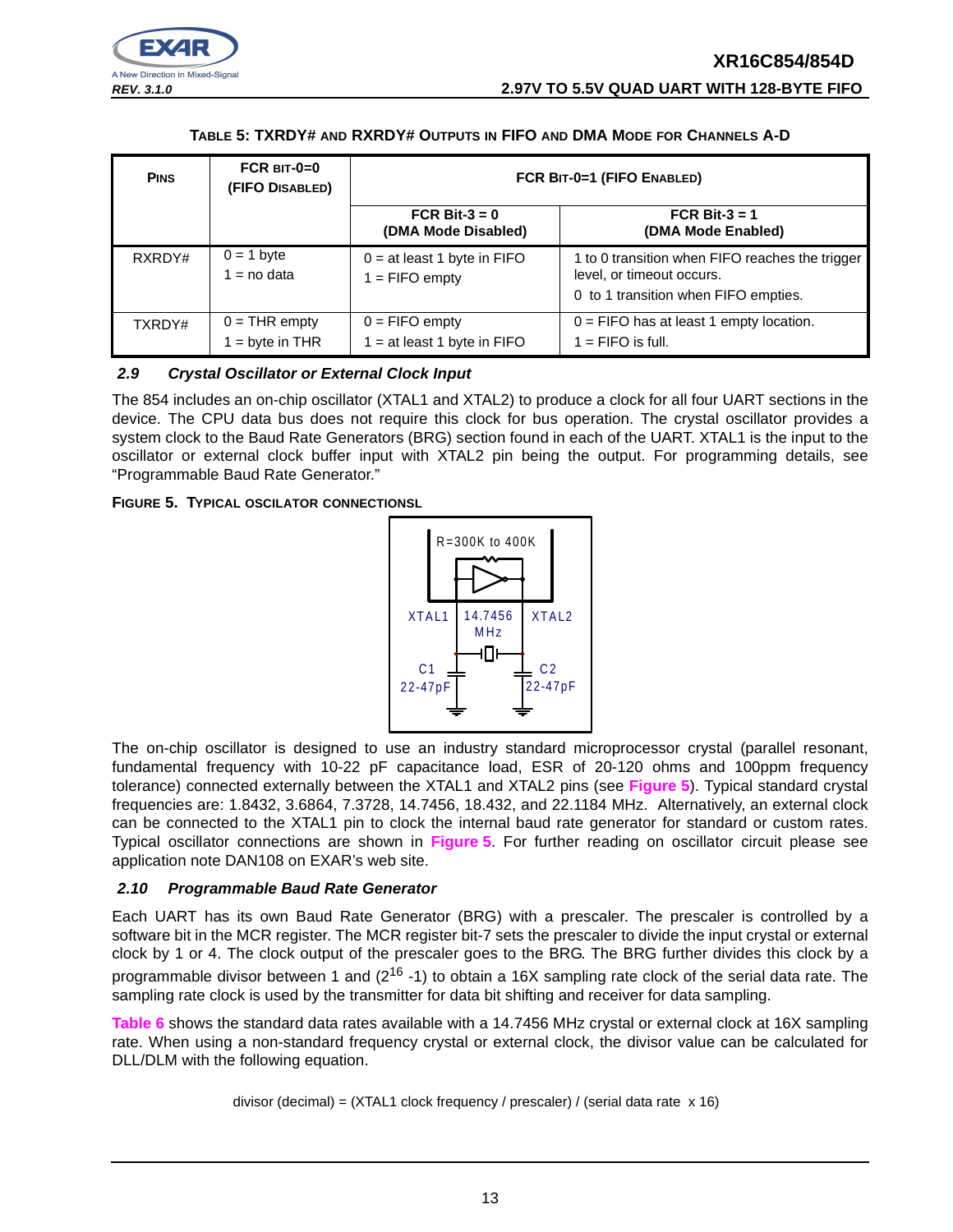







| <b>OUTPUT Data Rate</b><br>$MCR$ Bit-7=1 | <b>OUTPUT Data Rate</b><br>$MCR$ Bit-7=0<br>(DEFAULT) | <b>DIVISOR FOR 16x</b><br>Clock (Decimal) | <b>DIVISOR FOR 16X</b><br>Clock (HEX) | <b>DLM</b><br><b>PROGRAM</b><br><b>VALUE (HEX)</b> | <b>DLL</b><br><b>PROGRAM</b><br><b>VALUE (HEX)</b> | <b>DATA RATE</b><br>ERROR (%) |
|------------------------------------------|-------------------------------------------------------|-------------------------------------------|---------------------------------------|----------------------------------------------------|----------------------------------------------------|-------------------------------|
| 100                                      | 400                                                   | 2304                                      | 900                                   | 09                                                 | 00                                                 | 0                             |
| 600                                      | 2400                                                  | 384                                       | 180                                   | 01                                                 | 80                                                 | 0                             |
| 1200                                     | 4800                                                  | 192                                       | C <sub>0</sub>                        | 00                                                 | C <sub>0</sub>                                     | 0                             |
| 2400                                     | 9600                                                  | 96                                        | 60                                    | 00                                                 | 60                                                 | 0                             |
| 4800                                     | 19.2k                                                 | 48                                        | 30                                    | 00                                                 | 30                                                 | $\Omega$                      |
| 9600                                     | 38.4k                                                 | 24                                        | 18                                    | 00                                                 | 18                                                 | $\Omega$                      |
| 19.2k                                    | 76.8k                                                 | 12                                        | 0C                                    | 00                                                 | 0C                                                 | 0                             |
| 38.4k                                    | 153.6k                                                | 6                                         | 06                                    | 00                                                 | 06                                                 | 0                             |
| 57.6k                                    | 230.4k                                                | 4                                         | 04                                    | 00                                                 | 04                                                 | $\Omega$                      |
| 115.2k                                   | 460.8k                                                | 2                                         | 02                                    | 00                                                 | 02                                                 | $\Omega$                      |
| 230.4k                                   | 921.6k                                                |                                           | 01                                    | 00                                                 | 01                                                 | 0                             |

#### **2.11 Transmitter**

The transmitter section comprises of an 8-bit Transmit Shift Register (TSR) and 128 bytes of FIFO which includes a byte-wide Transmit Holding Register (THR). TSR shifts out every data bit with the 16X internal clock. A bit time is 16 clock periods. The transmitter sends the start-bit followed by the number of data bits, inserts the proper parity-bit if enabled, and adds the stop-bit(s). The status of the TX FIFO and TSR are reported in the Line Status Register (LSR bit-5 and bit-6).

#### **2.11.1 Transmit Holding Register (THR) - Write Only**

The transmit holding register is an 8-bit register providing a data interface to the host processor. The host writes transmit data byte to the THR to be converted into a serial data stream including start-bit, data bits, parity-bit and stop-bit(s). The least-significant-bit (Bit-0) becomes first data bit to go out. The THR is the input register to the transmit FIFO of 128 bytes when FIFO operation is enabled by FCR bit-0. Every time a write operation is made to the THR, the FIFO data pointer is automatically bumped to the next sequential data location.

#### **2.11.2 Transmitter Operation in non-FIFO Mode**

The host loads transmit data to THR one character at a time. The THR empty flag (LSR bit-5) is set when the data byte is transferred to TSR. THR flag can generate a transmit empty interrupt (ISR bit-1) when it is enabled by IER bit-1. The TSR flag (LSR bit-6) is set when TSR becomes completely empty.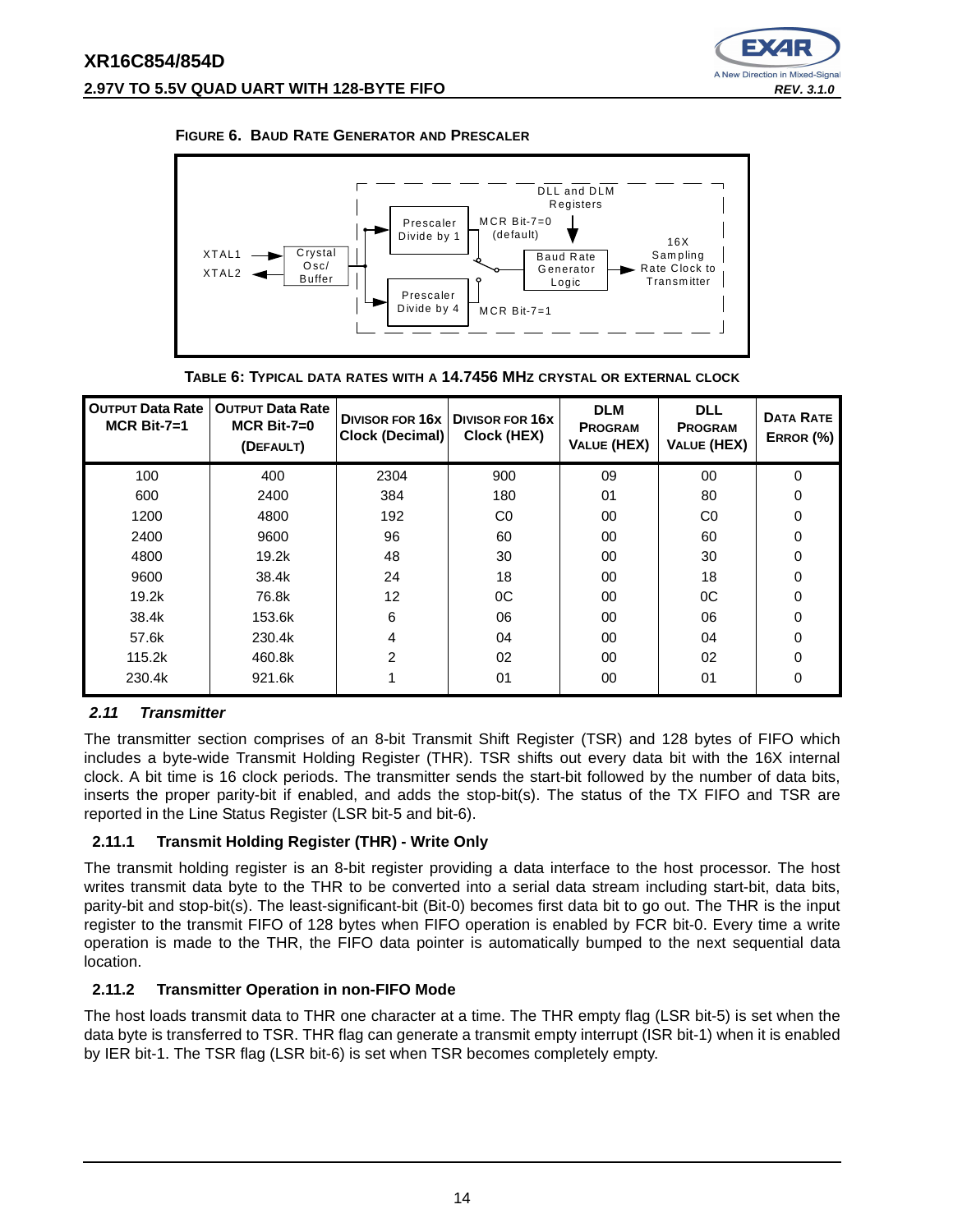

#### **FIGURE 7. TRANSMITTER OPERATION IN NON-FIFO MODE**



#### **2.11.3 Transmitter Operation in FIFO Mode**

The host may fill the transmit FIFO with up to 128 bytes of transmit data. The THR empty flag (LSR bit-5) is set whenever the TX FIFO is empty. The THR empty flag can generate a transmit empty interrupt (ISR bit-1) when the FIFO becomes empty. The transmit empty interrupt is enabled by IER bit-1. The TSR flag (LSR bit-6) is set when TSR/TX FIFO becomes empty.



#### **FIGURE 8. TRANSMITTER OPERATION IN FIFO AND FLOW CONTROL MODE**

#### **2.12 Receiver**

The receiver section contains an 8-bit Receive Shift Register (RSR) and 128 bytes of FIFO which includes a byte-wide Receive Holding Register (RHR). The RSR uses the 16X clock for timing. It verifies and validates every bit on the incoming character in the middle of each data bit. On the falling edge of a start or false start bit, an internal receiver counter starts counting at the 16X clock rate. After 8 clocks the start bit period should be at the center of the start bit. At this time the start bit is sampled and if it is still a logic 0 it is validated. Evaluating the start bit in this manner prevents the receiver from assembling a false character. The rest of the data bits and stop bits are sampled and validated in this same manner to prevent false framing. If there were any error(s), they are reported in the LSR register bits 2-4. Upon unloading the receive data byte from RHR, the receive FIFO pointer is bumped and the error tags are immediately updated to reflect the status of the data byte in RHR register. RHR can generate a receive data ready interrupt upon receiving a character or delay until it reaches the FIFO trigger level. Furthermore, data delivery to the host is guaranteed by a receive data ready time-out interrupt when data is not received for 4 word lengths as defined by LCR[1:0] plus 12 bits time. This is equivalent to 3.7-4.6 character times. The RHR interrupt is enabled by IER bit-0.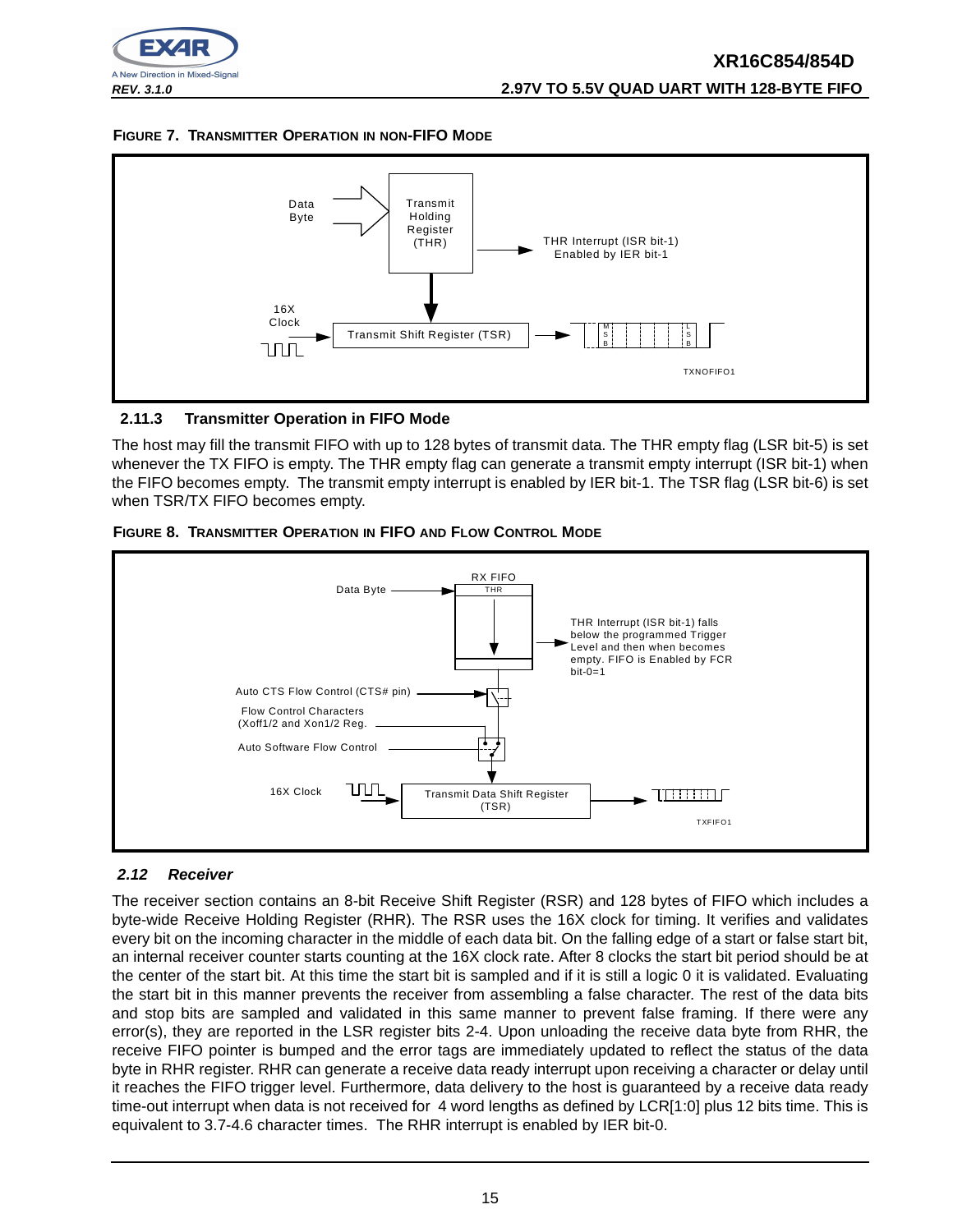

#### **2.97V TO 5.5V QUAD UART WITH 128-BYTE FIFO REV. 3.1.0**

#### **2.12.1 Receive Holding Register (RHR) - Read-Only**

The Receive Holding Register is an 8-bit register that holds a receive data byte from the Receive Shift Register. It provides the receive data interface to the host processor. The RHR register is part of the receive FIFO of 128 bytes by 11-bits wide, the 3 extra bits are for the 3 error tags to be reported in LSR register. When the FIFO is enabled by FCR bit-0, the RHR contains the first data character received by the FIFO. After the RHR is read, the next character byte is loaded into the RHR and the errors associated with the current data byte are immediately updated in the LSR bits 2-4.





**FIGURE 10. RECEIVER OPERATION IN FIFO AND AUTO RTS FLOW CONTROL MODE**



**NOTE:** Table-B selected as Trigger Table for **Figure 10** (**Table 11**).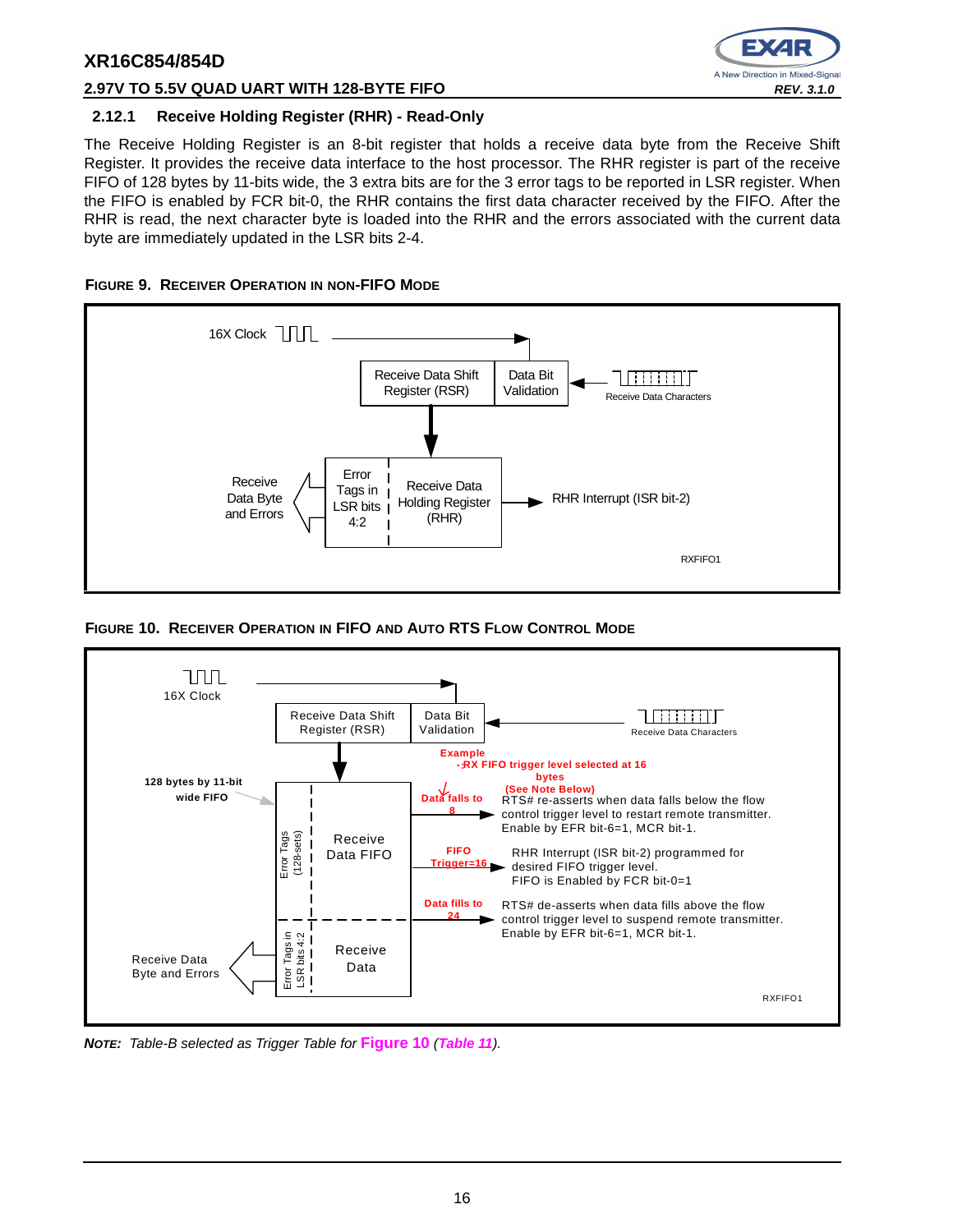

#### **2.13 Auto RTS Hardware Flow Control**

Automatic RTS hardware flow control is used to prevent data overrun to the local receiver FIFO. The RTS# output is used to request remote unit to suspend/resume data transmission. The auto RTS flow control features is enabled to fit specific application requirement (see **Figure 11**):

- Enable auto RTS flow control using EFR bit-6.
- The auto RTS function must be started by asserting RTS# output pin (MCR bit-1 to logic 1 after it is enabled).

If using the Auto RTS interrupt:

• Enable RTS interrupt through IER bit-6 (after setting EFR bit-4). The UART issues an interrupt when the RTS# pin makes a transition from low to high: ISR bit-5 will be set to logic 1.

#### **2.14 Auto RTS Hysteresis**

The 854 has a new feature that provides flow control trigger hysteresis while maintaining compatibility with the XR16C850, ST16C650A and ST16C550 family of UARTs. With the Auto RTS function enabled, an interrupt is generated when the receive FIFO reaches the programmed RX trigger level. The RTS# pin will not be forced to a logic 1 (RTS off), until the receive FIFO reaches the upper limit of the hysteresis level. The RTS# pin will return to a logic 0 after the RX FIFO is unloaded to the lower limit of the hysteresis level. Under the above described conditions, the 854 will continue to accept data until the receive FIFO gets full. The Auto RTS function is initiated when the RTS# output pin is asserted to a logic 0 (RTS On). **Table 15** shows the complete details for the Auto RTS# Hysteresis levels. Please note that this table is for programmable trigger levels only (Table D). The hysteresis values for Tables A-C are the next higher and next lower trigger levels in Tables A-C (See **Table 11**).

#### **2.15 Auto CTS Flow Control**

Automatic CTS flow control is used to prevent data overrun to the remote receiver FIFO. The CTS# input is monitored to suspend/restart the local transmitter. The auto CTS flow control feature is selected to fit specific application requirement (see **Figure 11**):

• Enable auto CTS flow control using EFR bit-7.

If using the Auto CTS interrupt:

• Enable CTS interrupt through IER bit-7 (after setting EFR bit-4). The UART issues an interrupt when the CTS# pin is de-asserted (logic 1): ISR bit-5 will be set to 1, and UART will suspend transmission as soon as the stop bit of the character in process is shifted out. Transmission is resumed after the CTS# input is reasserted (logic 0), indicating more data may be sent.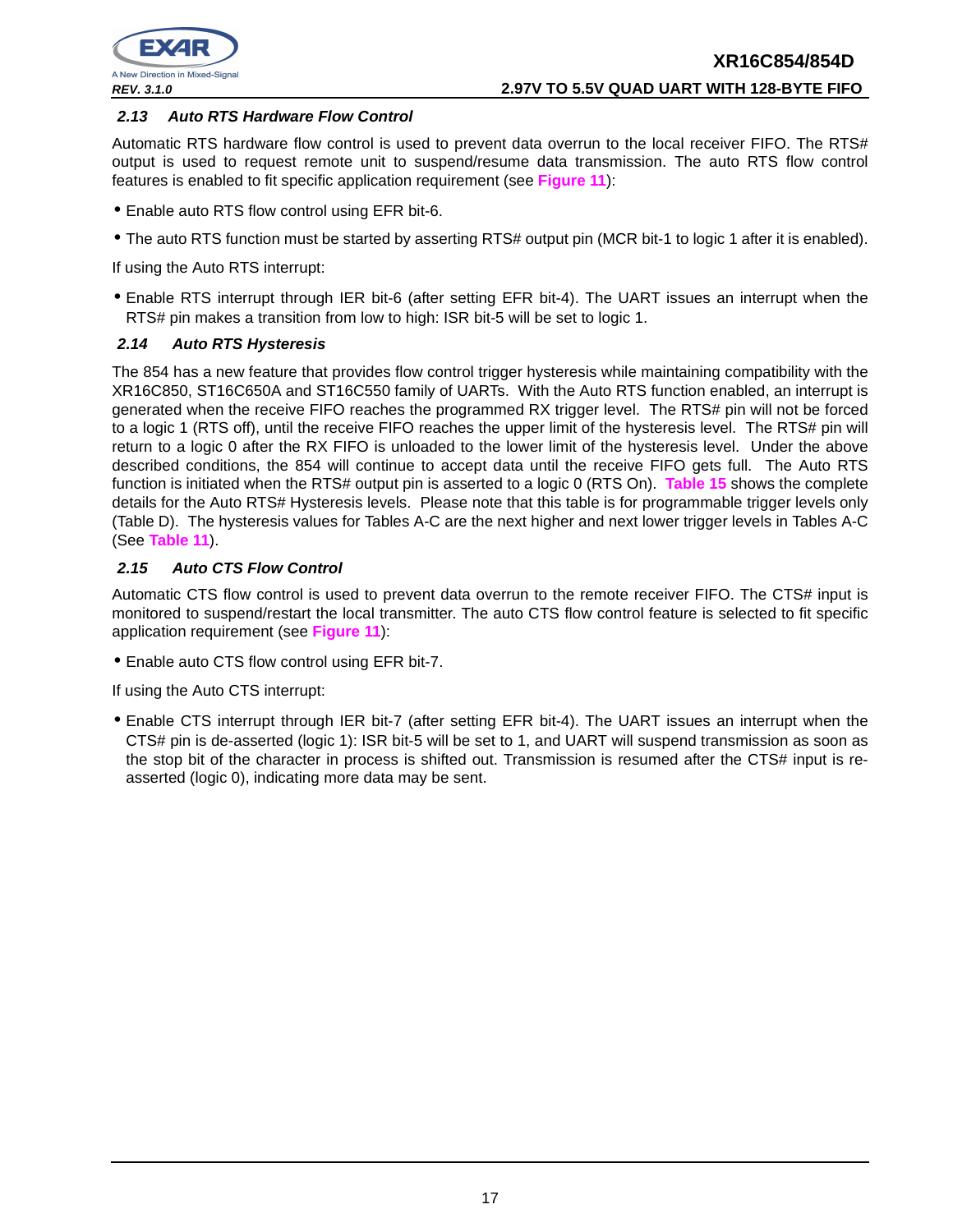### **XR16C854/854D 2.97V TO 5.5V QUAD UART WITH 128-BYTE FIFO REV. 3.1.0**



#### **FIGURE 11. AUTO RTS AND CTS FLOW CONTROL OPERATION**



monitors its receive data fill level to match the upper threshold of RTS delay and de-assert RTSA# (6). CTSB# follows (7) and request UARTB transmitter to suspend data transfer. UARTB stops or finishes sending the data bits in its transmit shift register (8). When receive FIFO data in UARTA is unloaded to match the lower threshold of RTS delay (9), UARTA re-asserts RTSA# (10), CTSB# recognizes the change (11) and restarts its transmitter and data flow again until next receive FIFO trigger (12). This same event applies to the reverse direction when UARTA sends data to UARTB with RTSB# and CTSA# controlling the data flow.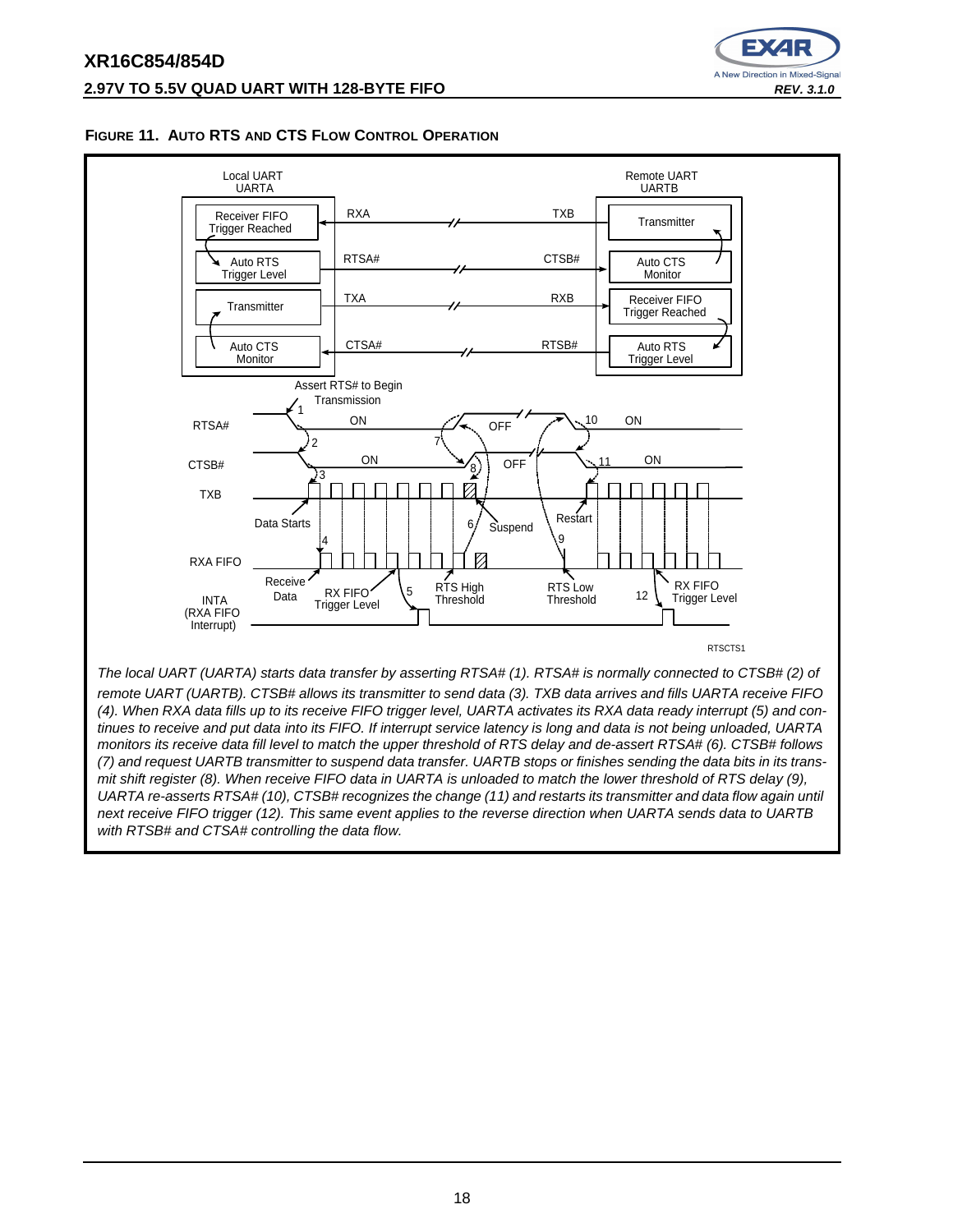

#### **2.16 Auto Xon/Xoff (Software) Flow Control**

When software flow control is enabled (**See Table 18**), the 854 compares one or two sequential receive data characters with the programmed Xon or Xoff-1,2 character value(s). If receive character(s) match the programmed values, the 854 will halt transmission as soon as the current character has completed transmission. When a match occurs, the Xoff (if enabled via IER bit-5) flag will be set and the interrupt output pin will be activated. Following a suspension due to a match of the Xoff character, the 854 will monitor the receive data stream for a match to the Xon-1,2 character. If a match is found, the 854 will resume operation and clear the flags (ISR bit-4).

Reset initially sets the contents of the Xon/Xoff 8-bit flow control registers to a logic 0. Following reset the user can write any Xon/Xoff value desired for software flow control. Different conditions can be set to detect Xon/ Xoff characters (**See Table 18**) and suspend/resume transmissions. When double 8-bit Xon/Xoff characters are selected, the 854 compares two consecutive receive characters with two software flow control 8-bit values (Xon1, Xon2, Xoff1, Xoff2) and controls TX transmissions accordingly. Under the above described flow control mechanisms, flow control characters are not placed (stacked) in the user accessible RX data buffer or FIFO.

In the event that the receive buffer is overfilling and flow control needs to be executed, the 854 automatically sends an Xoff message (when enabled) via the serial TX output to the remote modem. The 854 sends the Xoff-1,2 characters two-character-times (= time taken to send two characters at the programmed baud rate) after the receive FIFO crosses the programmed trigger level (for all trigger tables A-D). To clear this condition, the 854 will transmit the programmed Xon-1,2 characters as soon as receive FIFO is less than one trigger level below the programmed trigger level (for Trigger Tables A, B, and C) or when receive FIFO is less than the trigger level minus the hysteresis value (for Trigger Table D). This hysteresis value is the same as the Auto RTS Hysteresis value in **Table 15**. **Table 7** below explains this when Trigger Table-B (See **Table 11**) is selected.

| <b>RX TRIGGER LEVEL</b> | <b>INT PIN ACTIVATION</b> | <b>XOFF CHARACTER(S) SENT</b><br>(CHARACTERS IN RX FIFO) | <b>XON CHARACTER(S) SENT</b><br>(CHARACTERS IN RX FIFO) |
|-------------------------|---------------------------|----------------------------------------------------------|---------------------------------------------------------|
|                         |                           | 8*                                                       |                                                         |
| 16                      |                           | $16*$                                                    |                                                         |
| 24                      | 24                        | $24*$                                                    |                                                         |
| 28                      | 28                        | $28*$                                                    |                                                         |

**TABLE 7: AUTO XON/XOFF (SOFTWARE) FLOW CONTROL**

\* After the trigger level is reached, an xoff character is sent after a short span of time (= time required to send 2 characters); for example, after 2.083ms has elapsed for 9600 baud and 10-bit word length setting.

#### **2.17 Special Character Detect**

A special character detect feature is provided to detect an 8-bit character when bit-5 is set in the Enhanced Feature Register (EFR). When this character (Xoff2) is detected, it will be placed in the FIFO along with normal incoming RX data.

The 854 compares each incoming receive character with Xoff-2 data. If a match exists, the received data will be transferred to FIFO and ISR bit-4 will be set to indicate detection of special character. Although the Internal Register Table shows Xon, Xoff Registers with eight bits of character information, the actual number of bits is dependent on the programmed word length. Line Control Register (LCR) bits 0-1 defines the number of character bits, i.e., either 5 bits, 6 bits, 7 bits, or 8 bits. The word length selected by LCR bits 0-1 also determines the number of bits that will be used for the special character comparison. Bit-0 in the Xon, Xoff Registers corresponds with the LSB bit for the receive character.

#### **2.18 Infrared Mode**

The 854 UART includes the infrared encoder and decoder compatible to the IrDA (Infrared Data Association) version 1.0. The IrDA 1.0 standard that stipulates the infrared encoder sends out a 3/16 of a bit wide HIGHpulse for each "0" bit in the transmit data stream. This signal encoding reduces the on-time of the infrared LED, hence reduces the power consumption. See **Figure 12** below.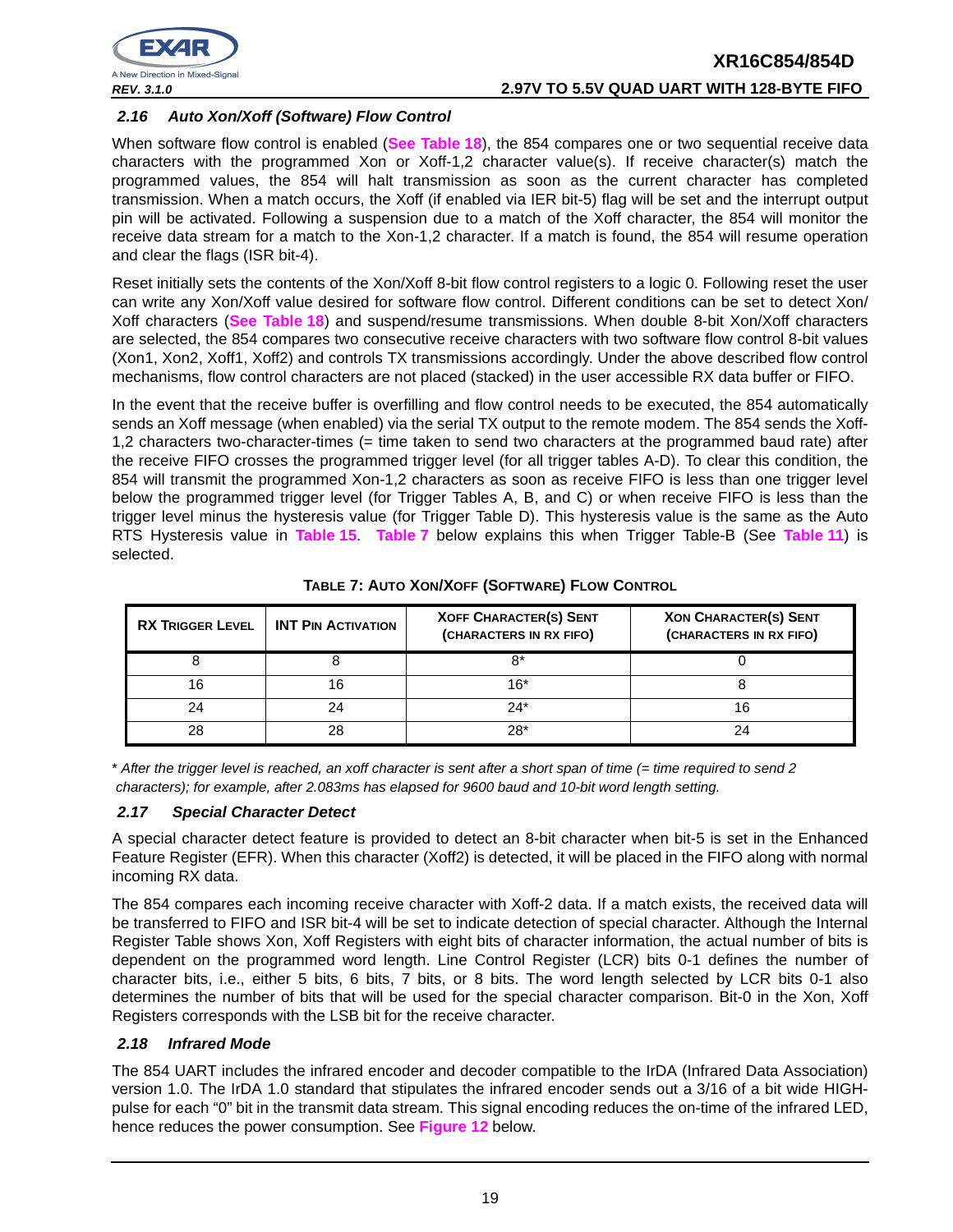



The infrared encoder and decoder are enabled by setting MCR register bit-6 to a '1'. When the infrared feature is enabled, the transmit data output, TX, idles at logic zero level. Likewise, the RX input assumes an idle level of logic zero from a reset and power up, see **Figure 12**.

Typically, the wireless infrared decoder receives the input pulse from the infrared sensing diode on the RX pin. Each time it senses a light pulse, it returns a logic 1 to the data bit stream. However, this is not true with some infrared modules on the market which indicate a logic 0 by a light pulse. So the 854 has a provision to invert the input polarity to accomodate this. In this case user can enable FCTR bit-2 to invert the input signal.





#### **2.19 Sleep Mode with Auto Wake-Up**

The 854 supports low voltage system designs, hence, a sleep mode is included to reduce its power consumption when the chip is not actively used.

All of these conditions must be satisfied for the 854 to enter sleep mode:

- $\blacksquare$  no interrupts pending for all four channels of the 854 (ISR bit-0 = 1)
- sleep mode of all four channels are enabled (IER bit-4 = 1)
- $\blacksquare$  modem inputs are not toggling (MSR bits  $0-3=0$ )
- RX input pins are idling at a logic 1

The 854 stops its crystal oscillator to conserve power in the sleep mode. User can check the XTAL2 pin for no clock output as an indication that the device has entered the sleep mode.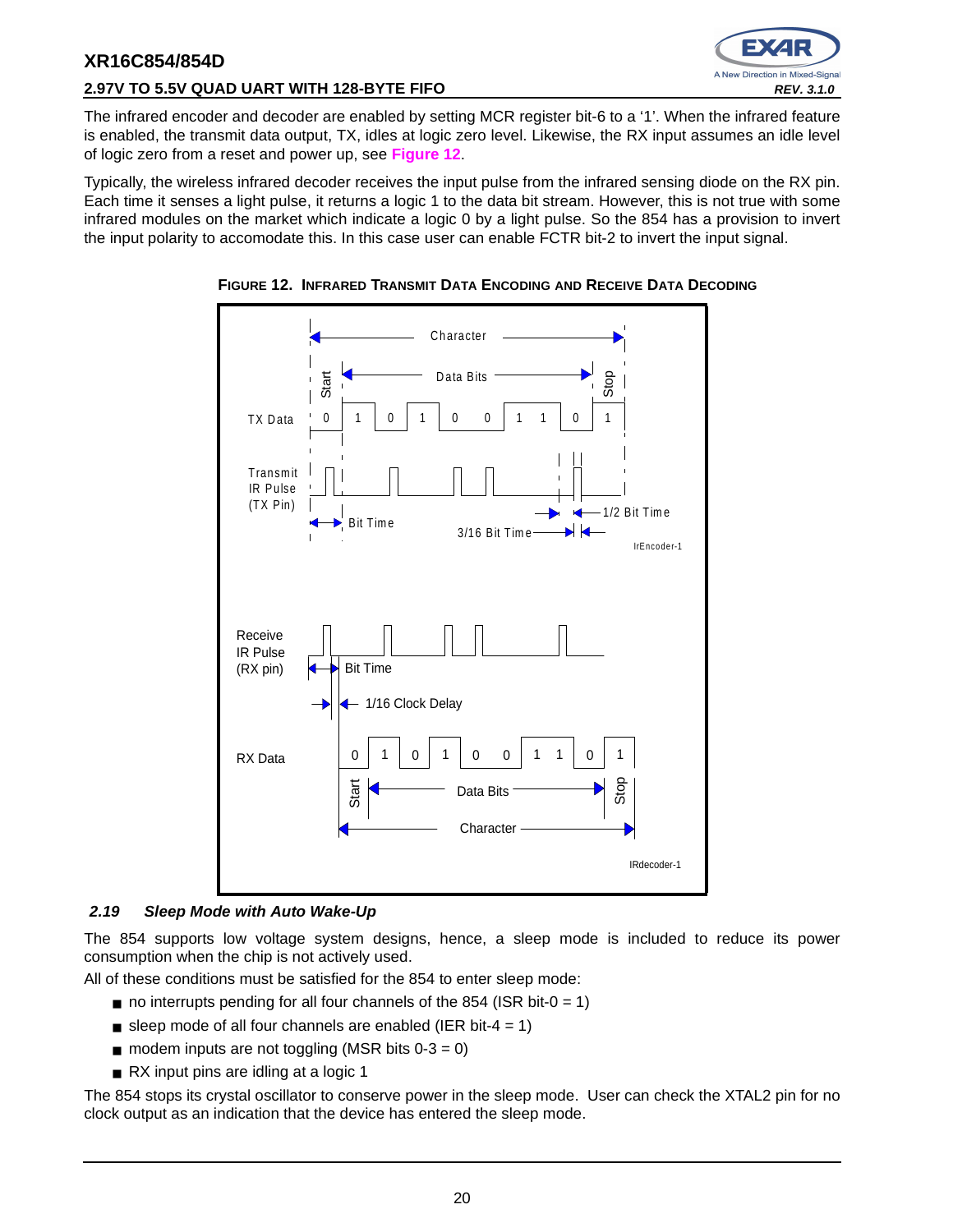

### **XR16C854/854D REV. 3.1.0 2.97V TO 5.5V QUAD UART WITH 128-BYTE FIFO**

The 854 resumes normal operation by any of the following:

- a receive data start bit transition (logic 1 to 0)
- a data byte is loaded to the transmitter, THR or FIFO
- a change of logic state on any of the modem or general purpose serial inputs: CTS#, DSR#, CD#, RI#

If the 854 is awakened by any one of the above conditions, it will return to the sleep mode automatically after all interrupting conditions have been serviced and cleared. If the 854 is awakened by the modem inputs, a read to the MSR is required to reset the modem inputs. In any case, the sleep mode will not be entered while an interrupt is pending in any channel. The 854 will stay in the sleep mode of operation until it is disabled by setting IER bit-4 to a logic 0.

If the address lines, data bus lines, IOW#, IOR#, CSA#, CSB#, CSC#, CSD# and modem input lines remain steady when the 854 is in sleep mode, the maximum current will be in the microamp range as specified in the DC Electrical Characteristics on **page 41**. If the input lines are floating or are toggling while the 854 is in sleep mode, the current can be up to 100 times more. If any of those signals are toggling or floating, then an external buffer would be required to keep the address, data and control lines steady to achieve the low current.

A word of caution: owing to the starting up delay of the crystal oscillator after waking up from sleep mode, the first few receive characters may be lost. Also, make sure the RX input is idling at logic 1 or "marking" condition during sleep mode. This may not occur when the external interface transceivers (RS-232, RS-485 or another type) are also put to sleep mode and cannot maintain the "marking" condition. To avoid this, the system design engineer can use a 47k ohm pull-up resistor on the RX A-D inputs.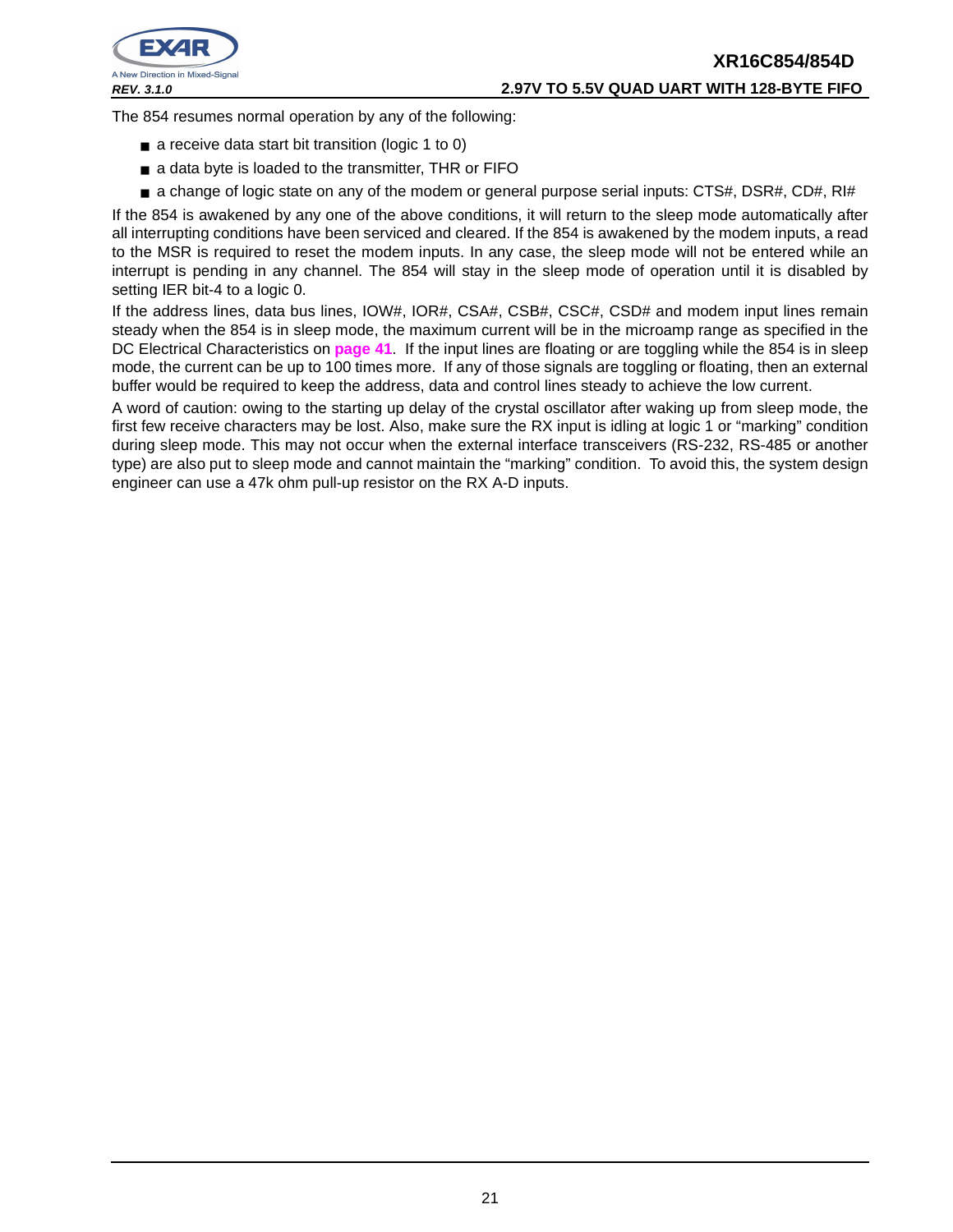#### **2.97V TO 5.5V QUAD UART WITH 128-BYTE FIFO REV. 3.1.0 REV. 3.1.0**



#### **2.20 Internal Loopback**

The 854 UART provides an internal loopback capability for system diagnostic purposes. The internal loopback mode is enabled by setting MCR register bit-4 to logic 1. All regular UART functions operate normally. **Figure 13** shows how the modem port signals are re-configured. Transmit data from the transmit shift register output is internally routed to the receive shift register input allowing the system to receive the same data that it was sending. The TX pin is held at logic 1 or mark condition while RTS# and DTR# are de-asserted, and CTS#, DSR# CD# and RI# inputs are ignored. Caution: the RX input must be held to a logic 1 during loopback test else upon exiting the loopback test the UART may detect and report a false "break" signal.



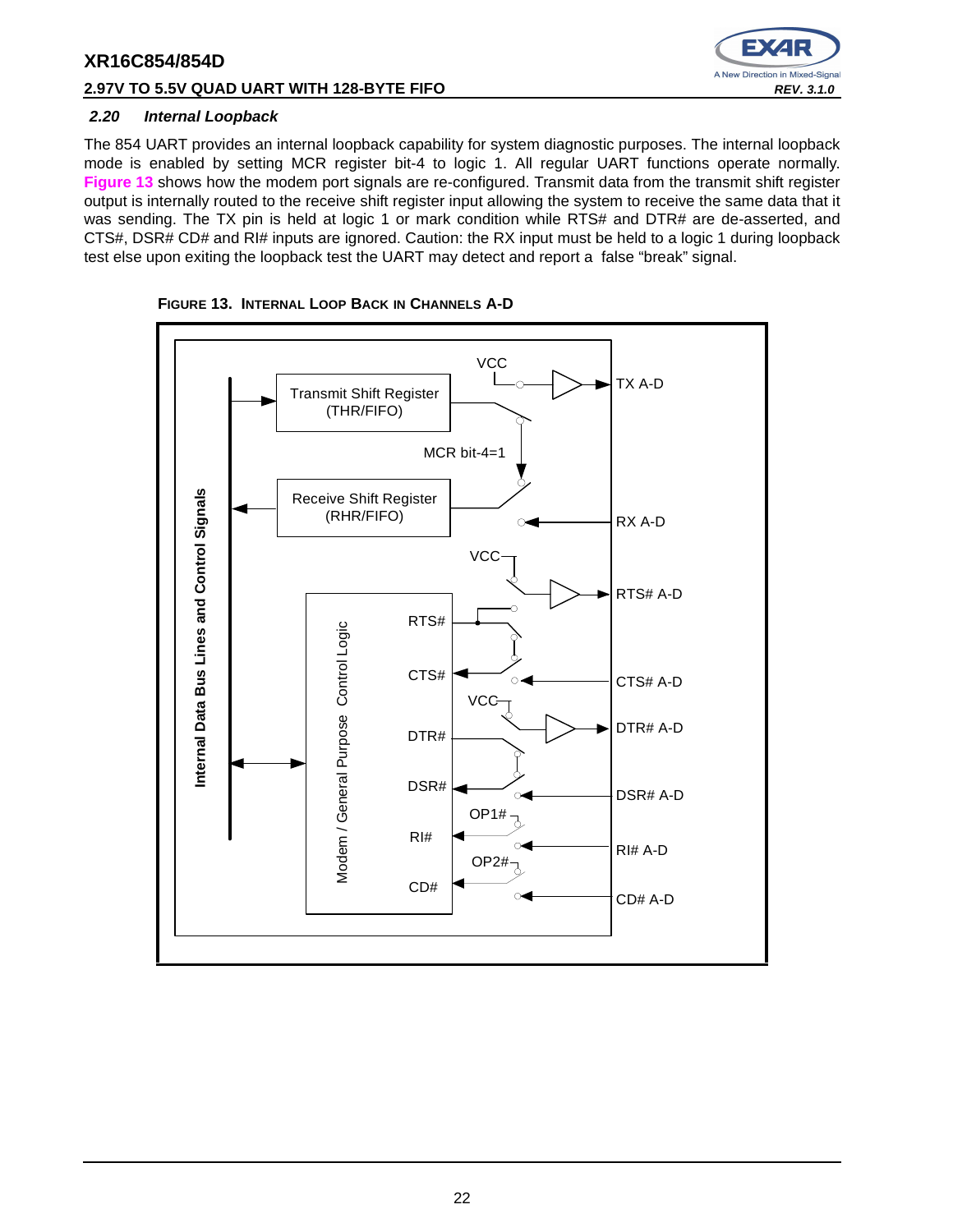

#### **3.0 UART INTERNAL REGISTERS**

Each UART channel in the 854 has its own set of configuration registers selected by address lines A0, A1 and A2 with a specific channel selected (See **Table 1** and **Table 2**). The complete register set is shown on **Table 8** and **Table 9**.

| <b>A2, A1, A0 ADDRESSES</b>    | <b>REGISTER</b>                                                              | <b>READ/WRITE</b>                                        | <b>COMMENTS</b>                                          |
|--------------------------------|------------------------------------------------------------------------------|----------------------------------------------------------|----------------------------------------------------------|
|                                | <b>16C550 COMPATIBLE REGISTERS</b>                                           |                                                          |                                                          |
| $0\quad 0$<br>$\mathbf 0$      | RHR - Receive Holding Register                                               | Read-only                                                | $LCR[7] = 0$                                             |
|                                | THR - Transmit Holding Register                                              | Write-only                                               |                                                          |
| $0\quad 0\quad 0$              | DLL - Div Latch Low Byte                                                     | Read/Write                                               | $LCR[7] = 1$ , $LCR \neq 0xBF$                           |
| 0 <sub>1</sub><br>$\mathbf 0$  | DLM - Div Latch High Byte                                                    | Read/Write                                               | $LCR[7] = 1$ , $LCR \neq 0xBF$                           |
| $\mathbf 0$<br>$0\quad 0$      | DREV - Device Revision Code                                                  | Read-only                                                | $DLL$ , $DLM = 0x00$ ,<br>$LCR[7] = 1$ , LCR $\neq$ 0xBF |
| 0 <sub>1</sub><br>$\mathbf 0$  | <b>DVID - Device Identification Code</b>                                     | $DLL$ , $DLM = 0x00$ ,<br>$LCR[7] = 1$ , $LCR \neq 0xBF$ |                                                          |
| $0 \t 0 \t 1$                  | IER - Interrupt Enable Register                                              | Read/Write                                               | $LCR[7] = 0$                                             |
| $\mathbf 0$<br>$1\quad0$       | ISR - Interrupt Status Register<br>FCR - FIFO Control Register               | Read-only<br>Write-only                                  | $LCR[7] = 0$                                             |
| $\mathbf 0$<br>$1 \quad 1$     | LCR - Line Control Register                                                  | Read/Write                                               |                                                          |
| $0\quad 0$<br>$\mathbf{1}$     | MCR - Modem Control Register                                                 | Read/Write                                               | $LCR[7] = 0$                                             |
| 0 <sub>1</sub><br>1            | <b>LSR - Line Status Register</b><br>Reserved                                | Read-only<br>Write-only                                  | $LCR[7] = 0$                                             |
| 1<br>$1\quad$ 0                | MSR - Modem Status Register<br>Reserved                                      | Read-only<br>Write-only                                  | $LCR[7] = 0$                                             |
| $1 \quad 1$<br>1.              | SPR - Scratch Pad Register                                                   | Read/Write                                               | $LCR[7] = 0$ , $FCTR[6] = 0$                             |
| $\mathbf{1}$<br>1 <sub>1</sub> | FLVL - TX/RX FIFO Level Counter Register                                     | Read-only                                                | $LCR[7] = 0$ , $FCTR[6] = 1$                             |
| 1<br>$1 \quad 1$               | <b>EMSR - Enhanced Mode Select Register</b>                                  | Write-only                                               | $LCR[7] = 0$ , $FCTR[6] = 1$                             |
|                                | <b>ENHANCED REGISTERS</b>                                                    |                                                          |                                                          |
| $0\quad 0$<br>$\mathbf 0$      | TRG - TX/RX FIFO Trigger Level Reg<br>FC - TX/RX FIFO Level Counter Register | Write-only<br>Read-only                                  | $LCR = 0xBF$                                             |
| $0$ 0 1                        | FCTR - Feature Control Reg                                                   | Read/Write                                               | $LCR = 0xBF$                                             |
| $1\quad0$<br>$\mathbf 0$       | <b>EFR - Enhanced Function Reg</b>                                           | Read/Write                                               | $LCR = 0xBF$                                             |
| $0\quad 0$<br>$\mathbf{1}$     | Xon-1 - Xon Character 1                                                      | Read/Write                                               | $LCR = 0xBF$                                             |
| 0 <sub>1</sub><br>$\mathbf{1}$ | Xon-2 - Xon Character 2                                                      | Read/Write                                               | $LCR = 0xBF$                                             |
| $1\quad 0$<br>1                | Xoff-1 - Xoff Character 1                                                    | Read/Write                                               | $LCR = 0xBF$                                             |
| 1 <sub>1</sub><br>$\mathbf{1}$ | Xoff-2 - Xoff Character 2                                                    | Read/Write                                               | $LCR = 0xBF$                                             |
|                                |                                                                              |                                                          |                                                          |
| X X X                          | FSTAT - FIFO Status Register                                                 | Read-only                                                | FSRS# pin is logic 0                                     |

#### **TABLE 8: UART INTERNAL REGISTERS**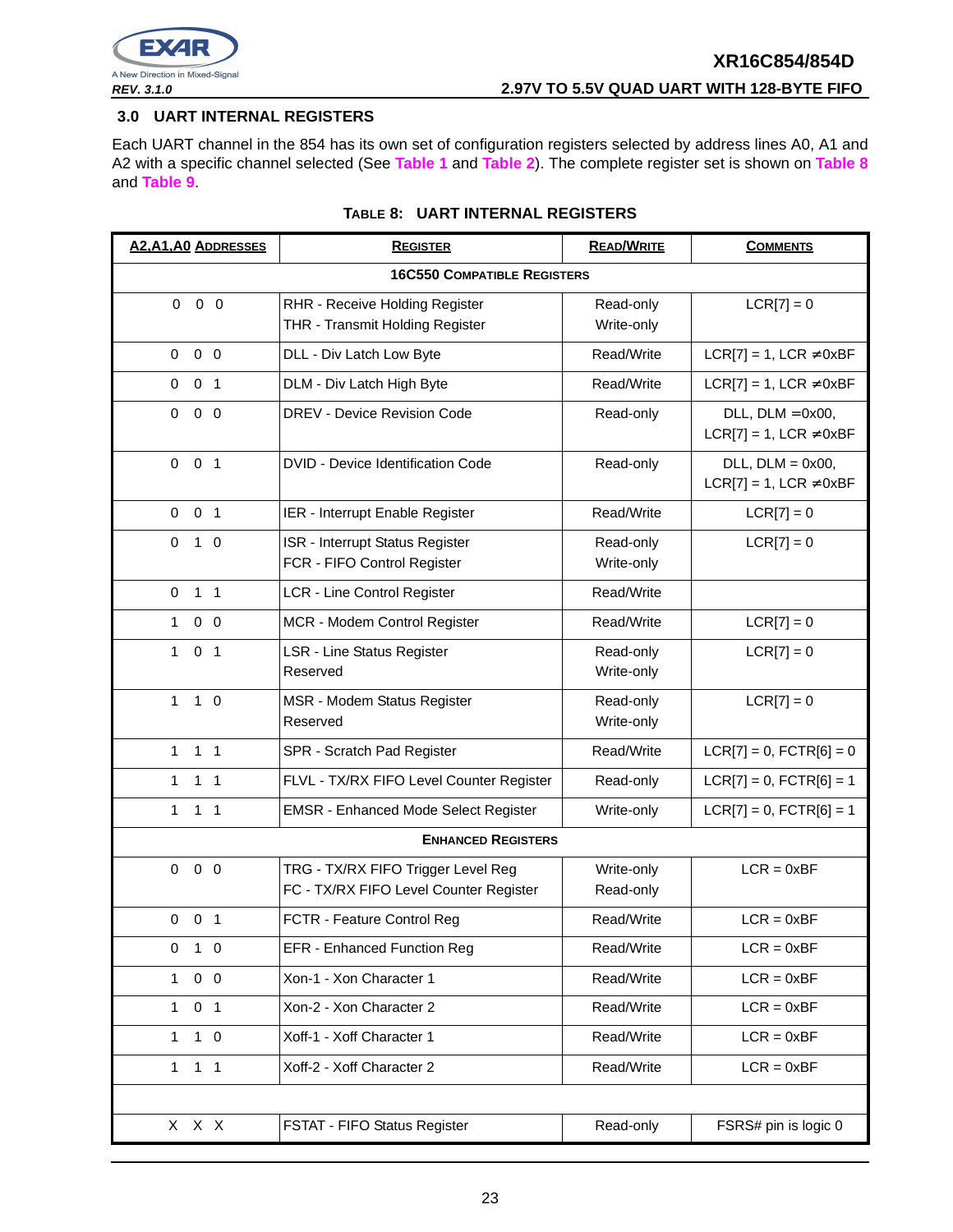### **XR16C854/854D 2.97V TO 5.5V QUAD UART WITH 128-BYTE FIFO REV. 3.1.0 REV. 3.1.0**

.



#### **ADDRESS A2-A0 REG NAME READ/ WRITE BIT-7 BIT-6 BIT-5 BIT-4 BIT-3 BIT-2 BIT-1 BIT-0 COMMENT 16C550 Compatible Registers** 0 0 0 | RHR | RD | Bit-7 | Bit-6 | Bit-5 | Bit-4 | Bit-3 | Bit-2 | Bit-1 | Bit-0  $LCR[7] = 0$ 0 0 0 | THR | WR | Bit-7 | Bit-6 | Bit-5 | Bit-4 | Bit-3 | Bit-2 | Bit-1 | Bit-0 0 0 1 | IER | RD/WR | 0 | 0 | 0 | 0 | 0 | 0 | Modem Stat. Int. Enable RX Line Stat. Int. Enable TX Empty Int Enable RX Data Int. Enable CTS# Int. Enable RTS# Int. Enable Xoff Int. Enable Sleep Mode Enable  $010$  SR RD FIFOS Enabled FIFOs Enabled 0/ 0/ INT Source Bit-3 INT Source Bit-2 INT Source Bit-1 INT Source INT | INT | Bit-3 | Bit-2 | Bit-1 | Bit-0 Source Bit-5 INT Source Bit-4 0 10 FCR WR RXFIFO **Trigger RXFIFO Trigger** 0/ 0/ DMA Mode Enable TX **FIFO** Reset RX **FIFO** Reset FIFOs Enable **TXFIFO Trigger TXFIFO Trigger** 0 1 1 LCR RD/WR Divisor Enable Set TX Break Set Parity Even Parity Parity Enable Stop **Bits** Word Length Bit-1 Word Length Bit-0 100 | MCR  $|RD/WR|$  0/ | 0/ | 0/ | Internal Lopback Enable INT Output Enable (OP2#) Rsvd (OP1#) RTS# **Output Control** DTR# **Output Control**  $LCR[7] = 0$ **BRG** Prescaler IR Mode ENable XonAny  $101$  LSR RD RX FIFO **Global** Error THR & TSR Empty THR Empty RX Break RX Framing Error RX Parity Error RX Overrun Error RX Data Ready 1 1 0 | MSR | RD | CD# Input RI# Input DSR# Input CTS# Input Delta CD# Delta RI# Delta DSR# Delta CTS# 1 1 1 | SPR | RD/WR | Bit-7 | Bit-6 | Bit-5 | Bit-4 | Bit-3 | Bit-2 | Bit-1 | Bit-0 | LCR[7] = 0 FCTR[6]=0 111 | EMSR | WR | Rsvd | Rsvd | Auto

#### **TABLE 9: INTERNAL REGISTERS DESCRIPTION. SHADED BITS ARE ENABLED WHEN EFR BIT-4=1**

Auto RTS Hyst. bit-2 Rsvd Rsvd Rx/Tx

FIFO **Count**  Rx/Tx FIFO

Count  $LCR[7] = 0$ 

FCTR[6]=1

RTS Hyst. bit-3

1 1 1 | FLVL | RD | Bit-7 | Bit-6 | Bit-5 | Bit-4 | Bit-3 | Bit-2 | Bit-1 | Bit-0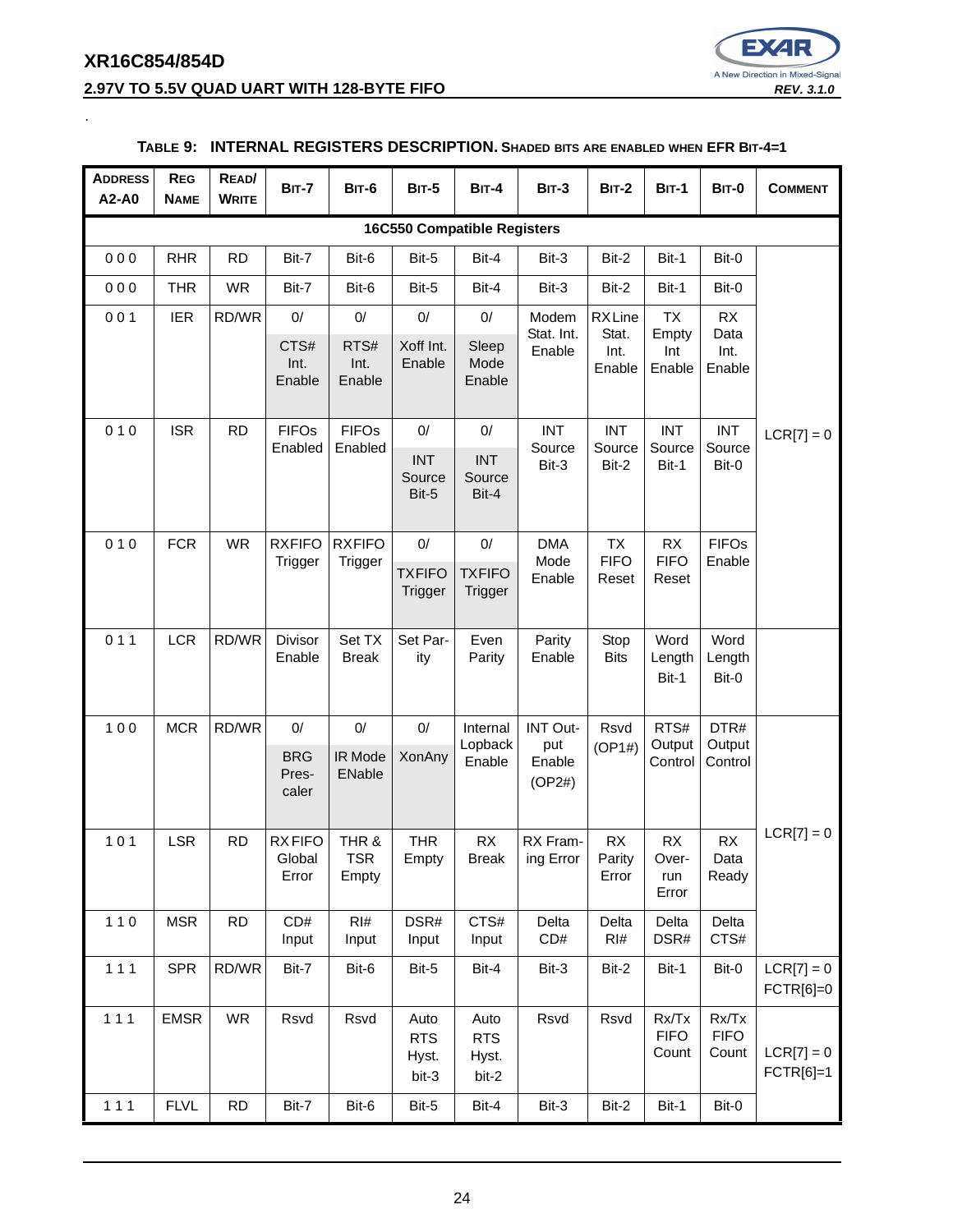

**REV. 3.1.0 2.97V TO 5.5V QUAD UART WITH 128-BYTE FIFO**

#### **TABLE 9: INTERNAL REGISTERS DESCRIPTION. SHADED BITS ARE ENABLED WHEN EFR BIT-4=1**

| <b>ADDRESS</b><br>A2-A0 | <b>REG</b><br><b>NAME</b>          | READ/<br><b>WRITE</b> | <b>BIT-7</b>           | <b>BIT-6</b>           | <b>BIT-5</b>              | <b>BIT-4</b>                                                | $BIT-3$                                      | <b>BIT-2</b>                           | <b>BIT-1</b>                                  | <b>BIT-0</b>                                  | <b>COMMENT</b>                                              |
|-------------------------|------------------------------------|-----------------------|------------------------|------------------------|---------------------------|-------------------------------------------------------------|----------------------------------------------|----------------------------------------|-----------------------------------------------|-----------------------------------------------|-------------------------------------------------------------|
|                         | <b>Baud Rate Generator Divisor</b> |                       |                        |                        |                           |                                                             |                                              |                                        |                                               |                                               |                                                             |
| 000                     | <b>DLL</b>                         | RD/WR                 | Bit-7                  | Bit-6                  | Bit-5                     | Bit-4                                                       | Bit-3                                        | Bit-2                                  | Bit-1                                         | Bit-0                                         | $LCR[7] = 1$                                                |
| 001                     | <b>DLM</b>                         | RD/WR                 | Bit-7                  | Bit-6                  | Bit-5                     | Bit-4                                                       | Bit-3                                        | Bit-2                                  | Bit-1                                         | Bit-0                                         | $LCR \neq 0xBF$                                             |
| 000                     | <b>DREV</b>                        | <b>RD</b>             | Bit-7                  | Bit-6                  | Bit-5                     | Bit-4                                                       | Bit-3                                        | Bit-2                                  | Bit-1                                         | Bit-0                                         | $LCR[7] = 1$                                                |
| 001                     | <b>DVID</b>                        | <b>RD</b>             | 0                      | $\mathbf 0$            | $\pmb{0}$                 | 1                                                           | $\pmb{0}$                                    | $\mathbf{1}$                           | $\pmb{0}$                                     | $\mathbf 0$                                   | $LCR \neq 0xBF$<br>$DLL=0x00$<br>$DLM=0x00$                 |
|                         |                                    |                       |                        |                        |                           | <b>Enhanced Registers</b>                                   |                                              |                                        |                                               |                                               |                                                             |
| 000                     | <b>TRG</b>                         | <b>WR</b>             | Bit-7                  | Bit-6                  | Bit-5                     | Bit-4                                                       | Bit-3                                        | Bit-2                                  | Bit-1                                         | Bit-0                                         |                                                             |
| 000                     | <b>FC</b>                          | <b>RD</b>             | Bit-7                  | Bit-6                  | Bit-5                     | Bit-4                                                       | Bit-3                                        | Bit-2                                  | Bit-1                                         | Bit-0                                         |                                                             |
| 001                     | <b>FCTR</b>                        | RD/WR                 | RX/TX<br>Mode          | <b>SCPAD</b><br>Swap   | Trig<br>Table<br>Bit-1    | Trig<br>Table<br>Bit-0                                      | Auto<br><b>RS485</b><br>Direction<br>Control | RX IR<br>Input<br>Inv.                 | Auto<br><b>RTS</b><br><b>Hyst</b><br>Bit-1    | Auto<br><b>RTS</b><br><b>Hyst</b><br>Bit-0    |                                                             |
| 010                     | <b>EFR</b>                         | RD/WR                 | Auto<br>CTS#<br>Enable | Auto<br>RTS#<br>Enable | Special<br>Char<br>Select | Enable<br>IER [7:4],<br>ISR [5:4],<br>FCR[5:4],<br>MCR[7:5] | Soft-<br>ware<br>Flow<br>Cntl<br>Bit-3       | Soft-<br>ware<br>Flow<br>Cntl<br>Bit-2 | Soft-<br>ware<br><b>Flow</b><br>Cntl<br>Bit-1 | Soft-<br>ware<br><b>Flow</b><br>Cntl<br>Bit-0 | LCR=0xBF                                                    |
| 100                     | XON1                               | RD/WR                 | Bit-7                  | Bit-6                  | Bit-5                     | Bit-4                                                       | Bit-3                                        | Bit-2                                  | Bit-1                                         | Bit-0                                         |                                                             |
| 101                     | XON <sub>2</sub>                   | RD/WR                 | Bit-7                  | Bit-6                  | Bit-5                     | Bit-4                                                       | Bit-3                                        | Bit-2                                  | Bit-1                                         | Bit-0                                         |                                                             |
| $110$                   | XOFF1                              | RD/WR                 | Bit-7                  | Bit-6                  | Bit-5                     | Bit-4                                                       | Bit-3                                        | Bit-2                                  | Bit-1                                         | Bit-0                                         |                                                             |
| 111                     | XOFF <sub>2</sub>                  | RD/WR                 | Bit-7                  | Bit-6                  | Bit-5                     | Bit-4                                                       | Bit-3                                        | Bit-2                                  | Bit-1                                         | Bit-0                                         |                                                             |
|                         |                                    |                       |                        |                        |                           |                                                             |                                              |                                        |                                               |                                               |                                                             |
| <b>XXX</b>              | <b>FSTAT</b>                       | <b>RD</b>             | RX-<br>RDYD#           | RX-<br>RDYC#           | RX-<br>RDYB#              | RX-<br>RDYA#                                                | TX-<br>RDYD#                                 | TX-<br>RDYC#                           | TX-<br>RDYB#                                  | TX-<br>RDYA#                                  | FSRS# pin is<br>a logic 0. No<br>address lines<br>required. |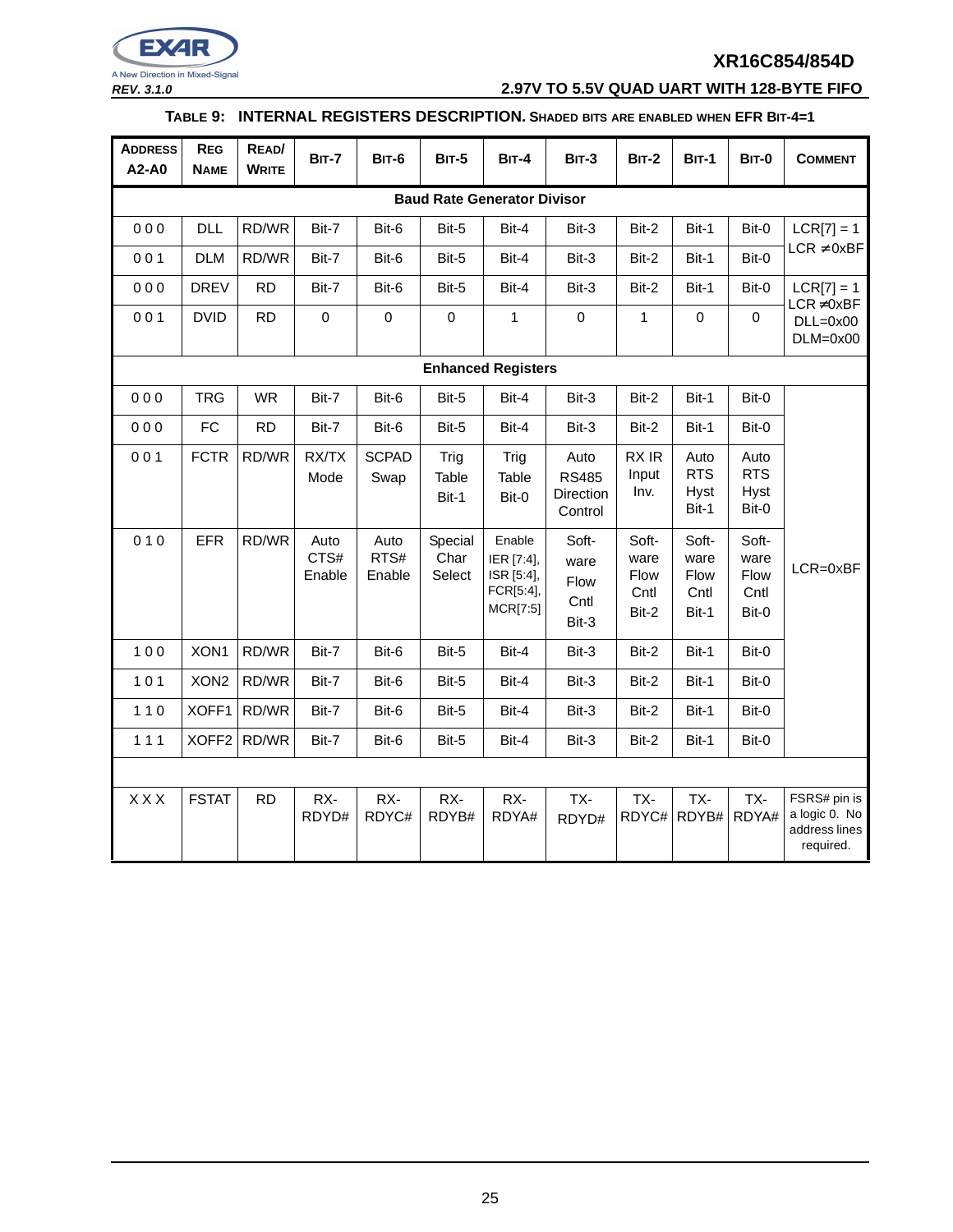#### **2.97V TO 5.5V QUAD UART WITH 128-BYTE FIFO REV. 3.1.0 REV. 3.1.0**



#### **4.0 INTERNAL REGISTER DESCRIPTIONS**

**4.1 Receive Holding Register (RHR) - Read- Only**

#### **SEE"RECEIVER" ON PAGE 15.**

**4.2 Transmit Holding Register (THR) - Write-Only**

**SEE"TRANSMITTER" ON PAGE 14.**

#### **4.3 Interrupt Enable Register (IER) - Read/Write**

The Interrupt Enable Register (IER) masks the interrupts from receive data ready, transmit empty, line status and modem status registers. These interrupts are reported in the Interrupt Status Register (ISR).

#### **4.3.1 IER versus Receive FIFO Interrupt Mode Operation**

When the receive FIFO (FCR BIT-0 = 1) and receive interrupts (IER BIT-0 = 1) are enabled, the RHR interrupts (see ISR bits 2 and 3) status will reflect the following:

- **A.** The receive data available interrupts are issued to the host when the FIFO has reached the programmed trigger level. It will be cleared when the FIFO drops below the programmed trigger level.
- **B.** FIFO level will be reflected in the ISR register when the FIFO trigger level is reached. Both the ISR register status bit and the interrupt will be cleared when the FIFO drops below the trigger level.
- **C.** The receive data ready bit (LSR BIT-0) is set as soon as a character is transferred from the shift register to the receive FIFO. It is reset when the FIFO is empty.

#### **4.3.2 IER versus Receive/Transmit FIFO Polled Mode Operation**

When FCR BIT-0 equals a logic 1 for FIFO enable; resetting IER bits 0-3 enables the XR16C854 in the FIFO polled mode of operation. Since the receiver and transmitter have separate bits in the LSR either or both can be used in the polled mode by selecting respective transmit or receive control bit(s).

- **A.** LSR BIT-0 indicates there is data in RHR or RX FIFO.
- **B.** LSR BIT-1 indicates an overrun error has occurred and that data in the FIFO may not be valid.
- **C.** LSR BIT 2-4 provides the type of receive data errors encountered for the data byte in RHR, if any.
- **D.** LSR BIT-5 indicates THR is empty.
- **E.** LSR BIT-6 indicates when both the transmit FIFO and TSR are empty.
- **F.** LSR BIT-7 indicates a data error in at least one character in the RX FIFO.

#### **IER[0]: RHR Interrupt Enable**

The receive data ready interrupt will be issued when RHR has a data character in the non-FIFO mode or when the receive FIFO has reached the programmed trigger level in the FIFO mode.

Logic 0 = Disable the receive data ready interrupt (default).

Logic 1 = Enable the receiver data ready interrupt.

#### **IER[1]: THR Interrupt Enable**

This bit enables the Transmit Ready interrupt which is issued whenever the THR becomes empty in the non-FIFO mode or when data in the FIFO falls below the programmed trigger level in the FIFO mode. If the THR is empty when this bit is enabled, an interrupt will be generated.

Logic 0 = Disable Transmit Ready interrupt (default).

Logic 1 = Enable Transmit Ready interrupt.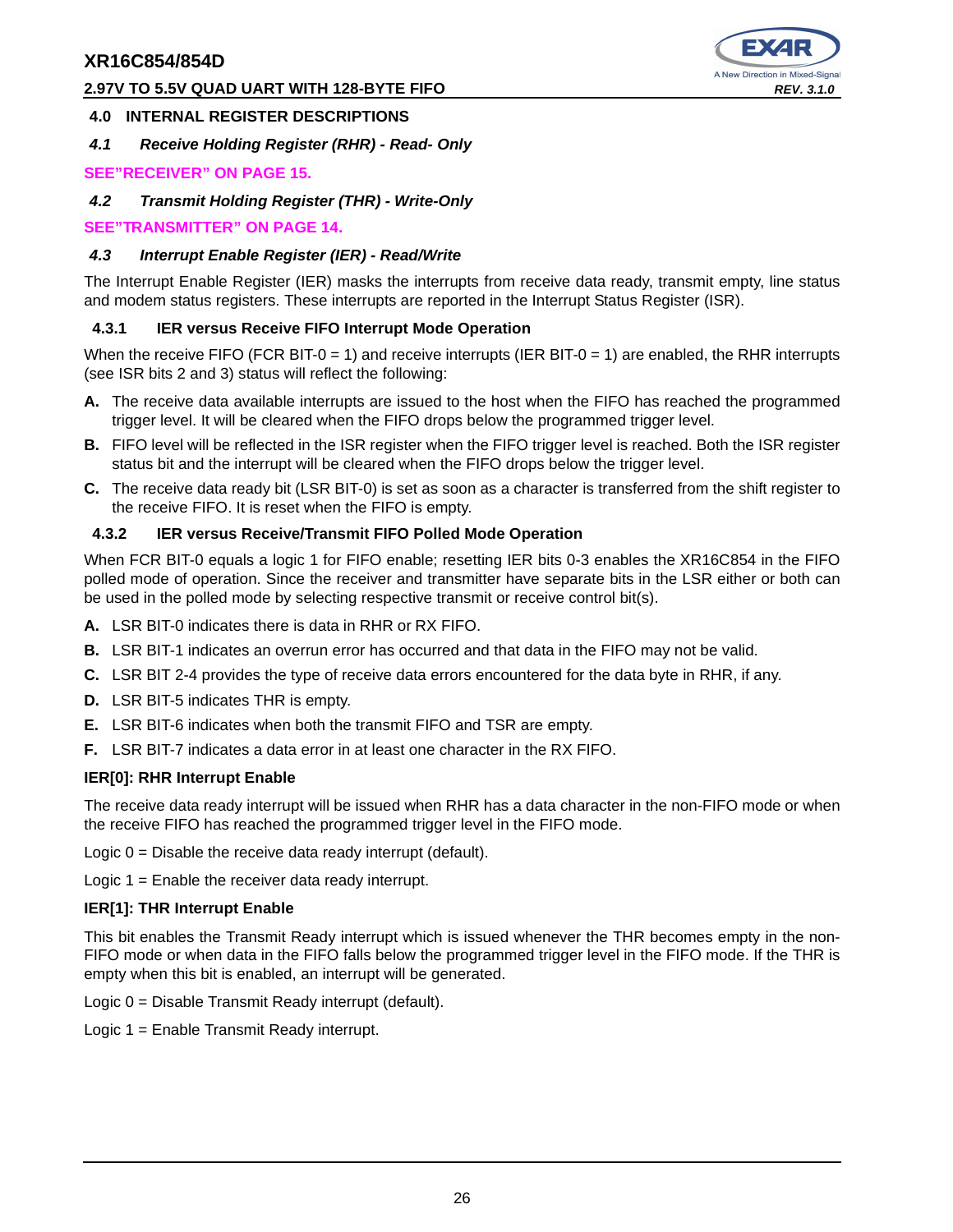

#### **IER[2]: Receive Line Status Interrupt Enable**

If any of the LSR register bits 1, 2, 3 or 4 is a logic 1, it will generate an interrupt to inform the host controller about the error status of the current data byte in FIFO. These LSR bits generate an interrupt immediately when the character has been received.

- $\bullet$  Logic  $0 =$  Disable the receiver line status interrupt (default).
- Logic  $1 =$  Enable the receiver line status interrupt.

#### **IER[3]: Modem Status Interrupt Enable**

- $\bullet$  Logic  $0 =$  Disable the modem status register interrupt (default).
- Logic 1 = Enable the modem status register interrupt.

#### **IER[4]: Sleep Mode Enable (requires EFR[4] = 1)**

- Logic 0 = Disable Sleep Mode (default).
- Logic 1 = Enable Sleep Mode. **SEE"SLEEP MODE WITH AUTO WAKE-UP" ON PAGE 20.**

#### **IER[5]: Xoff Interrupt Enable (requires EFR[4]=1)0**

- $\bullet$  Logic 0 = Disable the software flow control, receive Xoff interrupt (default).
- Logic 1 = Enable the software flow control, receive Xoff interrupt. See Software Flow Control section for details.

#### **IER[6]: RTS# Output Interrupt Enable (requires EFR[4]=1)**

- Logic  $0 =$  Disable the RTS# interrupt (default).
- Logic 1 = Enable the RTS# interrupt. The UART issues an interrupt when the RTS# pin makes a transition from low to high.

#### **IER[7]: CTS# Input Interrupt Enable (requires EFR[4]=1)**

- Logic  $0 =$  Disable the CTS# interrupt (default).
- Logic 1 = Enable the CTS# interrupt. The UART issues an interrupt when CTS# pin makes a transition from low to high.

#### **4.4 Interrupt Status Register (ISR) - Read-Only**

The UART provides multiple levels of prioritized interrupts to minimize external software interaction. The Interrupt Status Register (ISR) provides the user with six interrupt status bits. Performing a read cycle on the ISR will give the user the current highest pending interrupt level to be serviced, others are queued up to be serviced next. No other interrupts are acknowledged until the pending interrupt is serviced. The Interrupt Source Table, **Table 10**, shows the data values (bit 0-5) for the interrupt priority levels and the interrupt sources associated with each of these interrupt levels.

#### **4.4.1 Interrupt Generation:**

- LSR is by any of the LSR bits 1, 2, 3 and 4.
- RXRDY is by RX trigger level.
- RXRDY Time-out is by a 4-char plus 12 bits delay timer.
- TXRDY is by TX trigger level or TX FIFO empty (or transmitter empty in auto RS-485 control).
- MSR is by any of the MSR bits 0, 1, 2 and 3.
- Receive Xoff/Special character is by detection of a Xoff or Special character.
- CTS# is when its transmitter toggles the input pin (from low to high) during auto CTS flow control.
- RTS# is when its receiver toggles the output pin (from low to high) during auto RTS flow control.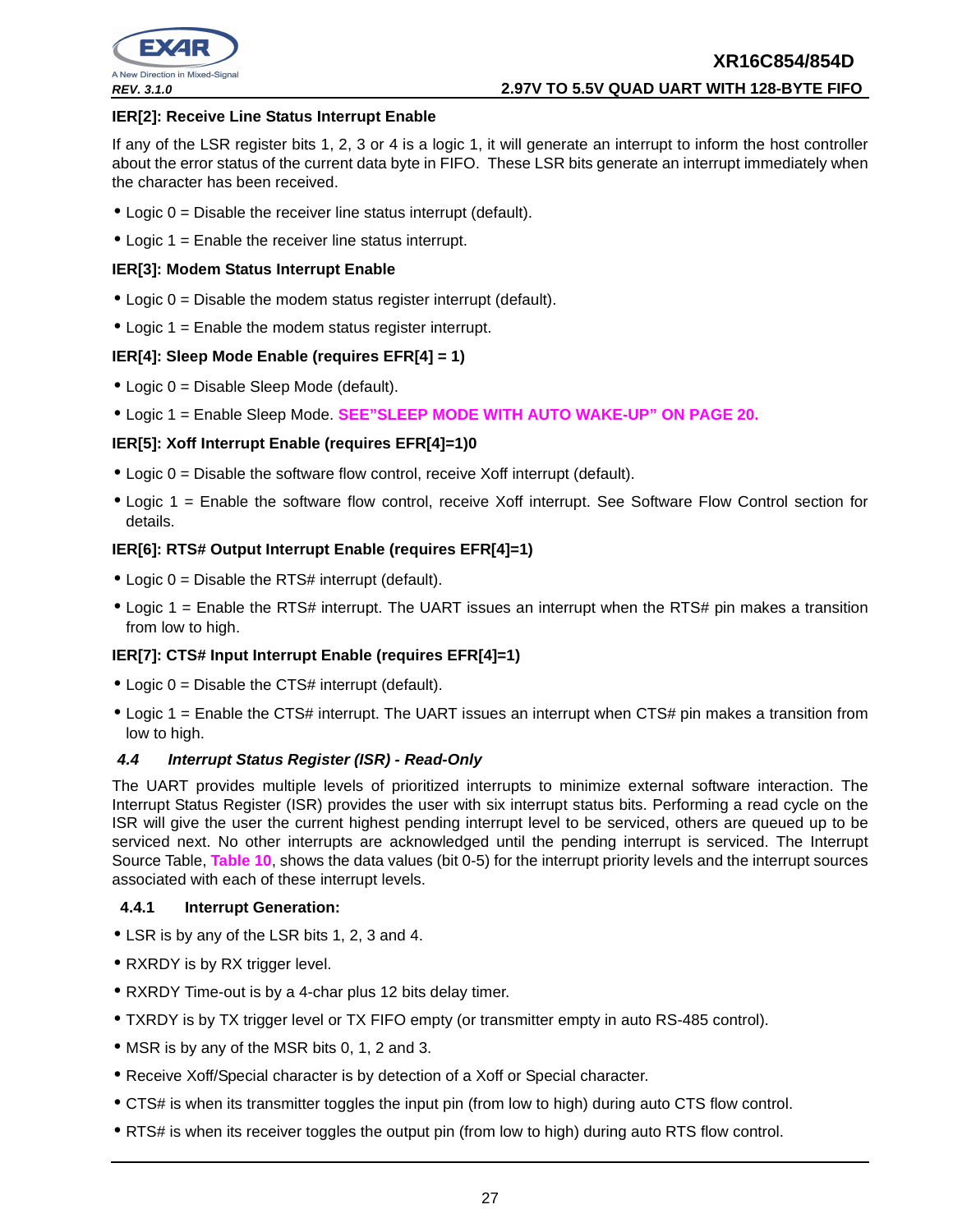#### **2.97V TO 5.5V QUAD UART WITH 128-BYTE FIFO REV. 3.1.0**



#### **4.4.2 Interrupt Clearing:**

- LSR interrupt is cleared by a read to the LSR register.
- RXRDY interrupt is cleared by reading data until FIFO falls below the trigger level.
- RXRDY Time-out interrupt is cleared by reading RHR.
- TXRDY interrupt is cleared by a read to the ISR register or writing to THR.
- MSR interrupt is cleared by a read to the MSR register.
- Xoff interrupt is cleared by a read to ISR or when Xon character(s) is received.
- Special character interrupt is cleared by a read to ISR or after the next character is received.
- RTS# and CTS# flow control interrupts are cleared by a read to the MSR register.

| <b>PRIORITY</b> |             |              | <b>ISR REGISTER STATUS BITS</b> |              |              | <b>SOURCE OF INTERRUPT</b> |                                            |
|-----------------|-------------|--------------|---------------------------------|--------------|--------------|----------------------------|--------------------------------------------|
| LEVEL           | $BIT-5$     | <b>BIT-4</b> | $BIT-3$                         | <b>BIT-2</b> | <b>BIT-1</b> | <b>BIT-0</b>               |                                            |
| 1               | $\Omega$    | $\mathbf 0$  | $\Omega$                        | 1            | 1            | 0                          | LSR (Receiver Line Status Register)        |
| $\mathfrak{p}$  | $\Omega$    | $\Omega$     | 1                               | 1            | $\Omega$     | $\mathbf 0$                | RXRDY (Receive Data Time-out)              |
| 3               | $\Omega$    | $\Omega$     | $\Omega$                        | 1            | $\Omega$     | $\mathbf 0$                | RXRDY (Received Data Ready)                |
| $\overline{4}$  | $\Omega$    | $\mathbf 0$  | $\Omega$                        | $\Omega$     | 1            | $\mathbf 0$                | <b>TXRDY (Transmit Ready)</b>              |
| 5               | $\Omega$    | $\Omega$     | $\Omega$                        | $\Omega$     | $\Omega$     | 0                          | MSR (Modem Status Register)                |
| 6               | $\Omega$    | 1            | $\Omega$                        | $\Omega$     | $\Omega$     | 0                          | RXRDY (Received Xoff or Special character) |
| $\overline{7}$  | 1           | $\Omega$     | $\Omega$                        | $\Omega$     | $\Omega$     | $\mathbf 0$                | CTS#, RTS# change of state                 |
|                 | $\mathbf 0$ | $\mathbf 0$  | 0                               | 0            | $\mathbf 0$  | 1                          | None (default)                             |

#### **TABLE 10: INTERRUPT SOURCE AND PRIORITY LEVEL**

#### **ISR[0]: Interrupt Status**

- Logic 0 = An interrupt is pending and the ISR contents may be used as a pointer to the appropriate interrupt service routine.
- Logic  $1 = No$  interrupt pending (default condition).

#### **ISR[3:1]: Interrupt Status**

These bits indicate the source for a pending interrupt at interrupt priority levels (See Interrupt Source **Table 10**).

#### **ISR[5:4]: Interrupt Status**

These bits are enabled when EFR bit-4 is set to a logic 1. ISR bit-4 indicates that the receiver detected a data match of the Xoff character(s). Note that once set to a logic 1, the ISR bit-4 will stay a logic 1 until a Xon character is received. ISR bit-5 indicates that CTS# or RTS# has changed state.

#### **ISR[7:6]: FIFO Enable Status**

These bits are set to a logic 0 when the FIFOs are disabled. They are set to a logic 1 when the FIFOs are enabled.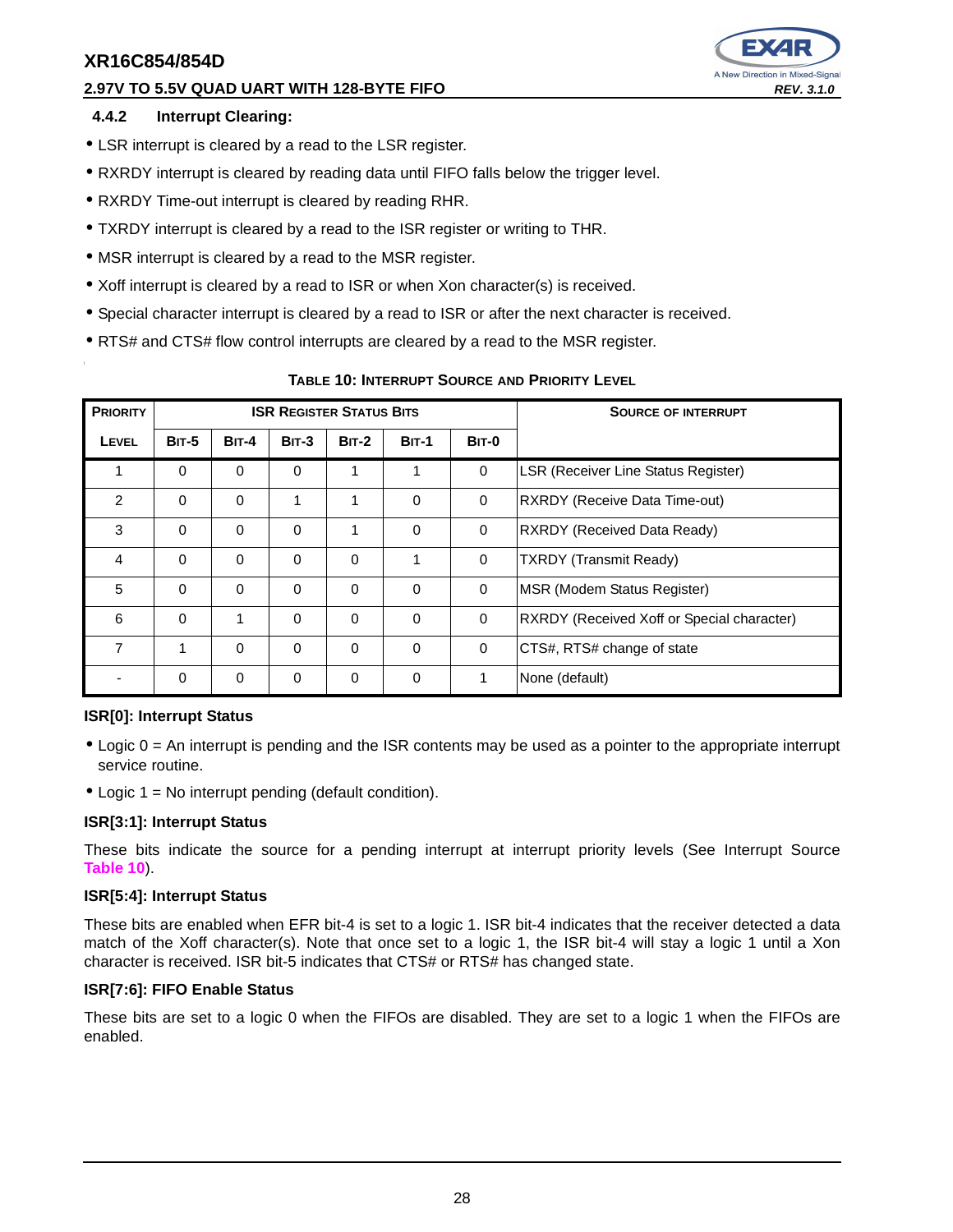

**REV. 3.1.0 2.97V TO 5.5V QUAD UART WITH 128-BYTE FIFO**

#### **4.5 FIFO Control Register (FCR) - Write-Only**

This register is used to enable the FIFOs, clear the FIFOs, set the transmit/receive FIFO trigger levels, and select the DMA mode. The DMA and FIFO modes are defined as follows:

#### **FCR[0]: TX and RX FIFO Enable**

- Logic 0 = Disable the transmit and receive FIFO (default).
- Logic 1 = Enable the transmit and receive FIFOs. This bit must be set to logic 1 when other FCR bits are written or they will not be programmed.

#### **FCR[1]: RX FIFO Reset**

This bit is only active when FCR bit-0 is a '1'.

- Logic 0 = No receive FIFO reset (default)
- Logic 1 = Reset the receive FIFO pointers and FIFO level counter logic (the receive shift register is not cleared or altered). This bit will return to a logic 0 after resetting the FIFO.

#### **FCR[2]: TX FIFO Reset**

This bit is only active when FCR bit-0 is a '1'.

- Logic 0 = No transmit FIFO reset (default).
- Logic 1 = Reset the transmit FIFO pointers and FIFO level counter logic (the transmit shift register is not cleared or altered). This bit will return to a logic 0 after resetting the FIFO.

#### **FCR[3]: DMA Mode Select**

Controls the behavior of the TXRDY# and RXRDY# pins. See DMA operation section for details.

- Logic 0 = Normal Operation (default).
- $\bullet$  Logic 1 = DMA Mode.

#### **FCR[5:4]: Transmit FIFO Trigger Select**

 $(logic 0 =$  default, TX trigger level = one)

These 2 bits set the trigger level for the transmit FIFO. The UART will issue a transmit interrupt when the number of characters in the FIFO falls below the selected trigger level, or when it gets empty in case that the FIFO did not get filled over the trigger level on last re-load. **Table 11** below shows the selections. EFR bit-4 must be set to '1' before these bits can be accessed. Note that the receiver and the transmitter cannot use different trigger tables. Whichever selection is made last applies to both the RX and TX side.

#### **FCR[7:6]: Receive FIFO Trigger Select**

(logic  $0 =$  default, RX trigger level =1)

The FCTR Bits 5-4 are associated with these 2 bits. These 2 bits are used to set the trigger level for the receive FIFO. The UART will issue a receive interrupt when the number of the characters in the FIFO crosses the trigger level. **Table 11** shows the complete selections. Note that the receiver and the transmitter cannot use different trigger tables. Whichever selection is made last applies to both the RX and TX side.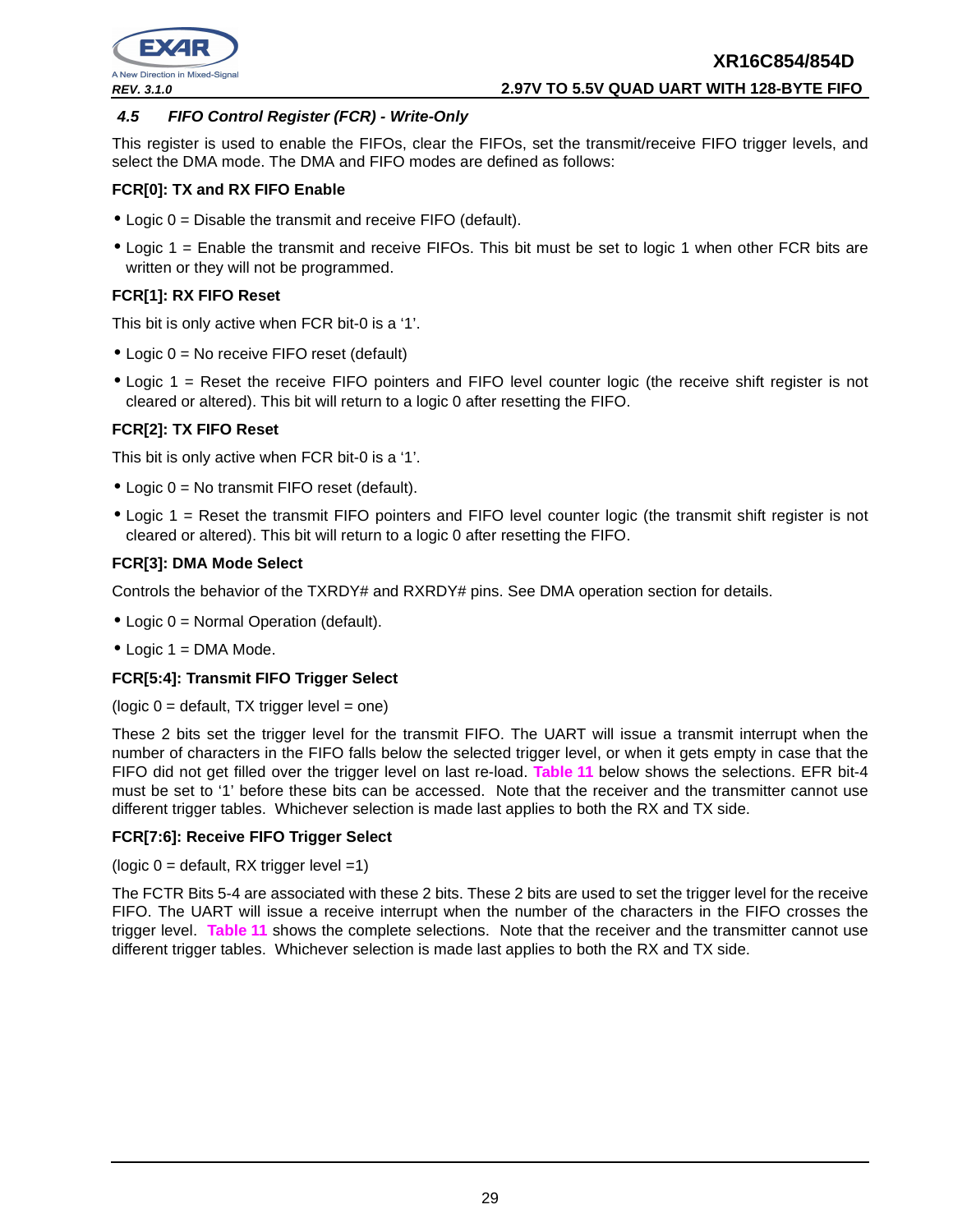### **XR16C854/854D 2.97V TO 5.5V QUAD UART WITH 128-BYTE FIFO REV. 3.1.0 REV. 3.1.0**



| <b>FCTR</b><br><b>BIT-5</b> | <b>FCTR</b><br><b>BIT-4</b> | <b>FCR</b><br><b>BIT-7</b> | <b>FCR</b><br><b>BIT-6</b> | <b>FCR</b><br><b>BIT-5</b> | <b>FCR</b><br>$BIT-4$ | <b>RECEIVE</b><br><b>TRIGGER LEVEL</b> | <b>TRANSMIT</b><br><b>TRIGGER</b><br><b>LEVEL</b> | <b>COMPATIBILITY</b>                   |
|-----------------------------|-----------------------------|----------------------------|----------------------------|----------------------------|-----------------------|----------------------------------------|---------------------------------------------------|----------------------------------------|
| $\pmb{0}$                   | $\mathbf 0$                 |                            |                            | $\pmb{0}$                  | $\mathbf 0$           |                                        | 1 (default)                                       | Table-A. 16C550, 16C2550,              |
|                             |                             | $\mathbf 0$                | $\pmb{0}$                  |                            |                       | 1 (default)                            |                                                   | 16C2552, 16C554, 16C580<br>compatible. |
|                             |                             | 0                          | 1                          |                            |                       | $\overline{4}$                         |                                                   |                                        |
|                             |                             | 1                          | 0                          |                            |                       | 8                                      |                                                   |                                        |
|                             |                             | 1                          | $\mathbf 1$                |                            |                       | 14                                     |                                                   |                                        |
| $\mathbf 0$                 | $\mathbf{1}$                |                            |                            | $\mathbf 0$                | $\pmb{0}$             |                                        | 16                                                | Table-B. 16C650A compatible.           |
|                             |                             |                            |                            | 0                          | 1                     |                                        | 8                                                 |                                        |
|                             |                             |                            |                            | 1                          | 0                     |                                        | 24                                                |                                        |
|                             |                             |                            |                            | 1                          | $\mathbf{1}$          |                                        | 30                                                |                                        |
|                             |                             | $\mathbf 0$                | $\pmb{0}$                  |                            |                       | 8                                      |                                                   |                                        |
|                             |                             | $\pmb{0}$                  | 1                          |                            |                       | 16                                     |                                                   |                                        |
|                             |                             | 1                          | $\pmb{0}$                  |                            |                       | 24                                     |                                                   |                                        |
|                             |                             | 1                          | $\mathbf 1$                |                            |                       | 28                                     |                                                   |                                        |
| $\mathbf{1}$                | $\mathbf 0$                 |                            |                            | $\mathbf 0$                | $\mathbf 0$           |                                        | 8                                                 | Table-C. 16C654 compatible.            |
|                             |                             |                            |                            | 0                          | 1                     |                                        | 16                                                |                                        |
|                             |                             |                            |                            | 1                          | 0                     |                                        | 32                                                |                                        |
|                             |                             |                            |                            | 1                          | $\mathbf{1}$          |                                        | 56                                                |                                        |
|                             |                             | $\mathbf 0$                | $\pmb{0}$                  |                            |                       | 8                                      |                                                   |                                        |
|                             |                             | 0                          | 1                          |                            |                       | 16                                     |                                                   |                                        |
|                             |                             | 1                          | $\pmb{0}$                  |                            |                       | 56                                     |                                                   |                                        |
|                             |                             | 1                          | $\mathbf{1}$               |                            |                       | 60                                     |                                                   |                                        |
| $\mathbf{1}$                | $\mathbf{1}$                | X                          | $\mathsf X$                | X                          | X                     | Programmable                           | Programmable                                      | Table-D. 16L2750, 16C2850,             |
|                             |                             |                            |                            |                            |                       | via TRG                                | via TRG                                           | 16C2852, 16C850, 16C864                |
|                             |                             |                            |                            |                            |                       | register.                              | register.                                         | compatible.                            |
|                             |                             |                            |                            |                            |                       | $\text{FCTR}[7] = 0.$                  | $FCTR[7] = 1.$                                    |                                        |

#### **TABLE 11: TRANSMIT AND RECEIVE FIFO TRIGGER LEVEL SELECTION**

#### **4.6 Line Control Register (LCR) - Read/Write**

The Line Control Register is used to specify the asynchronous data communication format. The word or character length, the number of stop bits, and the parity are selected by writing the appropriate bits in this register.

#### **LCR[1:0]: TX and RX Word Length Select**

These two bits specify the word length to be transmitted or received.

| <b>BIT-1</b> | <b>BIT-0</b> | <b>WORD LENGTH</b> |
|--------------|--------------|--------------------|
|              |              | 5 (default)        |
|              |              |                    |
|              |              |                    |
|              |              |                    |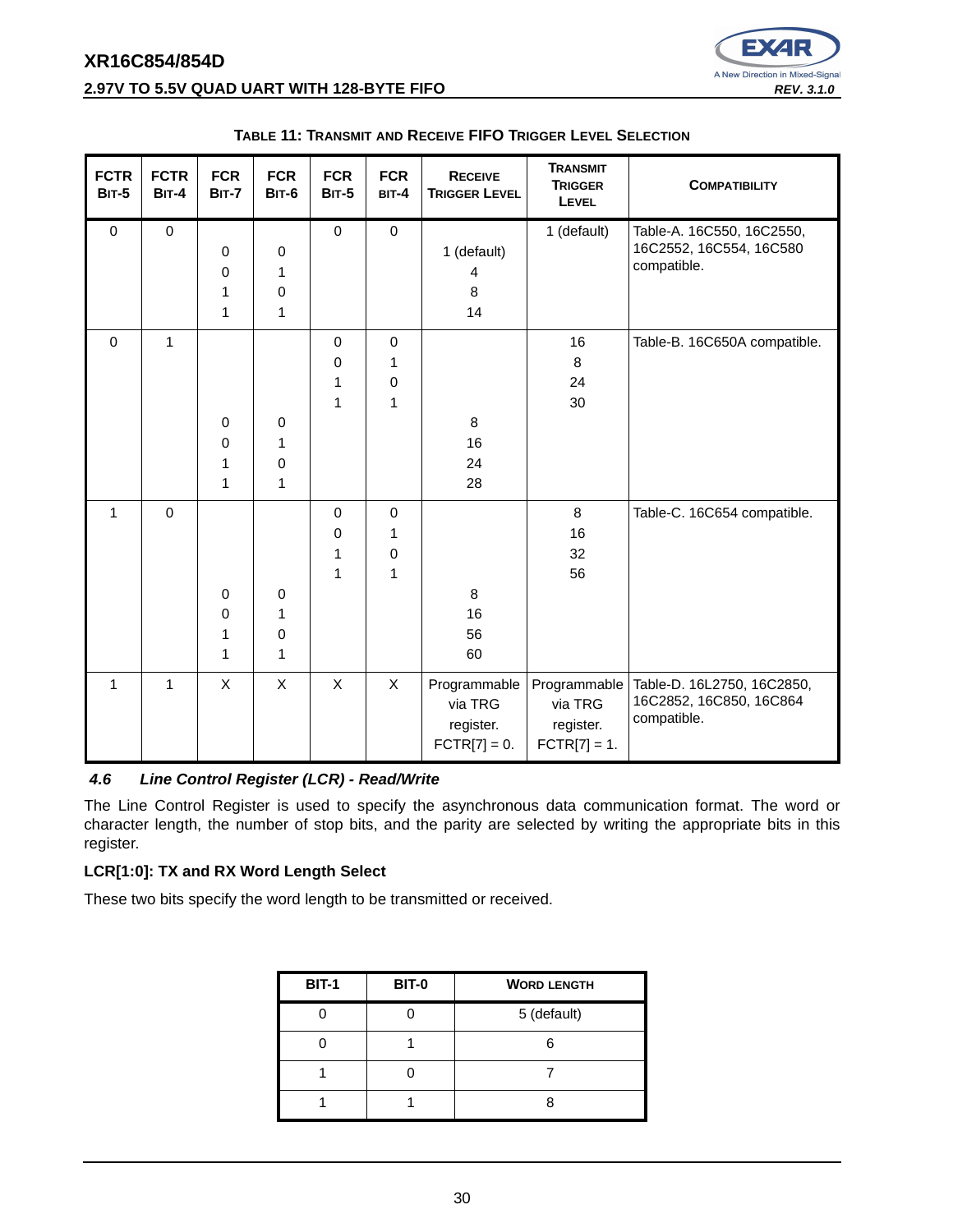

#### **LCR[2]: TX and RX Stop-bit Length Select**

The length of stop bit is specified by this bit in conjunction with the programmed word length.

| <b>BIT-2</b> | <b>WORD</b><br><b>LENGTH</b> | <b>STOP BIT LENGTH</b><br>(BIT TIME(S)) |
|--------------|------------------------------|-----------------------------------------|
|              | 5,6,7,8                      | 1 (default)                             |
|              | 5                            | $1 - 1/2$                               |
|              | 6,7,8                        |                                         |

#### **LCR[3]: TX and RX Parity Select**

Parity or no parity can be selected via this bit. The parity bit is a simple way used in communications for data integrity check. See **Table 12** for parity selection summary below.

- Logic  $0 = No$  parity.
- Logic 1 = A parity bit is generated during the transmission while the receiver checks for parity error of the data character received.

#### **LCR[4]: TX and RX Parity Select**

If the parity bit is enabled with LCR bit-3 set to a logic 1, LCR BIT-4 selects the even or odd parity format.

- Logic 0 = ODD Parity is generated by forcing an odd number of logic 1's in the transmitted character. The receiver must be programmed to check the same format (default).
- Logic 1 = EVEN Parity is generated by forcing an even number of logic 1's in the transmitted character. The receiver must be programmed to check the same format.

#### **LCR[5]: TX and RX Parity Select**

If the parity bit is enabled, LCR BIT-5 selects the forced parity format.

- LCR BIT-5 = logic 0, parity is not forced (default).
- LCR BIT-5 = logic 1 and LCR BIT-4 = logic 0, parity bit is forced to a logical 1 for the transmit and receive data.
- LCR BIT-5 = logic 1 and LCR BIT-4 = logic 1, parity bit is forced to a logical 0 for the transmit and receive data.

| <b>LCR BIT-5</b> | <b>LCR BIT-4</b> | <b>LCR BIT-3</b> | <b>PARITY SELECTION</b>     |
|------------------|------------------|------------------|-----------------------------|
|                  |                  |                  | No parity                   |
|                  |                  |                  | Odd parity                  |
|                  |                  |                  | Even parity                 |
|                  |                  |                  | Force parity to mark, "1"   |
|                  |                  |                  | Forced parity to space, "0" |

|  | Table 12: Parity selection |
|--|----------------------------|
|  |                            |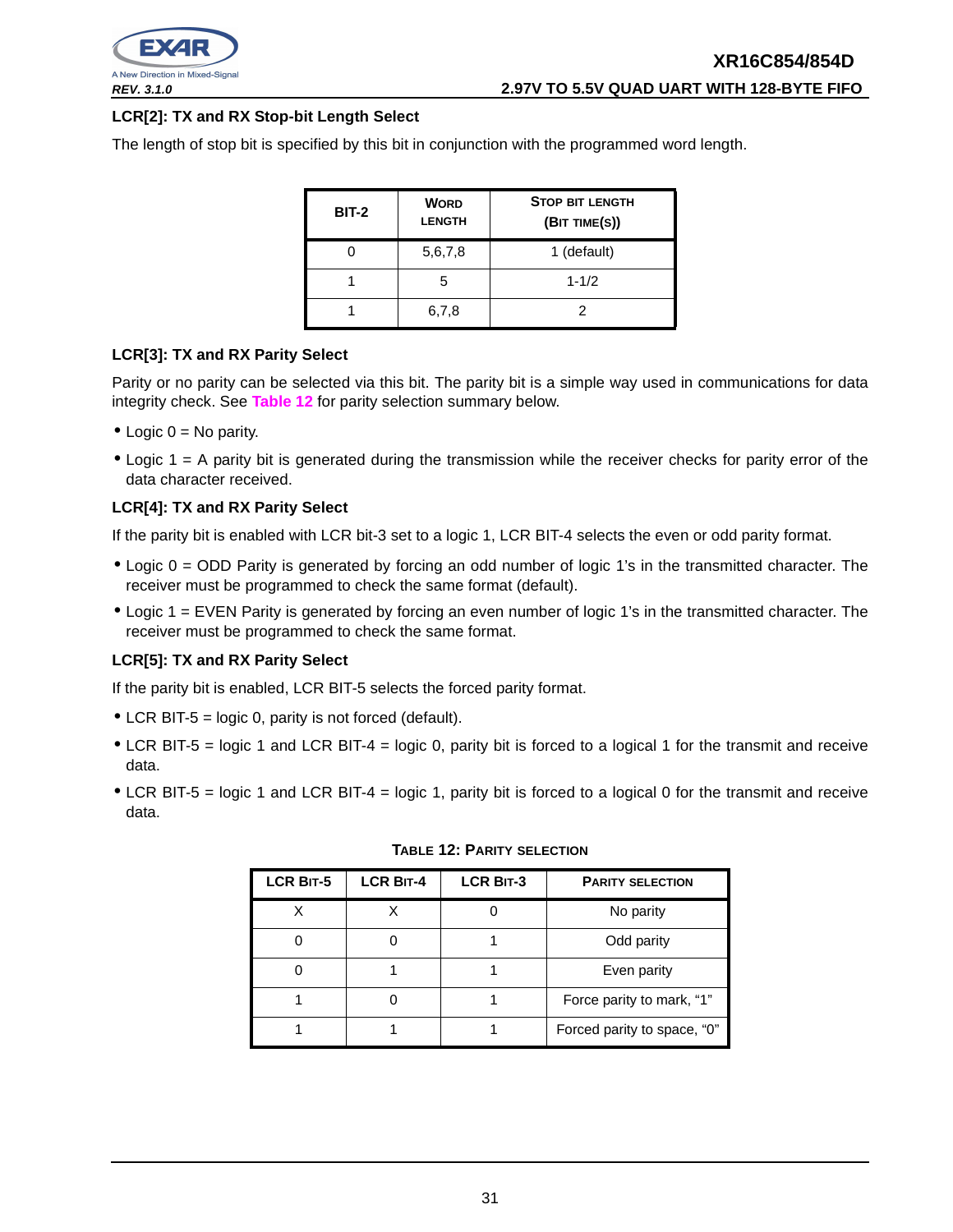#### **2.97V TO 5.5V QUAD UART WITH 128-BYTE FIFO REV. 3.1.0**



#### **LCR[6]: Transmit Break Enable**

When enabled, the Break control bit causes a break condition to be transmitted (the TX output is forced to a "space', logic 0, state). This condition remains, until disabled by setting LCR bit-6 to a logic 0.

- Logic  $0 = No$  TX break condition (default).
- Logic 1 = Forces the transmitter output (TX) to a "space", logic 0, for alerting the remote receiver of a line break condition.

#### **LCR[7]: Baud Rate Divisors Enable**

- Logic 0 = Data registers are selected (default).
- Logic 1 = Divisor latch registers are selected.

#### **4.7 Modem Control Register (MCR) or General Purpose Outputs Control - Read/Write**

The MCR register is used for controlling the serial/modem interface signals or general purpose inputs/outputs.

#### **MCR[0]: DTR# Output**

The DTR# pin is a modem control output. If the modem interface is not used, this output may be used as a general purpose output.

- Logic 0 = Force DTR# output to a logic 1 (default).
- Logic 1 = Force DTR# output to a logic 0.

#### **MCR[1]: RTS# Output**

The RTS# pin is a modem control output and may be used for automatic hardware flow control by enabled by EFR bit-6. If the modem interface is not used, this output may be used as a general purpose output.

- Logic  $0 =$  Force RTS# output to a logic 1 (default).
- Logic 1 = Force RTS# output to a logic 0.

#### **MCR[2]: Reserved**

OP1# is not available as an output pin on the 854. But it is available for use during Internal Loopback Mode. In the Loopback Mode, this bit is used to write the state of the modem RI# interface signal. If OP1# output is required for RS485 operation, use the XR16C864.

#### **MCR[3]: INT Output Enable**

Enable or disable INT outputs to become active or in three-state. This function is associated with the INTSEL input, see below table for details. This bit is also used to control the OP2# signal during internal loopback mode. INTSEL pin must be set to a logic zero during 68 mode.

- Logic 0 = INT (A-D) outputs disabled (three state) in the 16 mode (default). During loopback mode, it sets OP2# internally to a logic 1.
- Logic 1 = INT (A-D) outputs enabled (active) in the 16 mode. During loopback mode, it sets OP2# internally to a logic 0.

| <b>INTSEL</b><br><b>PIN</b> | <b>MCR</b><br><b>BIT-3</b> | <b>INT A-D OUTPUTS IN 16 MODE</b> |
|-----------------------------|----------------------------|-----------------------------------|
|                             |                            | Three-State                       |
|                             |                            | Active                            |
|                             |                            | Active                            |

#### **TABLE 13: INT OUTPUT MODES**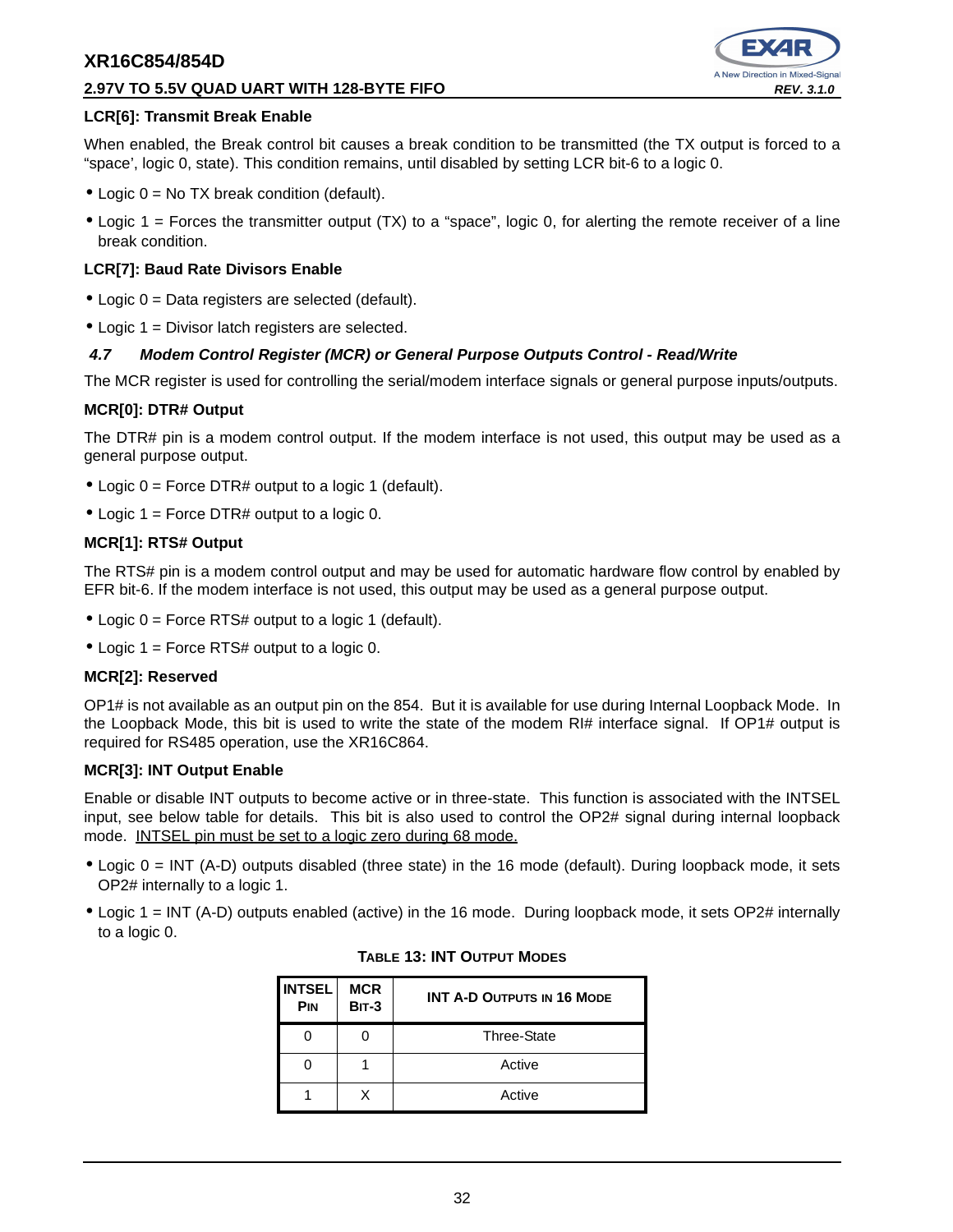

#### **MCR[4]: Internal Loopback Enable**

- Logic 0 = Disable loopback mode (default).
- Logic 1 = Enable local loopback mode, see loopback section and **Figure 13**.

#### **MCR[5]: Xon-Any Enable**

- Logic 0 = Disable Xon-Any function (for 16C550 compatibility, default).
- Logic 1 = Enable Xon-Any function. In this mode, any RX character received will resume transmit operation. The RX character will be loaded into the RX FIFO , unless the RX character is an Xon or Xoff character and the 854 is programmed to use the Xon/Xoff flow control.

#### **MCR[6]: Infrared Encoder/Decoder Enable**

- Logic 0 = Enable the standard modem receive and transmit input/output interface (default).
- Logic 1 = Enable infrared IrDA receive and transmit inputs/outputs. The TX/RX output/input are routed to the infrared encoder/decoder. The data input and output levels conform to the IrDA infrared interface requirement. The RX FIFO may need to be flushed upon enable. While in this mode, the infrared TX output will be a logic 0 during idle data conditions.

#### **MCR[7]: Clock Prescaler Select**

The CLKSEL pin selects this function upon power up or reset. After the power up or reset, this register bit will have control and can alter the logic state.

- Logic 0 = Divide by one. The input clock from the crystal or external clock is fed directly to the Programmable Baud Rate Generator without further modification, i.e., divide by one (default).
- Logic 1 = Divide by four. The prescaler divides the input clock from the crystal or external clock by four and feeds it to the Programmable Baud Rate Generator, hence, data rates become one forth.

#### **4.8 Line Status Register (LSR) - Read Only**

This register provides the status of data transfers between the UART and the host. If LSR bits 1-4 are asserted, an interrupt will be generated immediately if IER bit-2 is enabled.

#### **LSR[0]: Receive Data Ready Indicator**

- Logic 0 = No data in receive holding register or FIFO (default).
- Logic 1 = Data has been received and is saved in the receive holding register or FIFO.

#### **LSR[1]: Receiver Overrun Flag**

- $\bullet$  Logic 0 = No overrun error (default).
- Logic 1 = Overrun error. A data overrun error condition occurred in the receive shift register. This happens when additional data arrives while the FIFO is full. In this case the previous data in the receive shift register is overwritten. Note that under this condition the data byte in the receive shift register is not transferred into the FIFO, therefore the data in the FIFO is not corrupted by the error.

#### **LSR[2]: Receive Data Parity Error Tag**

- Logic 0 = No parity error (default).
- Logic 1 = Parity error. The receive character in RHR does not have correct parity information and is suspect. This error is associated with the character available for reading in RHR.

#### **LSR[3]: Receive Data Framing Error Tag**

- Logic  $0 = No$  framing error (default).
- Logic 1 = Framing error. The receive character did not have a valid stop bit(s). This error is associated with the character available for reading in RHR.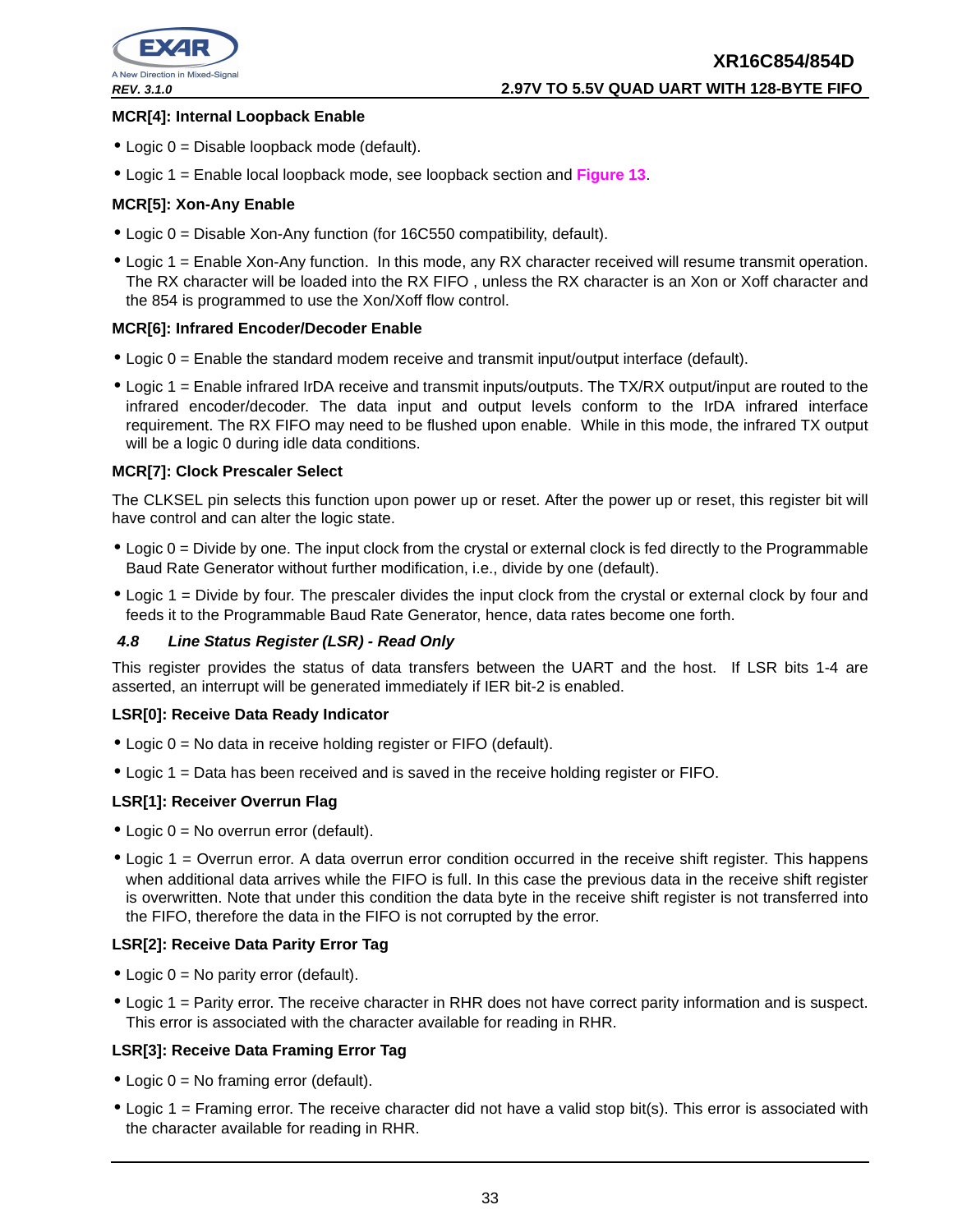#### **2.97V TO 5.5V QUAD UART WITH 128-BYTE FIFO REV. 3.1.0**



#### **LSR[4]: Receive Break Tag**

- Logic 0 = No break condition (default).
- Logic 1 = The receiver received a break signal (RX was a logic 0 for at least one character frame time). In the FIFO mode, only one break character is loaded into the FIFO. The break indication remains until the RX input returns to the idle condition, "mark" or logic 1.

#### **LSR[5]: Transmit Holding Register Empty Flag**

This bit is the Transmit Holding Register Empty indicator. The THR bit is set to a logic 1 when the last data byte is transferred from the transmit holding register to the transmit shift register. The bit is reset to logic 0 concurrently with the data loading to the transmit holding register by the host. In the FIFO mode this bit is set when the transmit FIFO is empty, it is cleared when the transmit FIFO contains at least 1 byte.

#### **LSR[6]: THR and TSR Empty Flag**

This bit is set to a logic 1 whenever the transmitter goes idle. It is set to logic 0 whenever either the THR or TSR contains a data character. In the FIFO mode this bit is set to a logic 1 whenever the transmit FIFO and transmit shift register are both empty.

#### **LSR[7]: Receive FIFO Data Error Flag**

- Logic 0 = No FIFO error (default).
- Logic 1 = A global indicator for the sum of all error bits in the RX FIFO. At least one parity error, framing error or break indication is in the FIFO data. This bit clears when there is no more error(s) in any of the bytes in the RX FIFO.

#### **4.9 Modem Status Register (MSR) - Read Only**

This register provides the current state of the modem interface input signals. Lower four bits of this register are used to indicate the changed information. These bits are set to a logic 1 whenever a signal from the modem changes state. These bits may be used for general purpose inputs when they are not used with modem signals.

#### **MSR[0]: Delta CTS# Input Flag**

- $\bullet$  Logic  $0 = No$  change on CTS# input (default).
- Logic 1 = The CTS# input has changed state since the last time it was monitored. A modem status interrupt will be generated if MSR interrupt is enabled (IER bit-3).

#### **MSR[1]: Delta DSR# Input Flag**

- Logic  $0 = No$  change on DSR# input (default).
- Logic 1 = The DSR# input has changed state since the last time it was monitored. A modem status interrupt will be generated if MSR interrupt is enabled (IER bit-3).

#### **MSR[2]: Delta RI# Input Flag**

- Logic  $0 = No$  change on RI# input (default).
- Logic 1 = The RI# input has changed from a logic 0 to a logic 1, ending of the ringing signal. A modem status interrupt will be generated if MSR interrupt is enabled (IER bit-3).

#### **MSR[3]: Delta CD# Input Flag**

- $\bullet$  Logic 0 = No change on CD# input (default).
- Logic 1 = Indicates that the CD# input has changed state since the last time it was monitored. A modem status interrupt will be generated if MSR interrupt is enabled (IER bit-3).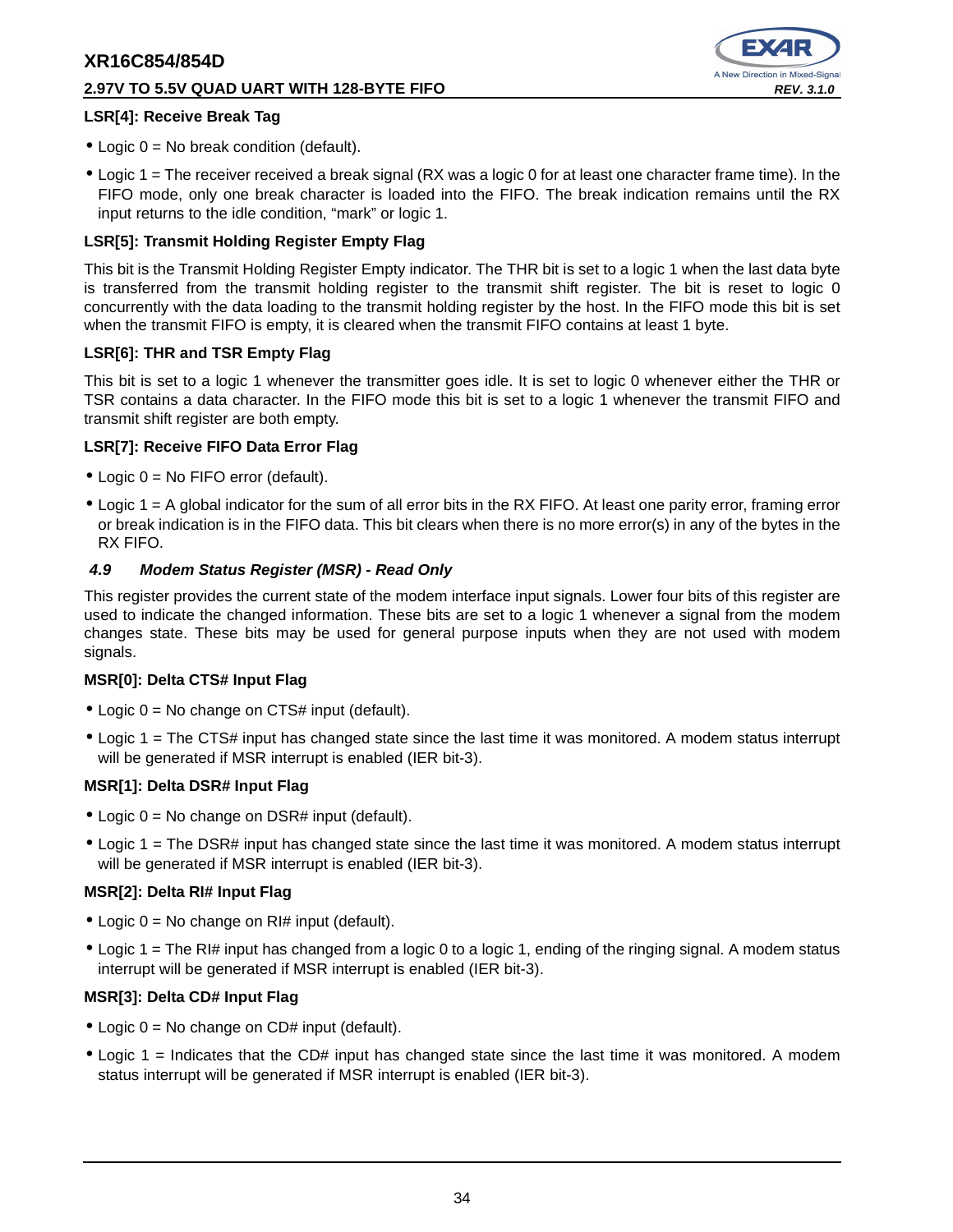

#### **MSR[4]: CTS Input Status**

CTS# pin may function as automatic hardware flow control signal input if it is enabled and selected by Auto CTS (EFR bit-7). Auto CTS flow control allows starting and stopping of local data transmissions based on the modem CTS# signal. A logic 1 on the CTS# pin will stop UART transmitter as soon as the current character has finished transmission, and a logic 0 will resume data transmission. Normally MSR bit-4 bit is the compliment of the CTS# input. However in the loopback mode, this bit is equivalent to the RTS# bit in the MCR register. The CTS# input may be used as a general purpose input when the modem interface is not used.

#### **MSR[5]: DSR Input Status**

DSR# (active high, logical 1). Normally this bit is the compliment of the DSR# input. In the loopback mode, this bit is equivalent to the DTR# bit in the MCR register. The DSR# input may be used as a general purpose input when the modem interface is not used.

#### **MSR[6]: RI Input Status**

RI# (active high, logical 1). Normally this bit is the compliment of the RI# input. In the loopback mode this bit is equivalent to bit-2 in the MCR register. The RI# input may be used as a general purpose input when the modem interface is not used.

#### **MSR[7]: CD Input Status**

CD# (active high, logical 1). Normally this bit is the compliment of the CD# input. In the loopback mode this bit is equivalent to bit-3 in the MCR register. The CD# input may be used as a general purpose input when the modem interface is not used.

#### **4.10 Scratch Pad Register (SPR) - Read/Write**

This is a 8-bit general purpose register for the user to store temporary data. The content of this register is preserved during sleep mode but becomes 0xFF (default) after a reset or a power off-on cycle.

#### **4.11 Enhanced Mode Select Register (EMSR)**

This register replaces SPR (during a Write) and is accessible only when  $FCTR[6] = 1$ .

#### **EMSR[1:0]: Receive/Transmit FIFO Count (Write-Only)**

When Scratchpad Swap (FCTR[6]) is asserted, EMSR bits 1-0 controls what mode the FIFO Level Counter is operating in.

| FCTR[6] | EMSR[1] | EMSR[0] | Scratchpad is                     |
|---------|---------|---------|-----------------------------------|
| 0       |         | х       | Scratchpad                        |
|         |         |         | <b>RX FIFO Counter Mode</b>       |
|         |         |         | <b>TX FIFO Counter Mode</b>       |
|         |         |         | <b>RX FIFO Counter Mode</b>       |
|         |         |         | Alternate RX/TX FIFO Counter Mode |

**TABLE 14: SCRATCHPAD SWAP SELECTION**

During Alternate RX/TX FIFO Counter Mode, the first value read after EMSR bits 1-0 have been asserted will always be the RX FIFO Counter. The second value read will correspond with the TX FIFO Counter. The next value will be the RX FIFO Counter again, then the TX FIFO Counter and so on and so forth.

#### **EMSR[3:2]: Reserved**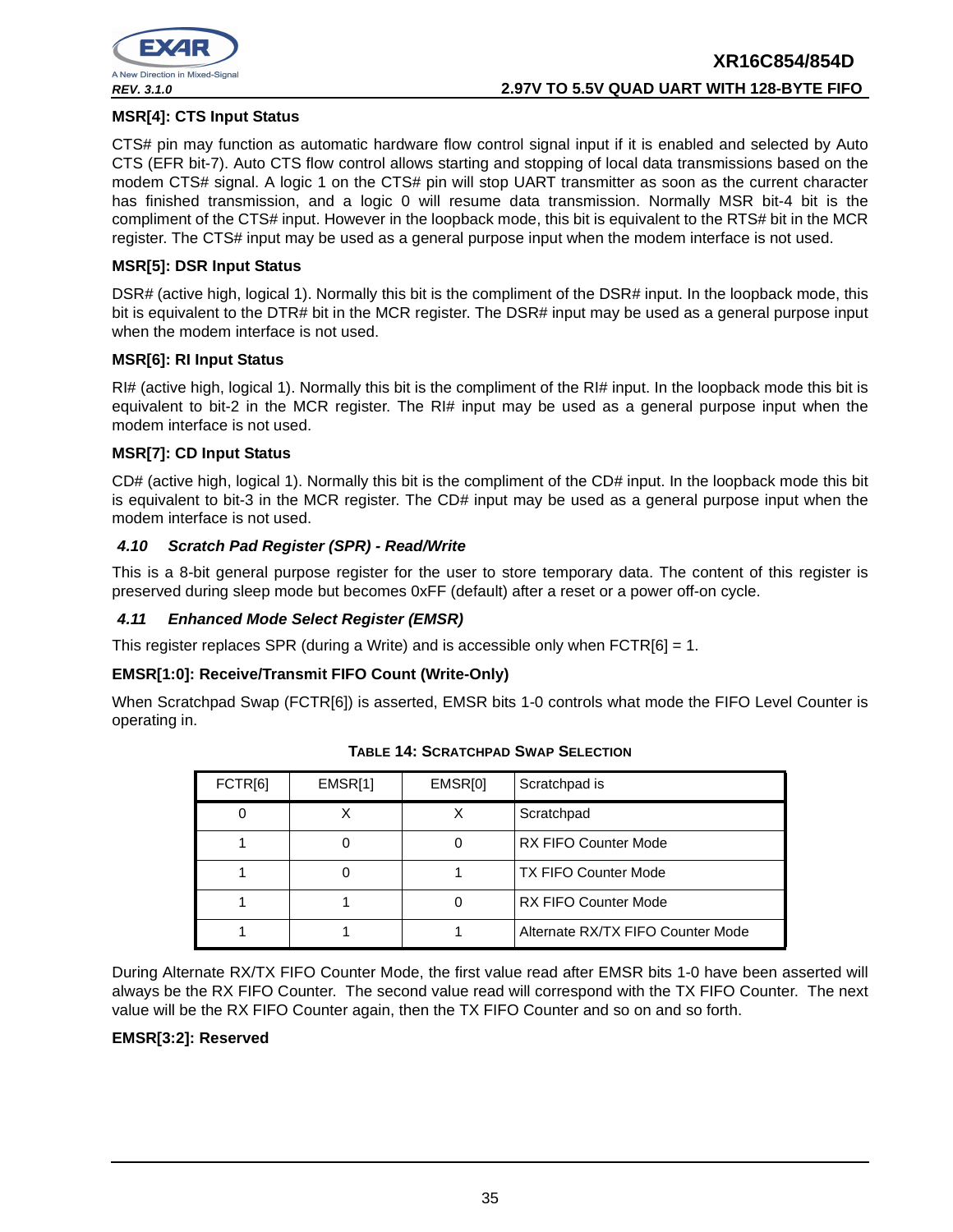#### **2.97V TO 5.5V QUAD UART WITH 128-BYTE FIFO REV. 3.1.0 REV. 3.1.0**

#### **EMSR[5:4]: Extended RTS Hysteresis**

| <b>EMSR</b><br><b>BIT-5</b> | <b>EMSR</b><br>$BIT-4$ | <b>FCTR</b><br>$BIT-1$ | <b>FCTR</b><br>BIT-0 | RTS#<br><b>HYSTERESIS</b><br>(CHARACTERS) |
|-----------------------------|------------------------|------------------------|----------------------|-------------------------------------------|
| 0                           | 0                      | 0                      | 0                    | 0                                         |
| 0                           | 0                      | 0                      | 1                    | ±4                                        |
| 0                           | 0                      | 1                      | 0                    | ±6                                        |
| $\mathbf 0$                 | 0                      | 1                      | 1                    | ±8                                        |
| 0                           | 1                      | 0                      | 0                    | ±8                                        |
| 0                           | 1                      | 0                      | 1                    | ±16                                       |
| 0                           | 1                      | 1                      | 0                    | ±24                                       |
| 0                           | 1                      | 1                      | 1                    | ±32                                       |
| 1                           | 0                      | 0                      | 0                    | ±40                                       |
| 1                           | 0                      | 0                      | 1                    | ±44                                       |
| 1                           | 0                      | 1                      | 0                    | ±48                                       |
| 1                           | 0                      | 1                      | 1                    | ±52                                       |
| 1                           | 1                      | 0                      | 0                    | ±12                                       |
| 1                           | 1                      | 0                      | 1                    | ±20                                       |
| 1                           | 1                      | 1                      | 0                    | ±28                                       |
|                             |                        |                        | 1                    | ±36                                       |

### **TABLE 15: AUTO RTS HYSTERESIS TABLE 16:**

#### **EMSR[7:6]: Reserved**

#### **4.12 FIFO Level Register (FLVL) - Read-Only**

The FIFO Level Register replaces the Scratchpad Register (during a Read) when  $FCTR[6] = 1$ . Note that this is not identical to the FIFO Data Count Register which can be accessed when  $LCR = 0xBF$ .

#### **FLVL[7:0]: FIFO Level Register**

This register provides the FIFO counter level for the RX FIFO or the TX FIFO or both depending on EMSR[1:0]. **See Table 14** for details.

#### **4.13 Baud Rate Generator Registers (DLL and DLM) - Read/Write**

The concatenation of the contents of DLM and DLL gives the 16-bit divisor value which is used to calculate the baud rate:

• Baud Rate = (Clock Frequency / 16) / Divisor

See MCR bit-7 and the baud rate table also.

#### **4.14 Device Identification Register (DVID) - Read Only**

This register contains the device ID (0x14 for XR16C854). Prior to reading this register, DLL and DLM should be set to 0x00.

#### **4.15 Device Revision Register (DREV) - Read Only**

This register contains the device revision information. For example, 0x01 means revision A. Prior to reading this register, DLL and DLM should be set to 0x00.

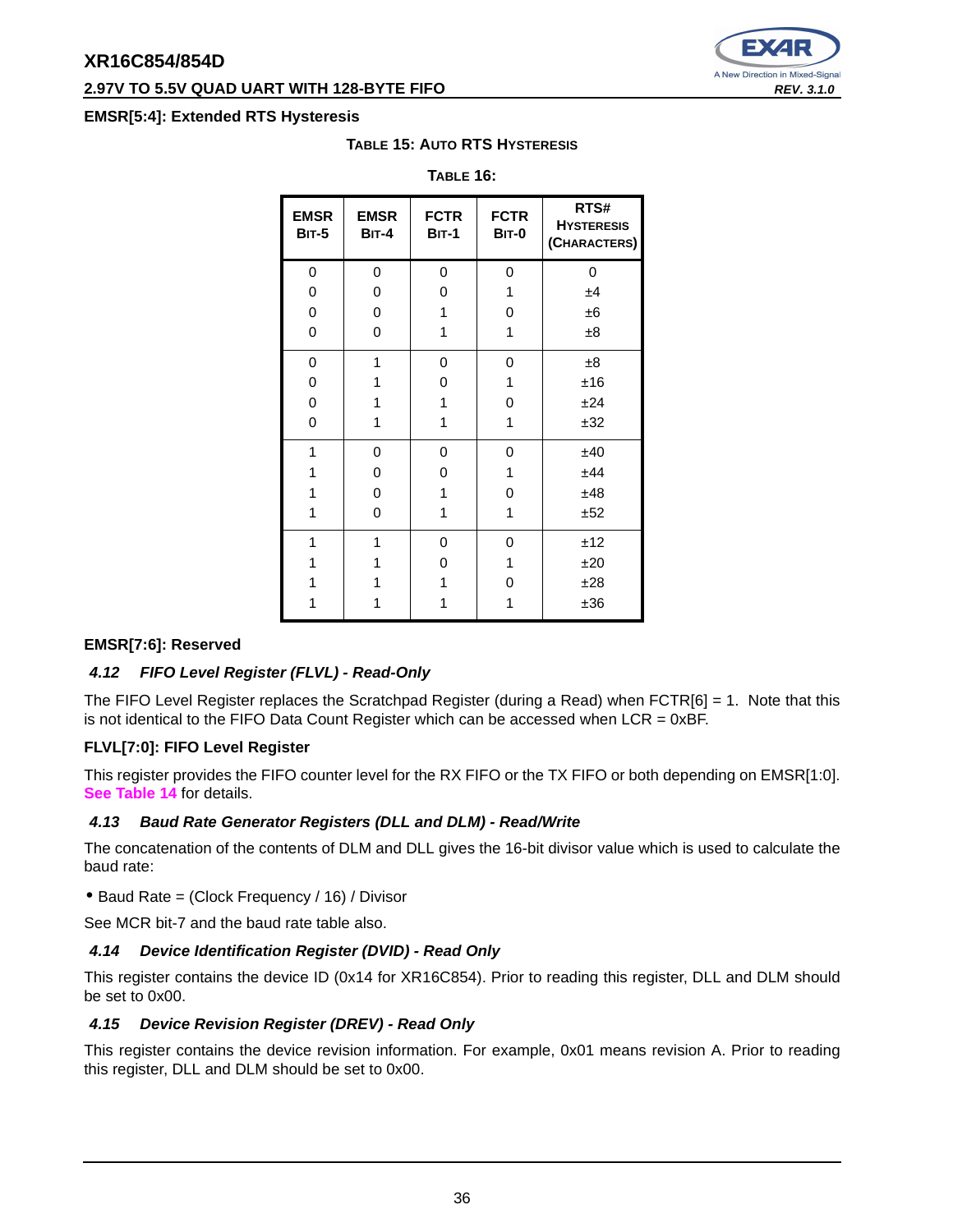

### **4.16 Trigger Level (TRG) - Write-Only**

User Programmable Transmit/Receive Trigger Level Register.

#### **TRG[7:0]: Trigger Level Register**

These bits are used to program desired trigger levels when trigger Table-D is selected. FCTR bit-7 selects between programming the RX Trigger Level (a logic 0) and the TX Trigger Level (a logic 1).

#### **4.17 FIFO Data Count Register (FC) - Read-Only**

This register is accessible when LCR = 0xBF. Note that this register is not identical to the FIFO Level Count Register which is located in the general register set when FCTR bit-6 = 1 (Scratchpad Register Swap). It is suggested to read the FIFO Level Count Register at the Scratchpad Register location when FCTR bit-6 = 1. See **Table 14**.

#### **FC[7:0]: FIFO Data Count Register**

Transmit/Receive FIFO Count. Number of characters in Transmit (FCTR[7] = 1) or Receive FIFO (FCTR[7] = 0) can be read via this register.

#### **4.18 Feature Control Register (FCTR) - Read/Write**

This register controls the XR16C854 new functions that are not available in ST16C554 or ST16C654.

#### **FCTR[1:0]: RTS Hysteresis**

User selectable RTS# hysteresis levels for hardware flow control application. After reset, these bits are set to "0" to select the next trigger level for hardware flow control. See Table 15 for more details.

#### **FCTR[2]: IrDA RX Inversion**

- $\bullet$  Logic  $0 =$  Select RX input as encoded IrDA data (Idle state will be logic 0).
- Logic 1 = Select RX input as inverted encoded IrDA data (Idle state will be logic 1).

#### **FCTR[3]: Auto RS-485 Direction Control**

The Auto RS-485 Direction Control is not available in the XR16C854. See XR16C864. However, this bit changes the TX Ready Interrupt behavior. See **Table 3**.

#### **FCTR[5:4]: Transmit/Receive Trigger Table Select**

See Table 11 for more details.

| <b>FCTR</b><br><b>BIT-5</b> | <b>FCTR</b><br><b>BIT-4</b> | <b>TABLE</b>    |
|-----------------------------|-----------------------------|-----------------|
|                             |                             | Table-A (TX/RX) |
|                             |                             | Table-B (TX/RX) |
|                             |                             | Table-C (TX/RX) |
|                             |                             | Table-D (TX/RX) |

| <b>TABLE 17: TRIGGER TABLE SELECT</b> |  |  |  |
|---------------------------------------|--|--|--|
|---------------------------------------|--|--|--|

#### **FCTR[6]: Scratchpad Swap**

- Logic 0 = Scratch Pad register is selected as general read and write register. ST16C550 compatible mode.
- Logic 1 = FIFO Count register (Read-Only), Enhanced Mode Select Register (Write-Only). Number of characters in transmit or receive holding register can be read via scratch pad register when this bit is set. Enhanced Mode Select Register is selected when it is written into.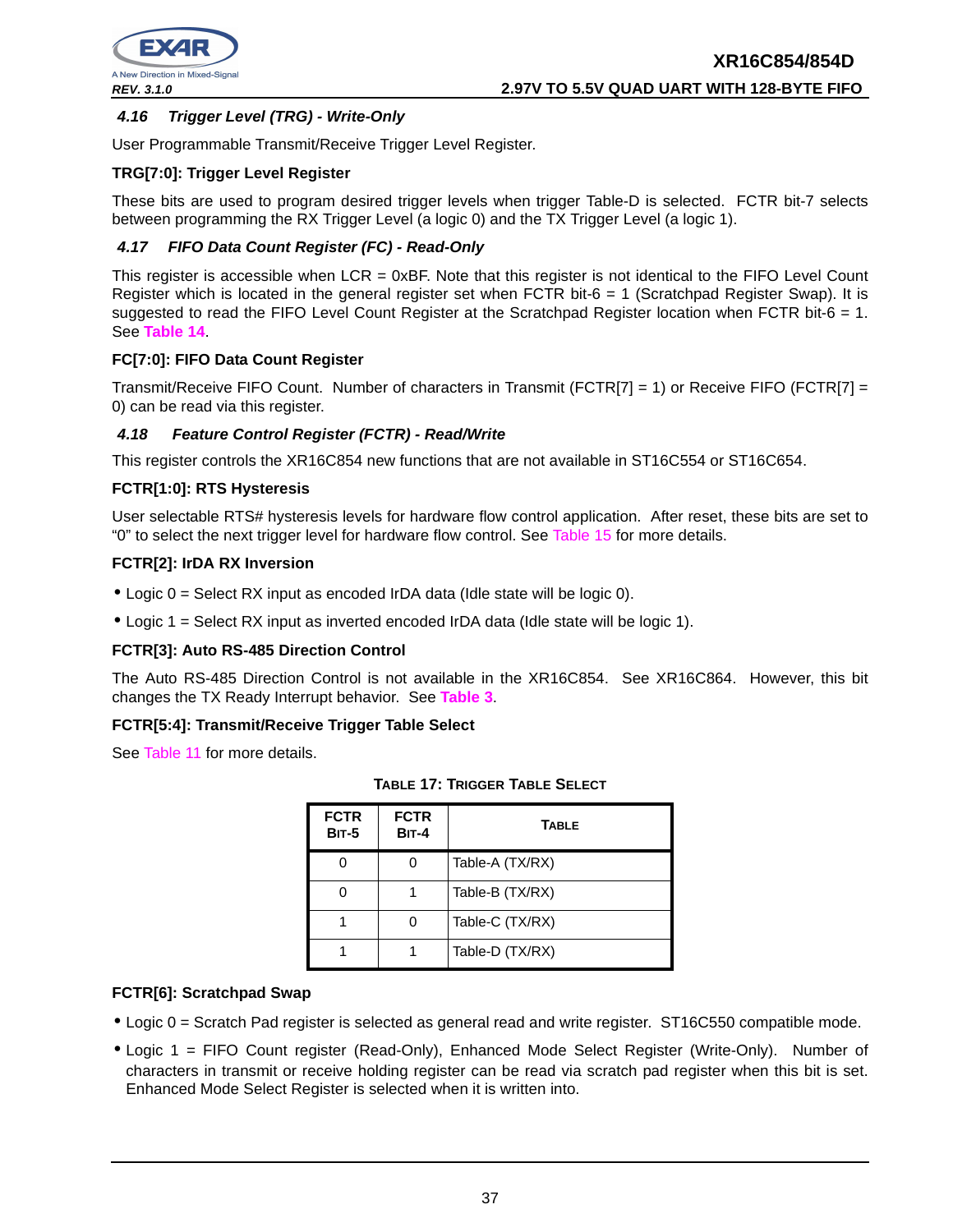#### **2.97V TO 5.5V QUAD UART WITH 128-BYTE FIFO REV. 3.1.0**



#### **FCTR[7]: Programmable Trigger Register Select**

- Logic 0 = Registers TRG and FC selected for RX.
- Logic 1 = Registers TRG and FC selected for TX.

#### **4.19 Enhanced Feature Register (EFR) - Read/Write**

Enhanced features are enabled or disabled using this register. Bit 0-3 provide single or dual consecutive character software flow control selection (see **Table 18**). When the Xon1 and Xon2 and Xoff1 and Xoff2 modes are selected, the double 8-bit words are concatenated into two sequential characters. Caution: note that whenever changing the TX or RX flow control bits, always reset all bits back to logic 0 (disable) before programming a new setting.

#### **EFR[3:0]: Software Flow Control Select**

Single character and dual sequential characters software flow control is supported. Combinations of software flow control can be selected by programming these bits.

| EFR BIT-3<br>CONT-3 | EFR BIT-2<br>CONT-2 | <b>EFR BIT-1</b><br>CONT-1 | EFR BIT-0<br>CONT-0 | <b>TRANSMIT AND RECEIVE SOFTWARE FLOW CONTROL</b>                                            |
|---------------------|---------------------|----------------------------|---------------------|----------------------------------------------------------------------------------------------|
| 0                   | 0                   | $\Omega$                   | $\Omega$            | No TX and RX flow control (default and reset)                                                |
| $\Omega$            | $\Omega$            | X                          | X                   | No transmit flow control                                                                     |
| 1                   | $\mathbf 0$         | X                          | X                   | Transmit Xon1, Xoff1                                                                         |
| $\Omega$            | 1                   | X                          | X                   | Transmit Xon2, Xoff2                                                                         |
| 1                   | 1                   | X                          | X                   | Transmit Xon1 and Xon2, Xoff1 and Xoff2                                                      |
| X                   | X                   | $\Omega$                   | $\Omega$            | No receive flow control                                                                      |
| X                   | X                   | 1                          | $\Omega$            | Receiver compares Xon1, Xoff1                                                                |
| X                   | X                   | $\Omega$                   | 1                   | Receiver compares Xon2, Xoff2                                                                |
| 1                   | $\Omega$            | 1                          | 1                   | Transmit Xon1, Xoff1<br>Receiver compares Xon1 or Xon2, Xoff1 or Xoff2                       |
| $\Omega$            | 1                   | 1                          | 1                   | Transmit Xon2, Xoff2<br>Receiver compares Xon1 or Xon2, Xoff1 or Xoff2                       |
| 1                   |                     | 1                          | 1                   | Transmit Xon1 and Xon2, Xoff1 and Xoff2,<br>Receiver compares Xon1 and Xon2, Xoff1 and Xoff2 |
| 0                   | $\mathbf 0$         | 1                          | 1                   | No transmit flow control,<br>Receiver compares Xon1 and Xon2, Xoff1 and Xoff2                |

#### **TABLE 18: SOFTWARE FLOW CONTROL FUNCTIONS**

#### **EFR[4]: Enhanced Function Bits Enable**

Enhanced function control bit. This bit enables IER bits 4-7, ISR bits 4-5, FCR bits 4-5, and MCR bits 5-7 to be modified. After modifying any enhanced bits, EFR bit-4 can be set to a logic 0 to latch the new values. This feature prevents legacy software from altering or overwriting the enhanced functions once set. Normally, it is recommended to leave it enabled, logic 1.

- Logic 0 = modification disable/latch enhanced features. IER bits 4-7, ISR bits 4-5, FCR bits 4-5, and MCR bits 5-7 are saved to retain the user settings. After a reset, the IER bits 4-7, ISR bits 4-5, FCR bits 4-5, and MCR bits 5-7are set to a logic 0 to be compatible with ST16C550 mode (default).
- Logic 1 = Enables the above-mentioned register bits to be modified by the user.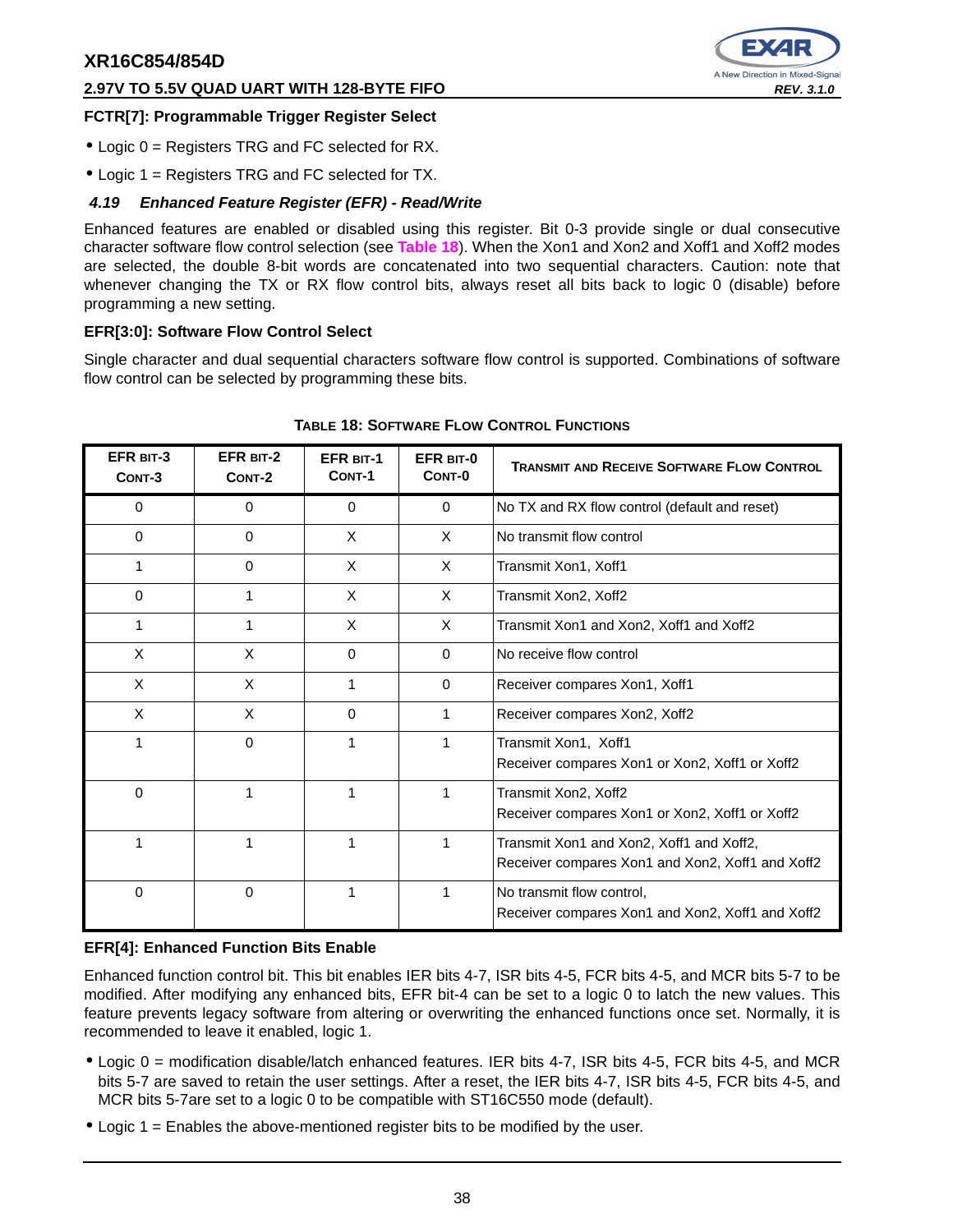

#### **EFR[5]: Special Character Detect Enable**

- Logic 0 = Special Character Detect Disabled (default).
- Logic 1 = Special Character Detect Enabled. The UART compares each incoming receive character with data in Xoff-2 register. If a match exists, the receive data will be transferred to FIFO and ISR bit-4 will be set to indicate detection of the special character. Bit-0 corresponds with the LSB bit of the receive character. If flow control is set for comparing Xon1, Xoff1 (EFR [1:0]= '10') then flow control and special character work normally. However, if flow control is set for comparing Xon2, Xoff2 (EFR[1:0]= '01') then flow control works normally, but Xoff2 will not go to the FIFO, and will generate an Xoff interrupt and a special character interrupt, if enabled via IER bit-5.

#### **EFR[6]: Auto RTS Flow Control Enable**

RTS# output may be used for hardware flow control by setting EFR bit-6 to logic 1. When Auto RTS is selected, an interrupt will be generated when the receive FIFO is filled to the programmed trigger level and RTS de-asserts to a logic 1 at the next upper trigger level/hysteresis level. RTS# will return to a logic 0 when FIFO data falls below the next lower trigger level/hysteresis level. The RTS# output must be asserted (logic 0) before the auto RTS can take effect. RTS# pin will function as a general purpose output when hardware flow control is disabled.

- Logic 0 = Automatic RTS flow control is disabled (default).
- Logic 1 = Enable Automatic RTS flow control.

#### **EFR[7]: Auto CTS Flow Control Enable**

Automatic CTS Flow Control.

- Logic 0 = Automatic CTS flow control is disabled (default).
- Logic 1 = Enable Automatic CTS flow control. Data transmission stops when CTS# input de-asserts to logic 1. Data transmission resumes when CTS# returns to a logic 0.

#### **4.20 Software Flow Control Registers (XOFF1, XOFF2, XON1, XON2) - Read/Write**

These registers are used as the programmable software flow control characters xoff1, xoff2, xon1, and xon2. For more details, see **Table 7**.

#### **4.21 FIFO Status Register (FSTAT) - Read/Write**

This register is applicable only to the 100 pin QFP XR16C854. The FIFO Status Register provides a status indication for each of the transmit and receive FIFO. These status bits contain the inverted logic states of the TXRDY# A-D outputs and the (un-inverted) logic states of the RXRDY# A-D outputs. The contents of the FSTAT register are placed on the data bus when the FSRS# pin (pin 76) is a logic 0. Also see FSRS# pin description.

#### **FSTAT[3:0]: TXRDY# A-D Status Bits**

Please see **Table 5** for the interpretation of the TXRDY# signals.

#### **FSTAT[7:4]: RXRDY# A-D Status Bits**

Please see **Table 5** for the interpretation of the RXRDY# signals.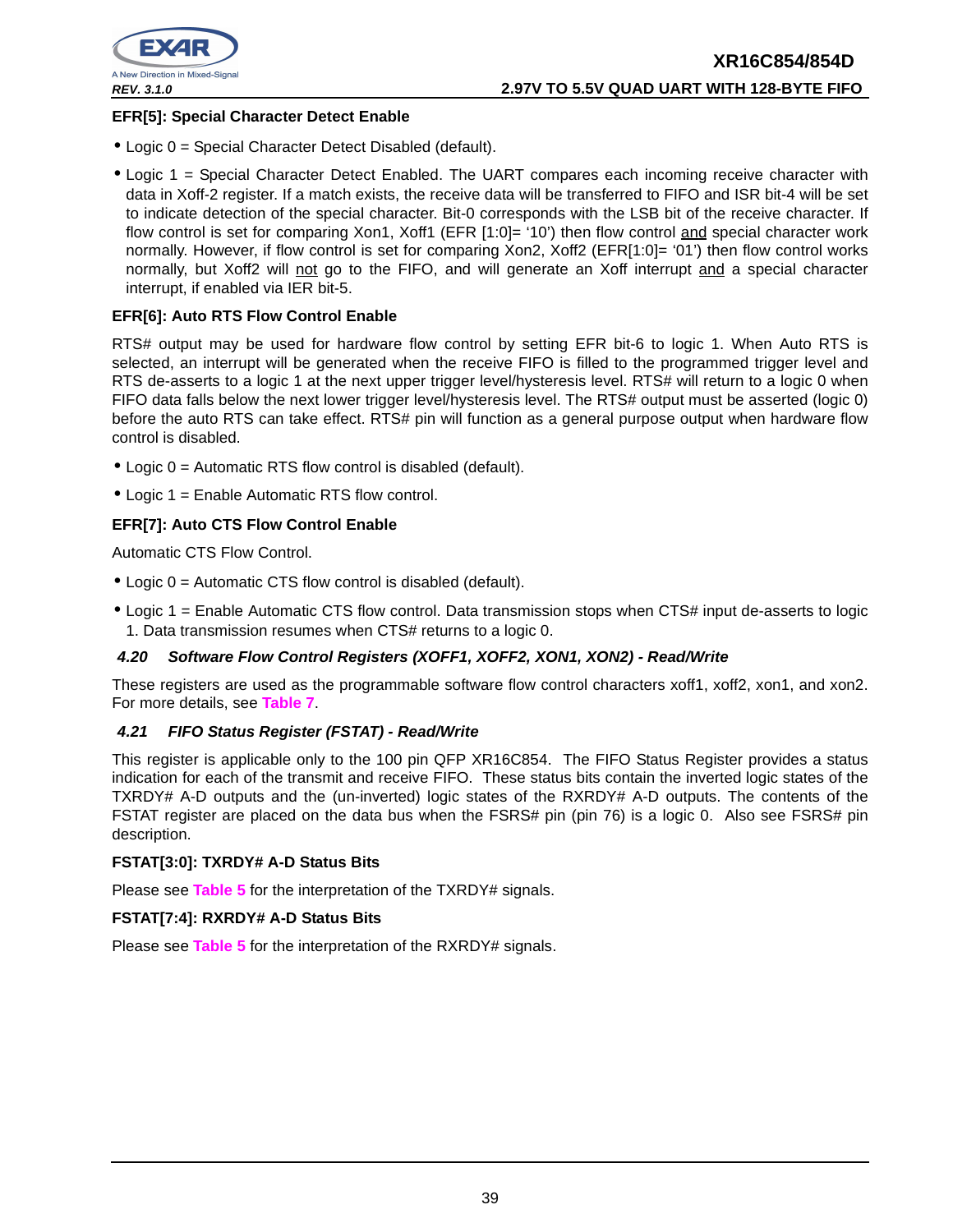

#### **TABLE 19: UART RESET CONDITIONS FOR CHANNELS A-D**

| <b>REGISTERS</b>  | <b>RESET STATE</b>                                        |
|-------------------|-----------------------------------------------------------|
| <b>DLL</b>        | Bits $7-0 = 0 \times XX$                                  |
| <b>DLM</b>        | Bits $7-0 = 0 \times XX$                                  |
| <b>RHR</b>        | Bits $7-0 = 0 \times XX$                                  |
| <b>THR</b>        | Bits $7-0 = 0 \times XX$                                  |
| <b>IER</b>        | Bits $7-0 = 0 \times 00$                                  |
| <b>FCR</b>        | Bits $7 - 0 = 0 \times 00$                                |
| <b>ISR</b>        | Bits $7 - 0 = 0 \times 01$                                |
| <b>LCR</b>        | Bits $7 - 0 = 0 \times 00$                                |
| <b>MCR</b>        | Bits $7 - 0 = 0 \times 00$                                |
| <b>LSR</b>        | Bits $7 - 0 = 0 \times 60$                                |
| <b>MSR</b>        | Bits $3-0 =$ Logic 0                                      |
|                   | Bits 7-4 = Logic levels of the inputs inverted            |
| <b>SPR</b>        | Bits $7-0 = 0 \times FF$                                  |
| <b>EMSR</b>       | Bits $7 - 0 = 0 \times 00$                                |
| <b>FLVL</b>       | Bits $7-0 = 0 \times 00$                                  |
| <b>TRG</b>        | Bits $7 - 0 = 0 \times 00$                                |
| <b>FC</b>         | Bits $7 - 0 = 0 \times 00$                                |
| <b>FCTR</b>       | Bits $7 - 0 = 0 \times 00$                                |
| <b>EFR</b>        | Bits $7 - 0 = 0 \times 00$                                |
| XON1              | Bits $7 - 0 = 0 \times 00$                                |
| XON <sub>2</sub>  | Bits $7 - 0 = 0 \times 00$                                |
| XOFF1             | Bits $7 - 0 = 0 \times 00$                                |
| XOFF <sub>2</sub> | Bits $7 - 0 = 0 \times 00$                                |
| <b>FSTAT</b>      | Bits $7-0 = 0 \times FF$                                  |
| I/O SIGNALS       | <b>RESET STATE</b>                                        |
| <b>TX</b>         | Logic 1                                                   |
| <b>IRTX</b>       | Logic 0                                                   |
| RTS#              | Logic 1                                                   |
| DTR#              | Logic 1                                                   |
| RXRDY#            | Logic 1                                                   |
| TXRDY#            | Logic 0                                                   |
| <b>INT</b>        | XR16C854 = Three-State Condition<br>$XR16C854D = Logic 0$ |
| IRQ#              | Logic 1 (68 mode, $INTSEL = 0$ )                          |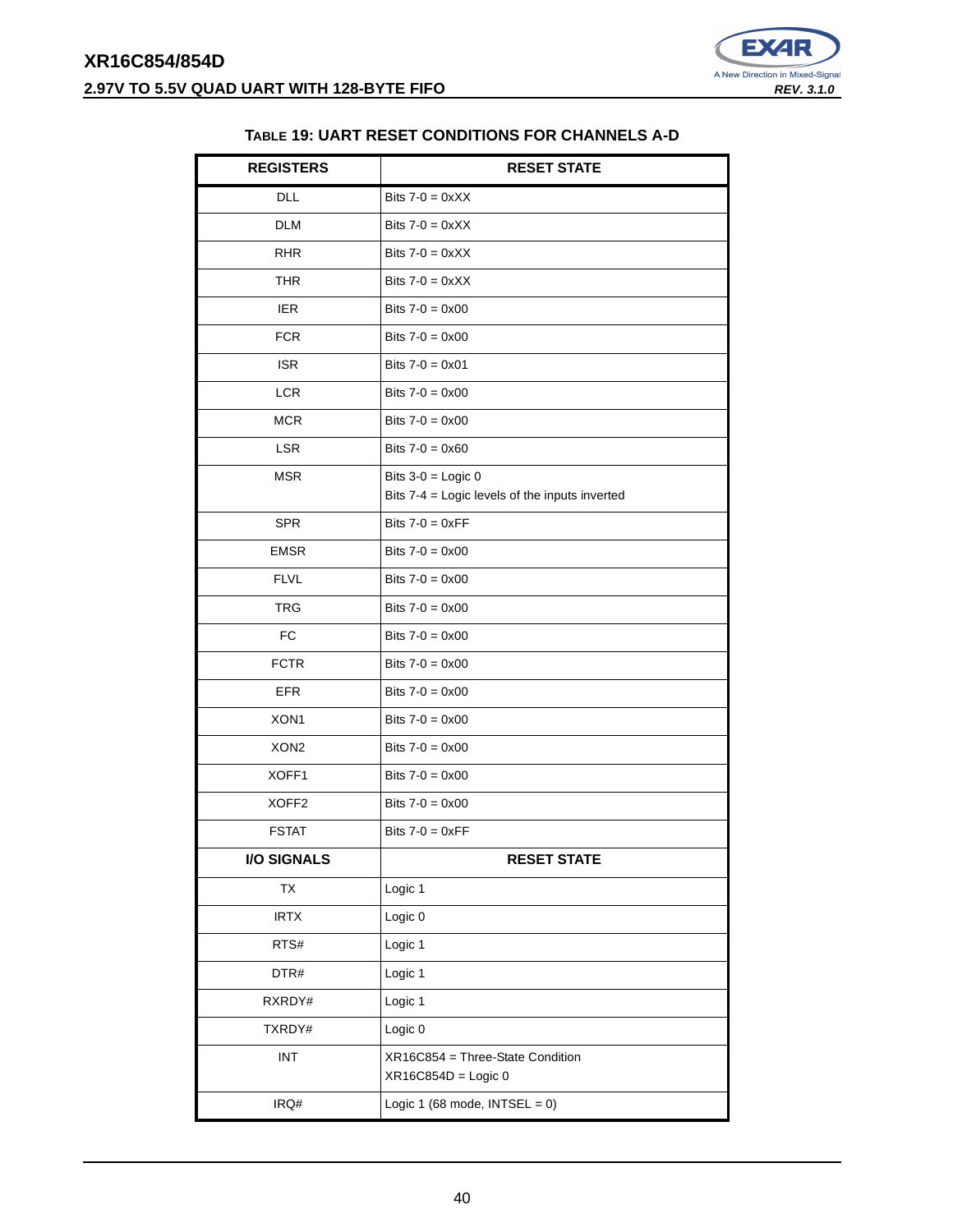

### **ELECTRICAL CHARACTERISTICS**

#### **ABSOLUTE MAXIMUM RATINGS**

| Power Supply Range           | 7 Volts                           |
|------------------------------|-----------------------------------|
| Voltage at Any Pin           | GND-0.3 V to 7 V                  |
| <b>Operating Temperature</b> | $-40^{\circ}$ to $+85^{\circ}$ C  |
| Storage Temperature          | $-65^{\circ}$ to $+150^{\circ}$ C |
| Package Dissipation          | 500 mW                            |

#### **TYPICAL PACKAGE THERMAL RESISTANCE DATA (MARGIN OF ERROR: = 15%)**

| Thermal Resistance (64-LQFP) | theta-ja = $49^{\circ}$ C/W, theta-jc = $10^{\circ}$ C/W |
|------------------------------|----------------------------------------------------------|
| Thermal Resistance (68-PLCC) | theta-ja = $39^{\circ}$ C/W, theta-jc = $17^{\circ}$ C/W |
| Thermal Resistance (100-QFP) | theta-ja = $45^{\circ}$ C/W, theta-jc = $12^{\circ}$ C/W |

#### **DC ELECTRICAL CHARACTERISTICS**

#### TA=00 TO 700C (-400 TO +850C FOR INDUSTRIAL GRADE PACKAGE), VCC IS 2.97 TO 5.5V

| <b>SYMBOL</b>     | <b>PARAMETER</b>                                                                   |            | <b>LIMITS</b><br>3.3V | <b>LIMITS</b><br>5.0V |            | <b>UNITS</b> | <b>CONDITIONS</b>                    |
|-------------------|------------------------------------------------------------------------------------|------------|-----------------------|-----------------------|------------|--------------|--------------------------------------|
|                   |                                                                                    | <b>MIN</b> | <b>MAX</b>            | <b>MIN</b>            | <b>MAX</b> |              |                                      |
| $V_{\text{ILCK}}$ | Clock Input Low Level                                                              | $-0.3$     | 0.6                   | $-0.5$                | 0.6        | $\vee$       |                                      |
| $V_{\text{IHCK}}$ | Clock Input High Level                                                             | 2.4        | <b>VCC</b>            | 3.0                   | <b>VCC</b> | $\vee$       |                                      |
| $V_{IL}$          | Input Low Voltage                                                                  | $-0.3$     | 0.8                   | $-0.5$                | 0.8        | $\vee$       |                                      |
| $V_{\text{IH}}$   | Input High Voltage<br>(For devices with top mark date code of "DC YYWW" and older) | 2.0        | <b>VCC</b>            | 2.2                   | <b>VCC</b> | $\vee$       |                                      |
| $V_{\text{IH}}$   | Input High Voltage<br>(For devices with top mark date code of "F2 YYWW" and newer) | 2.0        | 5.5                   | 2.2                   | 5.5        | $\vee$       |                                      |
| $V_{OL}$          | Output Low Voltage                                                                 |            | 0.4                   |                       | 0.4        | $\vee$       | $I_{OL} = 6 mA$<br>$I_{OL} = 4 mA$   |
| $V_{OH}$          | Output High Voltage                                                                | 2.0        |                       | 2.4                   |            | $\vee$       | $I_{OH} = -6$ mA<br>$I_{OH} = -1$ mA |
| I <sub>IL</sub>   | Input Low Leakage Current                                                          |            | ±10                   |                       | ±10        | uA           |                                      |
| ŀщ                | Input High Leakage Current                                                         |            | ±10                   |                       | ±10        | uA           |                                      |
| $C_{IN}$          | Input Pin Capacitance                                                              |            | 5                     |                       | 5          | pF           |                                      |
| $I_{\rm CC}$      | Power Supply Current                                                               |            | 3                     |                       | 6          | mA           |                                      |
| <b>I</b> SLEEP    | Sleep Current                                                                      |            | 100                   |                       | 200        | uA           | See Test 1                           |

Test 1: The following inputs remain steady at VCC or GND state to minimize Sleep current: A0-A2, D0-D7, IOR#, IOW#, CSA#, CSB#, CSC#, and CSD#. Also, RXA, RXB, RXC, and RXD inputs idle at logic 1 state while asleep.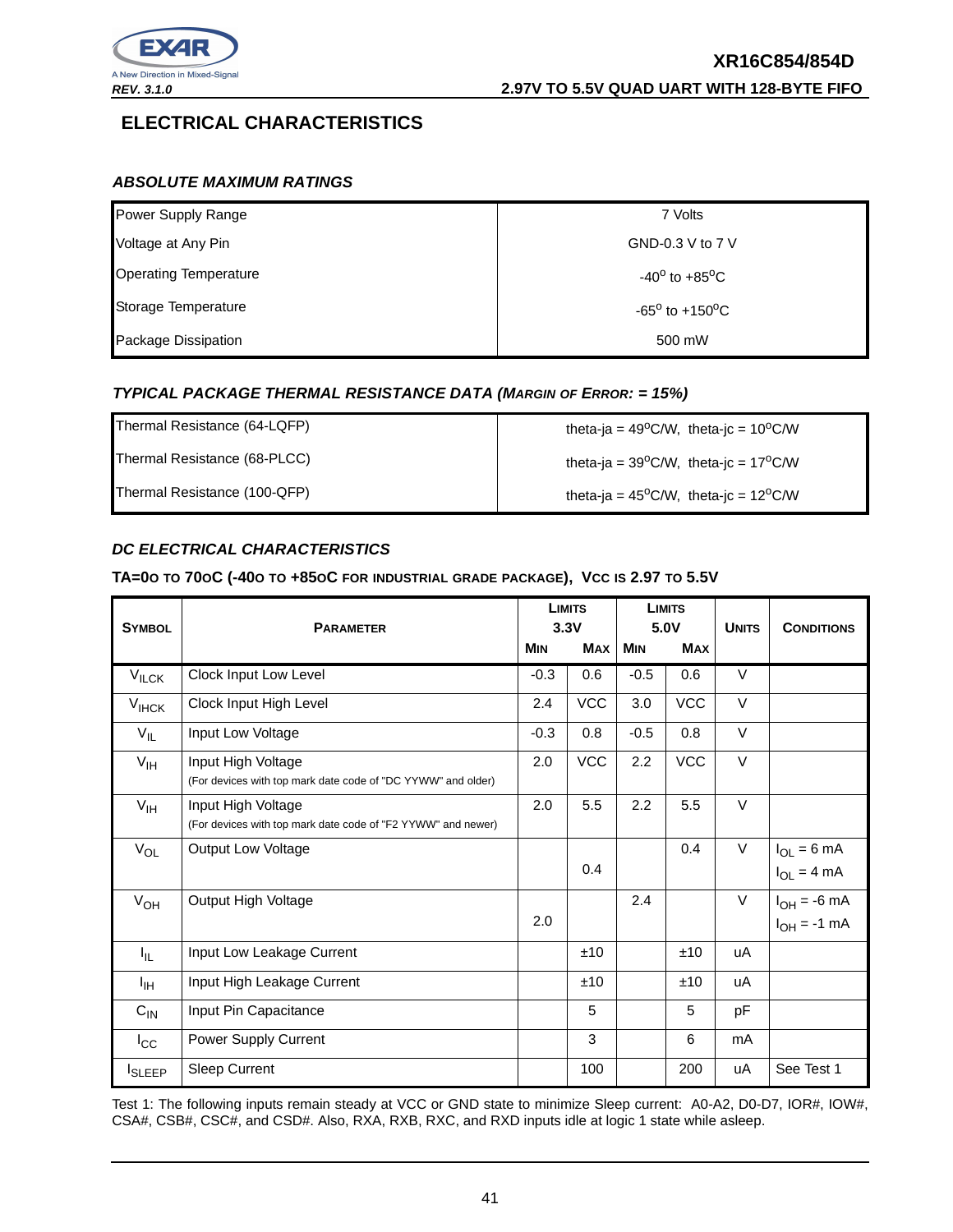### **2.97V TO 5.5V QUAD UART WITH 128-BYTE FIFO REV. 3.1.0 REV. 3.1.0**



#### **AC ELECTRICAL CHARACTERISTICS**

#### TA= $0^{\circ}$  to 70<sup>o</sup>C (-40<sup>o</sup> to +85<sup>o</sup>C for industrial grade package), Vcc is 2.97 to 5.5V

|                             |                                               |          | <b>LIMITS</b><br>3.3 | <b>LIMITS</b><br>5.0 |            | <b>UNIT</b> |                   |
|-----------------------------|-----------------------------------------------|----------|----------------------|----------------------|------------|-------------|-------------------|
| <b>SYMBOL</b>               | <b>PARAMETER</b><br><b>MIN</b>                |          | <b>MAX</b>           | <b>MIN</b>           | <b>MAX</b> |             | <b>CONDITIONS</b> |
| <b>CLK</b>                  | <b>Clock Pulse Duration</b>                   | 20       |                      | 15                   |            | ns          |                   |
| <b>OSC</b>                  | <b>Oscillator Frequency</b>                   |          | 8                    |                      | 24         | <b>MHz</b>  |                   |
| <b>OSC</b>                  | <b>External Clock Frequency</b>               |          | 24                   |                      | 32         | <b>MHz</b>  |                   |
| $T_{AS}$                    | Address Setup Time (16 Mode)                  | 10       |                      | 5                    |            | ns          |                   |
| $T_{AH}$                    | Address Hold Time (16 Mode)                   | 10       |                      | 5                    |            | ns          |                   |
| $T_{CS}$                    | Chip Select Width (16 Mode)                   | 70       |                      | 50                   |            | ns          |                   |
| $T_{RD}$                    | IOR# Strobe Width (16 Mode)                   | 70       |                      | 50                   |            | ns          |                   |
| T <sub>DY</sub>             | Read Cycle Delay (16 Mode)                    | 70       |                      | 50                   |            | ns          |                   |
| T <sub>RDV</sub>            | Data Access Time (16 Mode)                    |          | 70                   |                      | 50         | ns          |                   |
| T <sub>DD</sub>             | Data Disable Time (16 Mode)                   | $\Omega$ | 25                   | $\Omega$             | 15         | ns          |                   |
| $T_{WR}$                    | IOW# Strobe Width (16 Mode)                   | 70       |                      | 50                   |            | ns          |                   |
| $T_{DY}$                    | Write Cycle Delay (16 Mode)                   | 70       |                      | 50                   |            | ns          |                   |
| $T_{DS}$                    | Data Setup Time (16 Mode)                     | 10       |                      | 5                    |            | ns          |                   |
| T <sub>DH</sub>             | Data Hold Time (16 Mode)                      | 10       |                      | 5                    |            | ns          |                   |
| $T_{ADS}$                   | Address Setup (68 Mode)                       | 10       |                      | 10                   |            | ns          |                   |
| $T_{ADH}$                   | Address Hold (68 Mode)                        | 15       |                      | 15                   |            | ns          |                   |
| <b>T<sub>RWS</sub></b>      | R/W# Setup to CS# (68 Mode)                   | $10$     |                      | 5                    |            | ns          |                   |
| $T_{RDA}$                   | Read Data Access (68 mode)                    |          | 70                   |                      | 50         | ns          |                   |
| $T_{RDH}$                   | Read Data Hold (68 mode)                      | 15       |                      | 15                   |            | ns          |                   |
| $\mathsf{T}_{\mathsf{WDS}}$ | Write Data Setup (68 mode)                    | 20       |                      | 15                   |            | ns          |                   |
| T <sub>WDH</sub>            | Write Data Hold (68 Mode)                     | 10       |                      | 10                   |            | ns          |                   |
| T <sub>RWH</sub>            | CS# De-asserted to R/W# De-asserted (68 Mode) | 10       |                      | 10                   |            | ns          |                   |
| $T_{CSL}$                   | CS# Strobe Width (68 Mode)                    | 70       |                      | 50                   |            | ns          |                   |
| $T_{\text{CSD}}$            | CS# Cycle Delay (68 Mode)                     | 70       |                      | 70                   |            | ns          |                   |
| $T_{WDO}$                   | Delay From IOW# To Output                     |          | 50                   |                      | 40         | ns          | 100 pF load       |
| $T_{MOD}$                   | Delay To Set Interrupt From MODEM Input       |          | 40                   |                      | 35         | ns          | 100 pF load       |
| $T_{RSI}$                   | Delay To Reset Interrupt From IOR#            |          | 40                   |                      | 35         | ns          | 100 pF load       |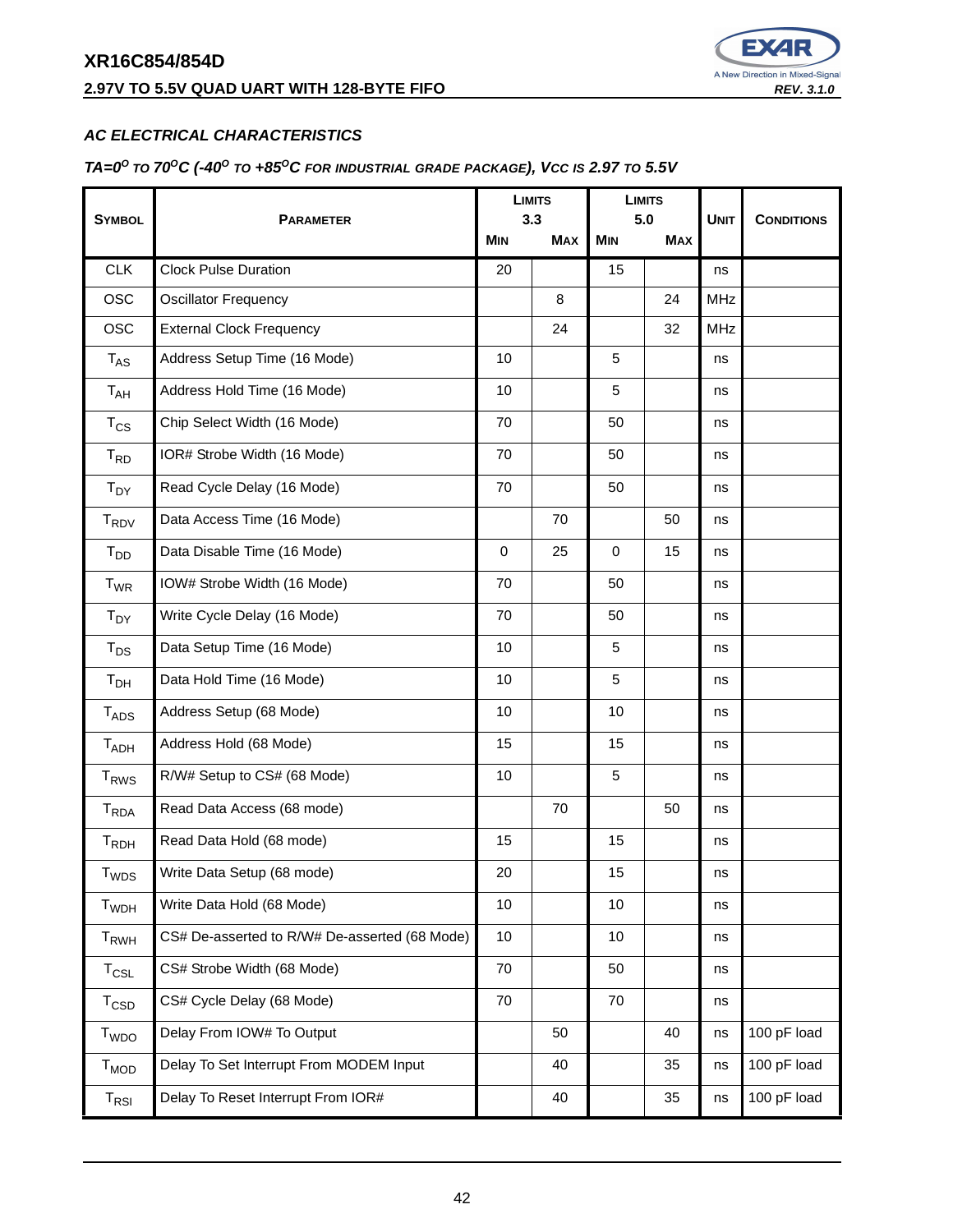

**REV. 3.1.0 2.97V TO 5.5V QUAD UART WITH 128-BYTE FIFO**

### **AC ELECTRICAL CHARACTERISTICS**

TA= $0^{\circ}$  to 70<sup>o</sup>C (-40<sup>o</sup> to +85<sup>o</sup>C for industrial grade package), Vcc is 2.97 to 5.5V

| <b>SYMBOL</b>               | <b>PARAMETER</b>                               |                         | <b>LIMITS</b><br>3.3 |            | <b>LIMITS</b><br>5.0 |             | <b>CONDITIONS</b> |
|-----------------------------|------------------------------------------------|-------------------------|----------------------|------------|----------------------|-------------|-------------------|
|                             |                                                | <b>MIN</b>              | <b>MAX</b>           | <b>MIN</b> | <b>MAX</b>           | <b>UNIT</b> |                   |
| $T_{\rm SSI}$               | Delay From Stop To Set Interrupt               |                         | 1                    |            | 1                    | <b>Bclk</b> |                   |
| $T_{\sf RRI}$               | Delay From IOR# To Reset Interrupt             |                         | 40                   |            | 40                   | ns          | 100 pF load       |
| $T_{SI}$                    | Delay From Stop To Interrupt                   |                         | 45                   |            | 40                   | ns          |                   |
| $T_{INT}$                   | Delay From Initial INT Reset To Transmit Start | 8                       | 24                   | 8          | 24                   | <b>Bclk</b> |                   |
| T <sub>WRI</sub>            | Delay From IOW# To Reset Interrupt             |                         | 45                   |            | 40                   | ns          |                   |
| $T_{\rm SSR}$               | Delay From Stop To Set RXRDY#                  |                         | 1                    |            | 1                    | <b>Bclk</b> |                   |
| $T_{\sf RR}$                | Delay From IOR# To Reset RXRDY#                |                         | 45                   |            | 40                   | ns          |                   |
| T <sub>WT</sub>             | Delay From IOW# To Set TXRDY#                  |                         | 45                   |            | 40                   | ns          |                   |
| $T_{\sf SRT}$               | Delay From Center of Start To Reset TXRDY#     | 8                       |                      |            | 8                    | <b>Bclk</b> |                   |
| $\mathsf{T}_{\mathsf{RST}}$ | <b>Reset Pulse Width</b>                       | 40                      |                      | 40         |                      | ns          |                   |
| $\mathsf{N}$                | <b>Baud Rate Divisor</b>                       | 1                       | $2^{16} - 1$         | 1          | $2^{16} - 1$         |             |                   |
| <b>Bclk</b>                 | <b>Baud Clock</b>                              | 16X of data rate<br>bps |                      |            |                      |             |                   |

### **FIGURE 14. CLOCK TIMING**

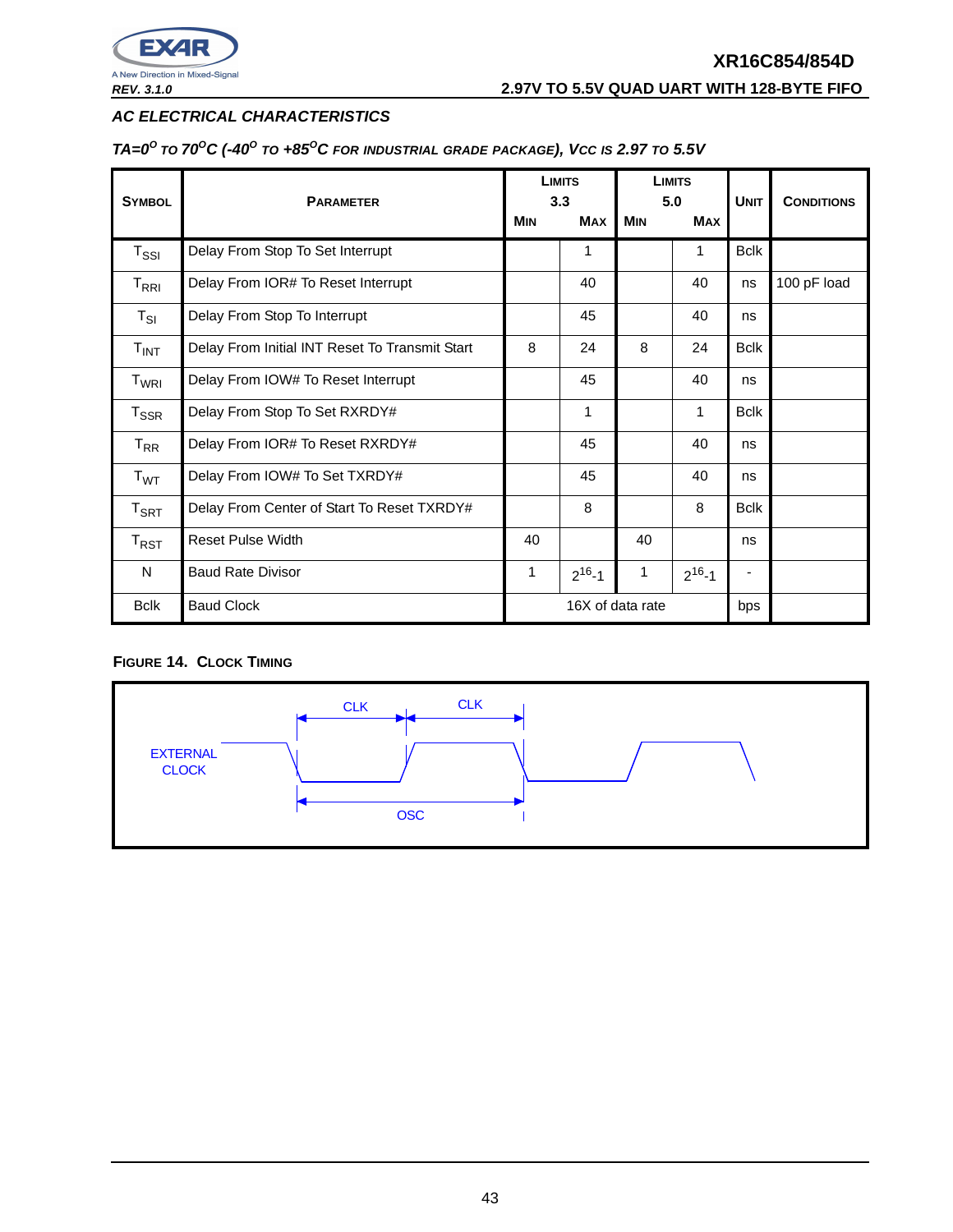

### **2.97V TO 5.5V QUAD UART WITH 128-BYTE FIFO REV. 3.1.0**

#### **FIGURE 15. MODEM INPUT/OUTPUT TIMING FOR CHANNELS A-D**



**FIGURE 16. 16 MODE (INTEL) DATA BUS READ TIMING FOR CHANNELS A-D**

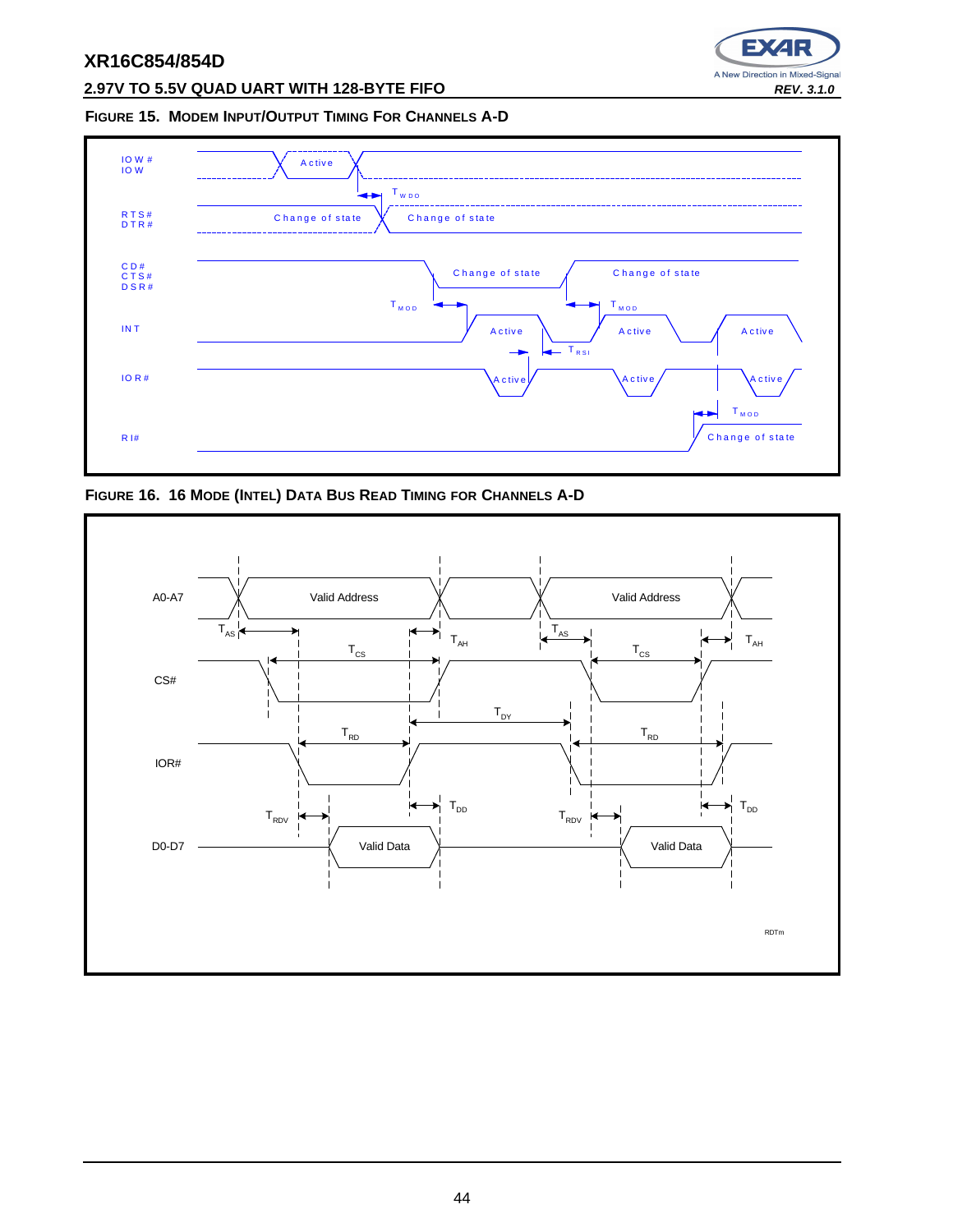



**FIGURE 17. 16 MODE (INTEL) DATA BUS WRITE TIMING FOR CHANNELS A-D**

**FIGURE 18. 68 MODE (MOTOROLA) DATA BUS READ TIMING FOR CHANNELS A-D**

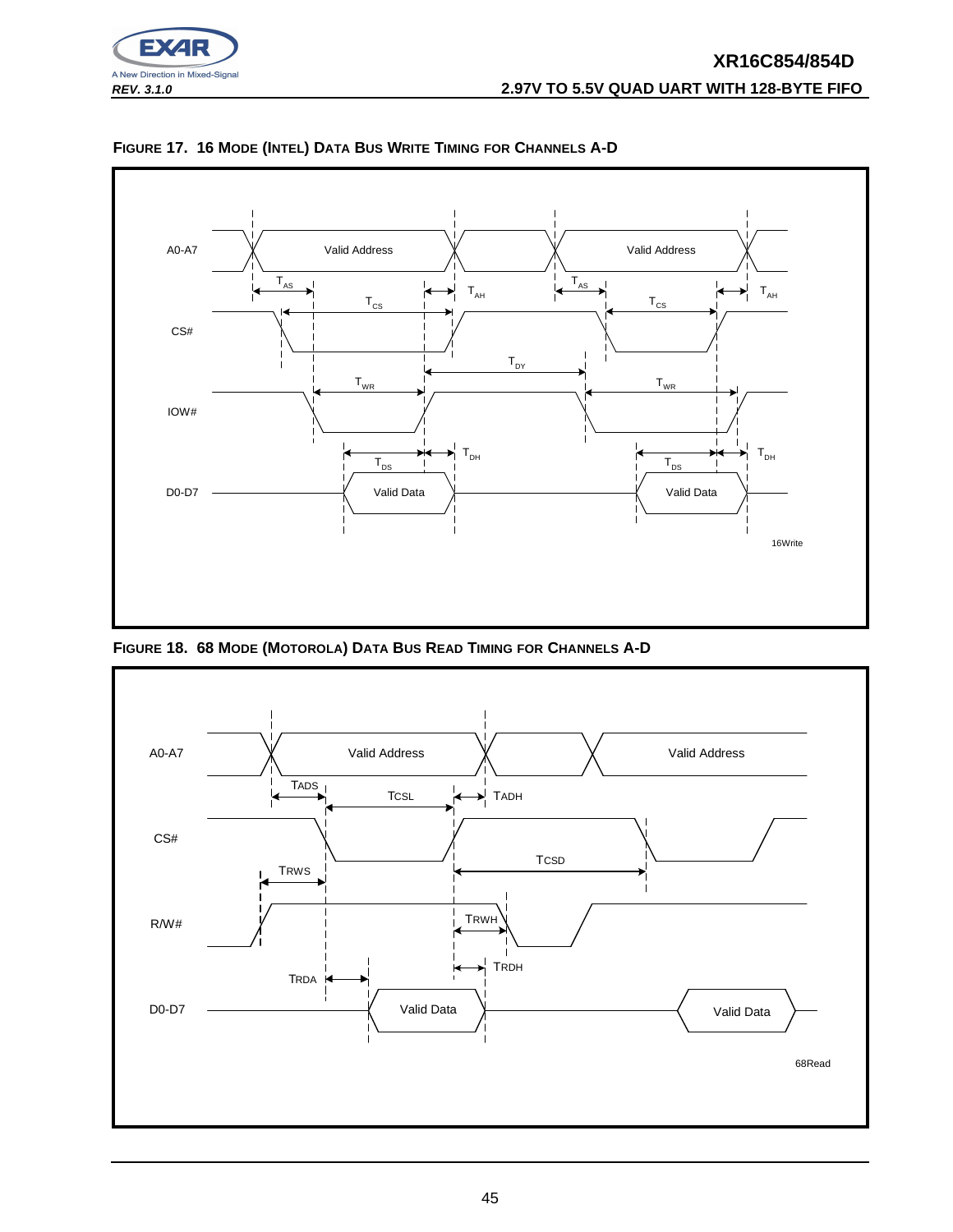

#### **2.97V TO 5.5V QUAD UART WITH 128-BYTE FIFO REV. 3.1.0 REV. 3.1.0**

#### **FIGURE 19. 68 MODE (MOTOROLA) DATA BUS WRITE TIMING FOR CHANNELS A-D**



**FIGURE 20. RECEIVE READY & INTERRUPT TIMING [NON-FIFO MODE] FOR CHANNELS A-D**

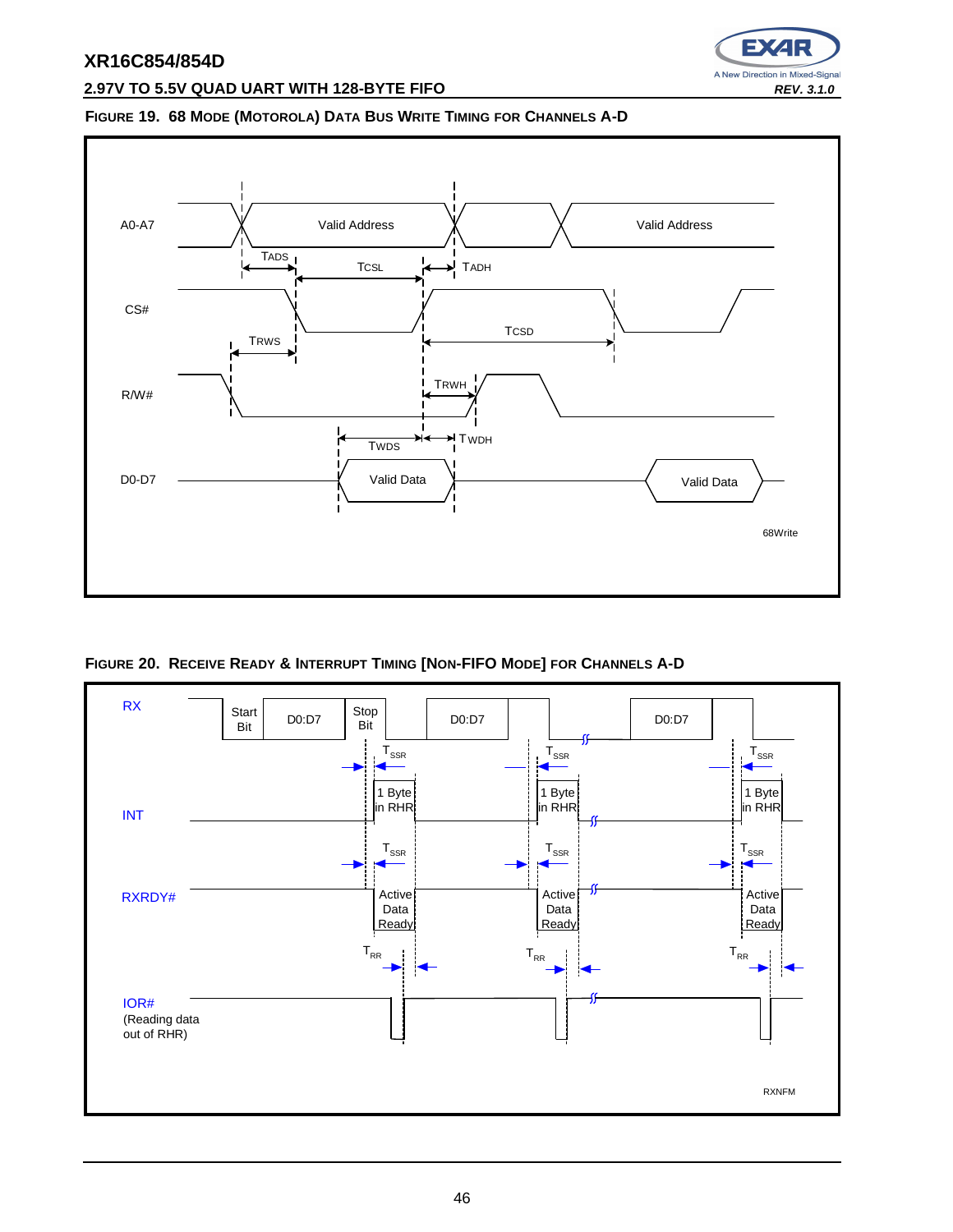





**FIGURE 22. RECEIVE READY & INTERRUPT TIMING [FIFO MODE, DMA DISABLED] FOR CHANNELS A-D**

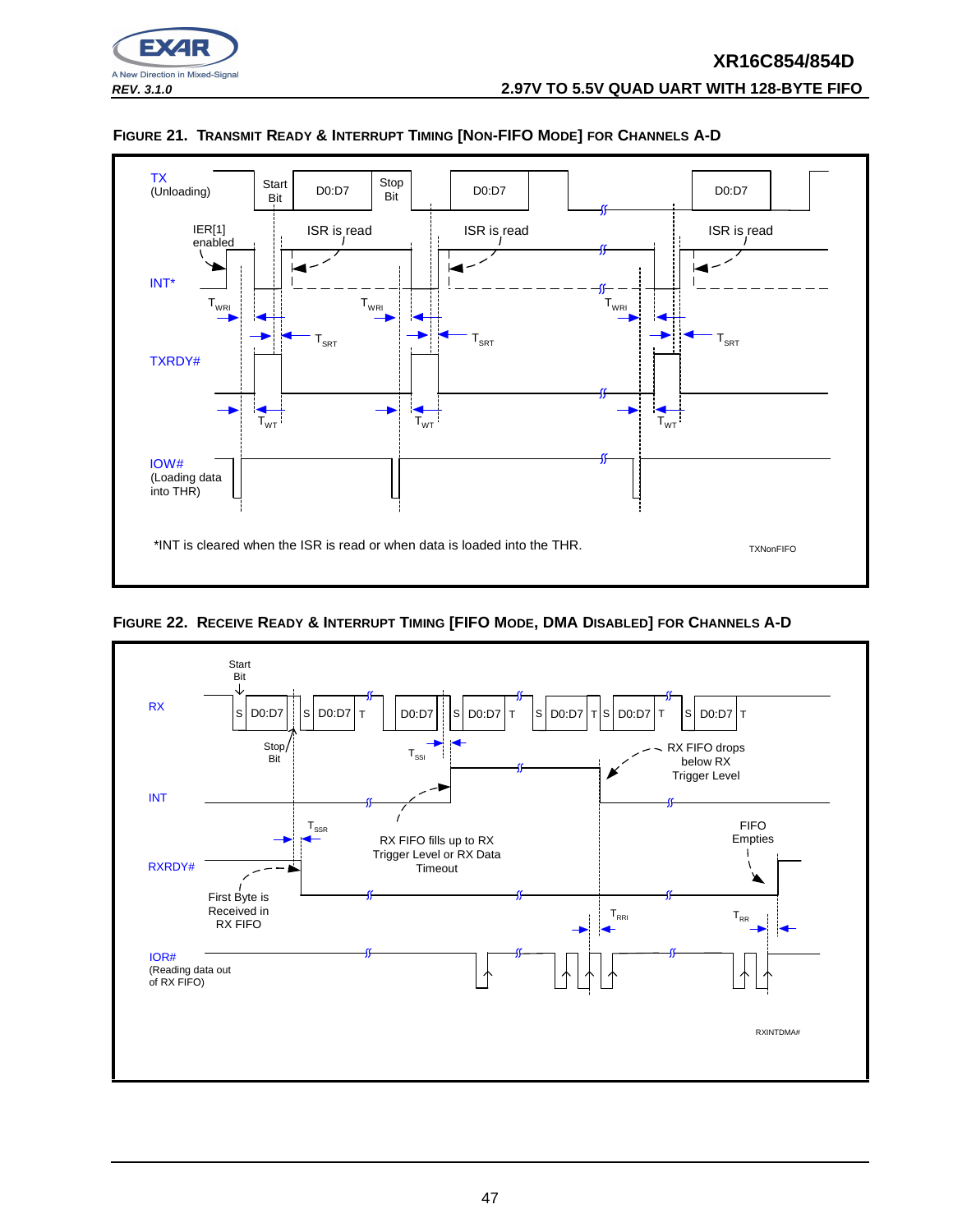



#### **FIGURE 23. RECEIVE READY & INTERRUPT TIMING [FIFO MODE, DMA ENABLED] FOR CHANNELS A-D**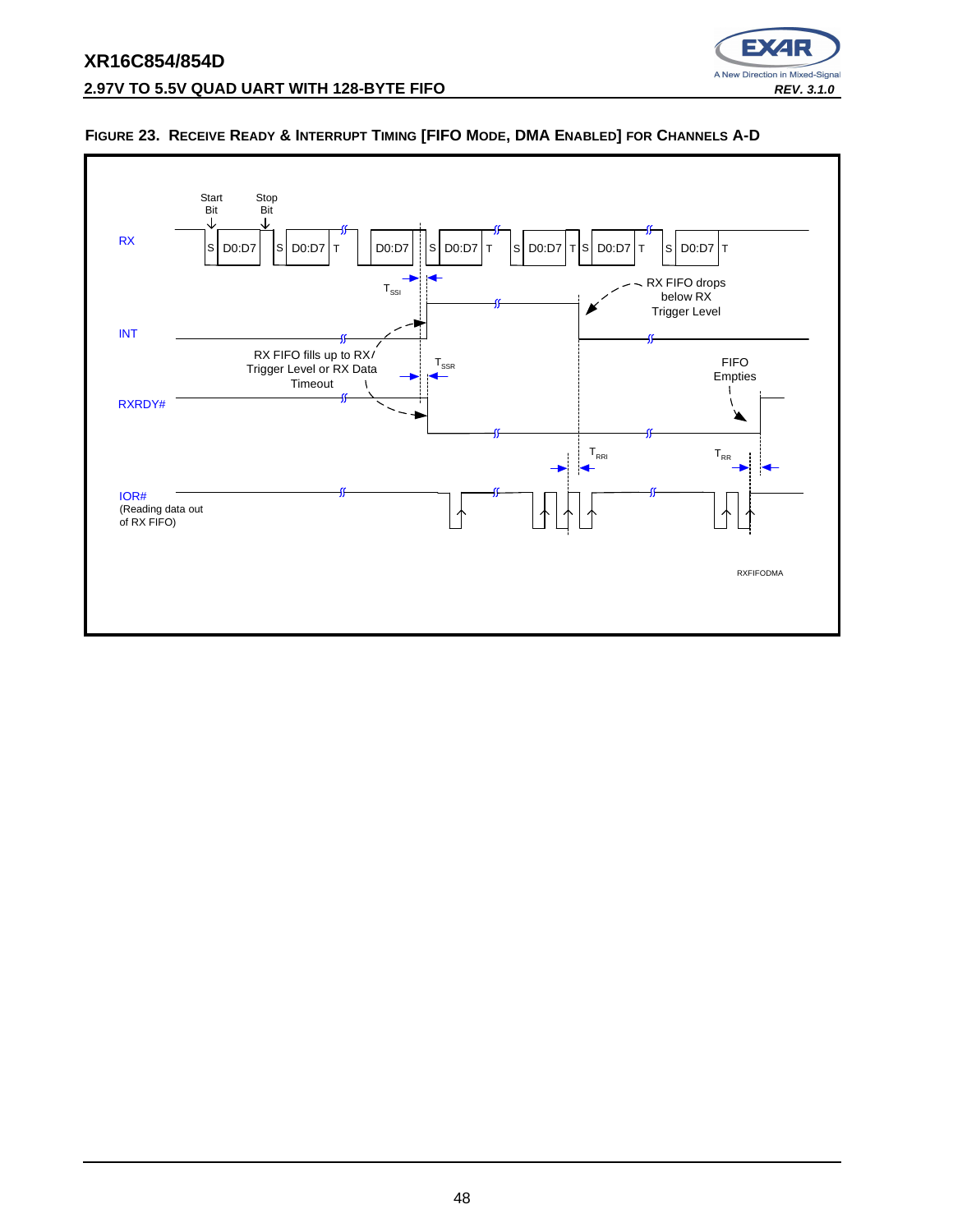



#### FIGURE 24. TRANSMIT READY & INTERRUPT TIMING [FIFO MODE, DMA MODE DISABLED] FOR CHANNELS A-D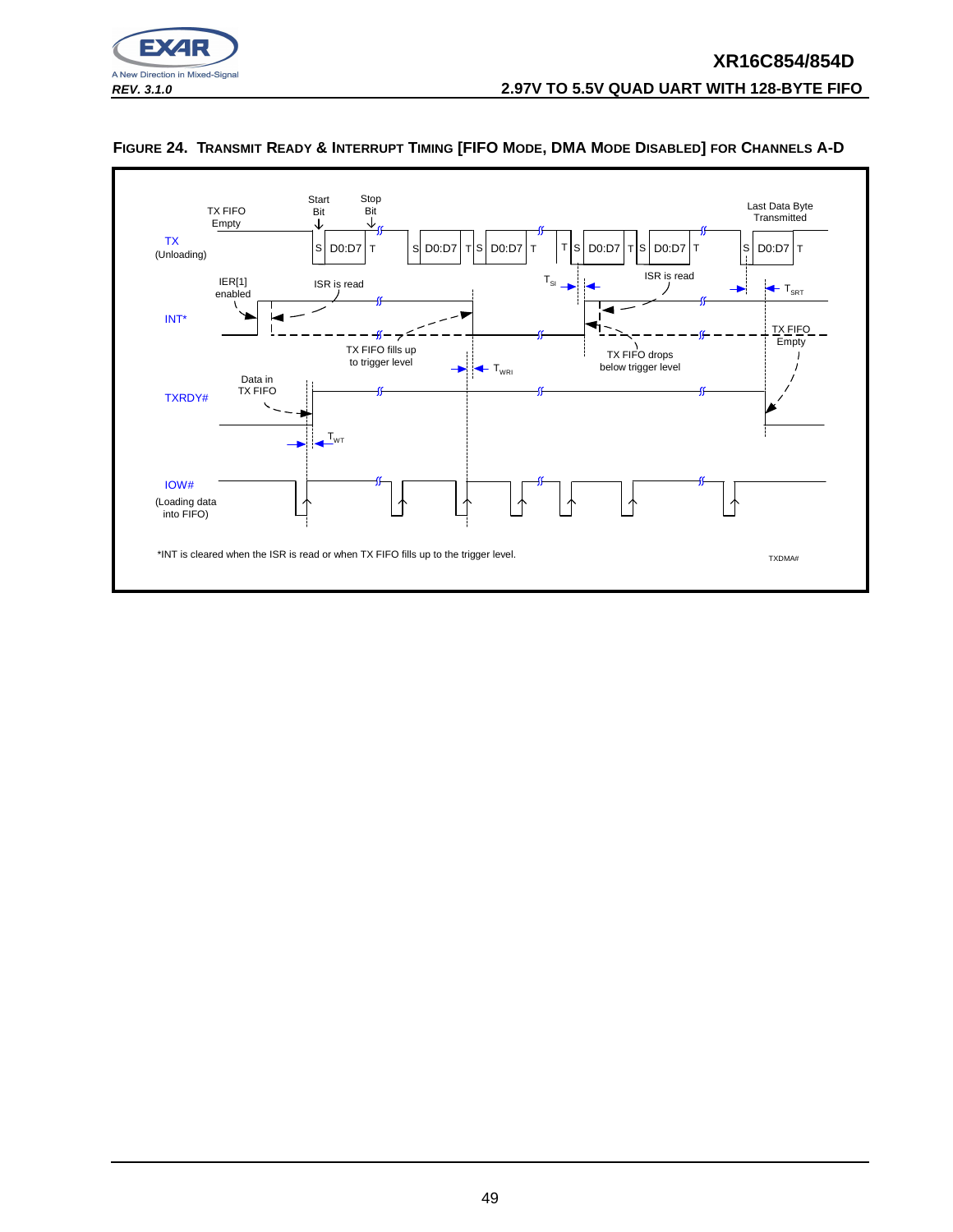# E) A New Direction in Mixed-Signal

### **2.97V TO 5.5V QUAD UART WITH 128-BYTE FIFO REV. 3.1.0 REV. 3.1.0**

### **PACKAGE DIMENSIONS (64 PIN LQFP)**

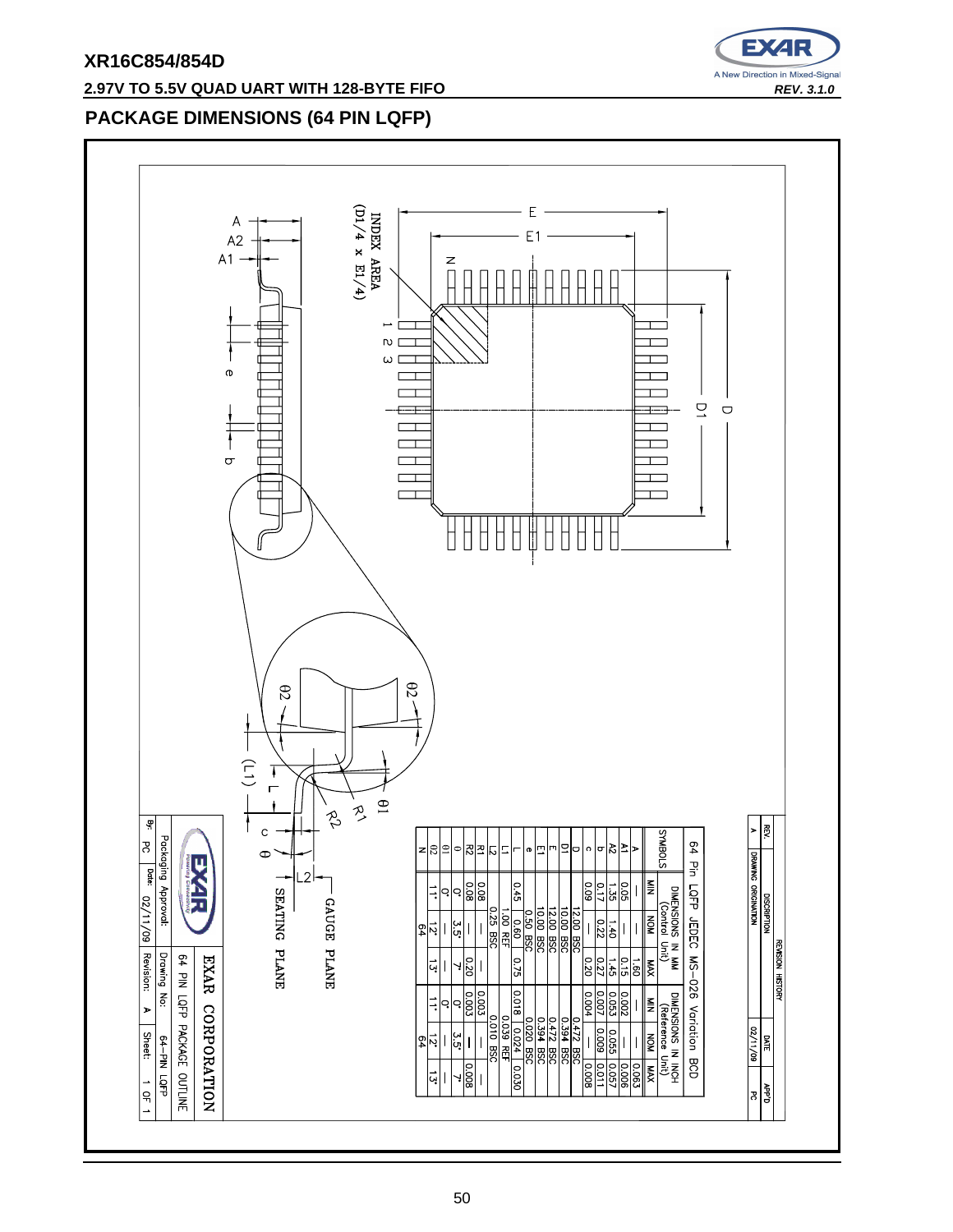

**REV. 3.1.0 2.97V TO 5.5V QUAD UART WITH 128-BYTE FIFO**

### **PACKAGE DIMENSIONS (68 PIN PLCC)**

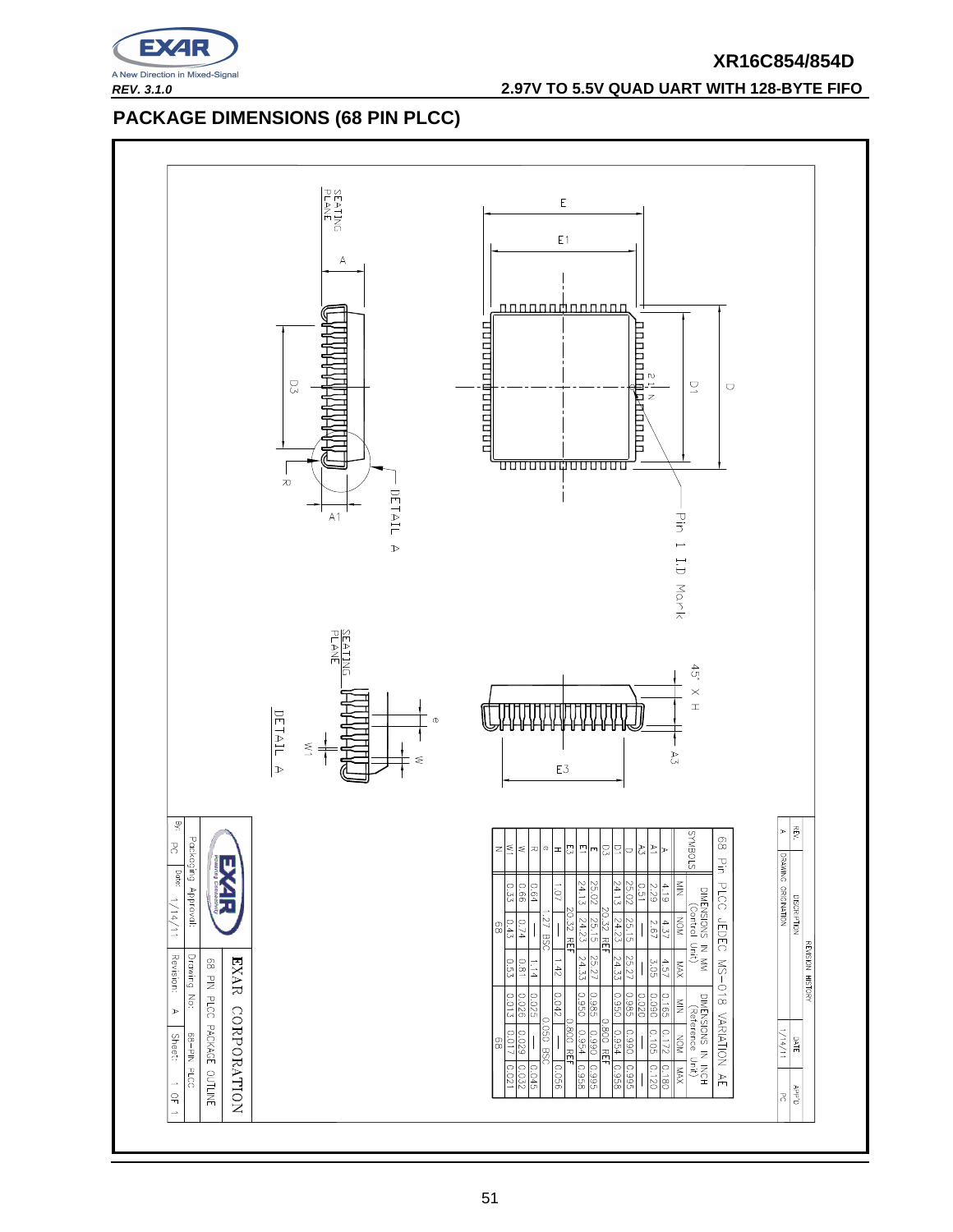

### **2.97V TO 5.5V QUAD UART WITH 128-BYTE FIFO** REV. 3.1.0

### **PACKAGE DIMENSIONS (100 PIN QFP)**